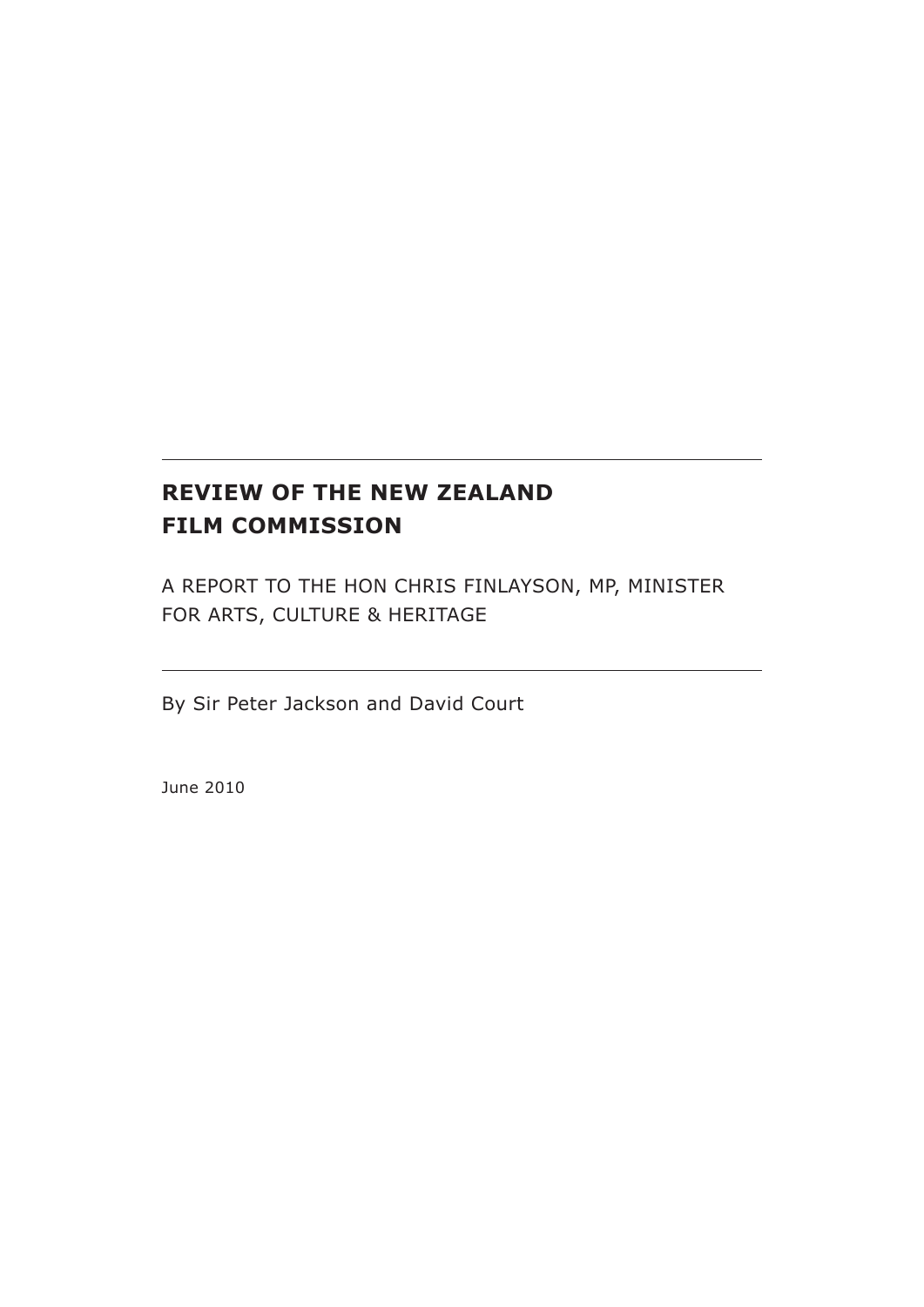# **CONTENTS**

| <b>INTRODUCTION</b>                                      | 4  |
|----------------------------------------------------------|----|
| How we approached the review                             | 5  |
| What, or who, is the New Zealand industry?               | 7  |
| A critical relationship                                  | 7  |
| Industry feedback                                        | 8  |
| A different model                                        | 17 |
| The NZFC board                                           | 18 |
| The role of the staff, and the function of the board     | 19 |
| The primacy of talent                                    | 21 |
| <b>SCRIPT DEVELOPMENT</b>                                | 24 |
| 1. The relationship between film maker and NZFC          |    |
| and development staff                                    | 26 |
| 2. Where is the focus for development?                   | 28 |
| 3. The need for a more streamlined development process   | 29 |
| 4. The need for a larger, more skilled development staff | 30 |
| 5. The requirement for a producer to be attached         | 33 |
| 6. Role of the producer                                  | 37 |
| 7. The requirement for NZ distribution                   | 38 |
| The Escalator scheme                                     | 39 |
| Short films                                              | 46 |
| THE LONG TERM GAME PLAN                                  | 50 |
| The 3-level model in more detail                         | 51 |
| In summary                                               | 59 |
| THE FINANCING OF FILMS IN NZ AND THE ROLE                |    |
| OF THE NZFC                                              | 60 |
| A box office incentive scheme                            | 62 |
| A mezzanine distribution fund                            | 63 |
| 2011 review of the LBSP and PDV incentives               | 64 |
| The screen production incentive fund (SPIF)              | 65 |
| Release of confidential treasury report                  | 66 |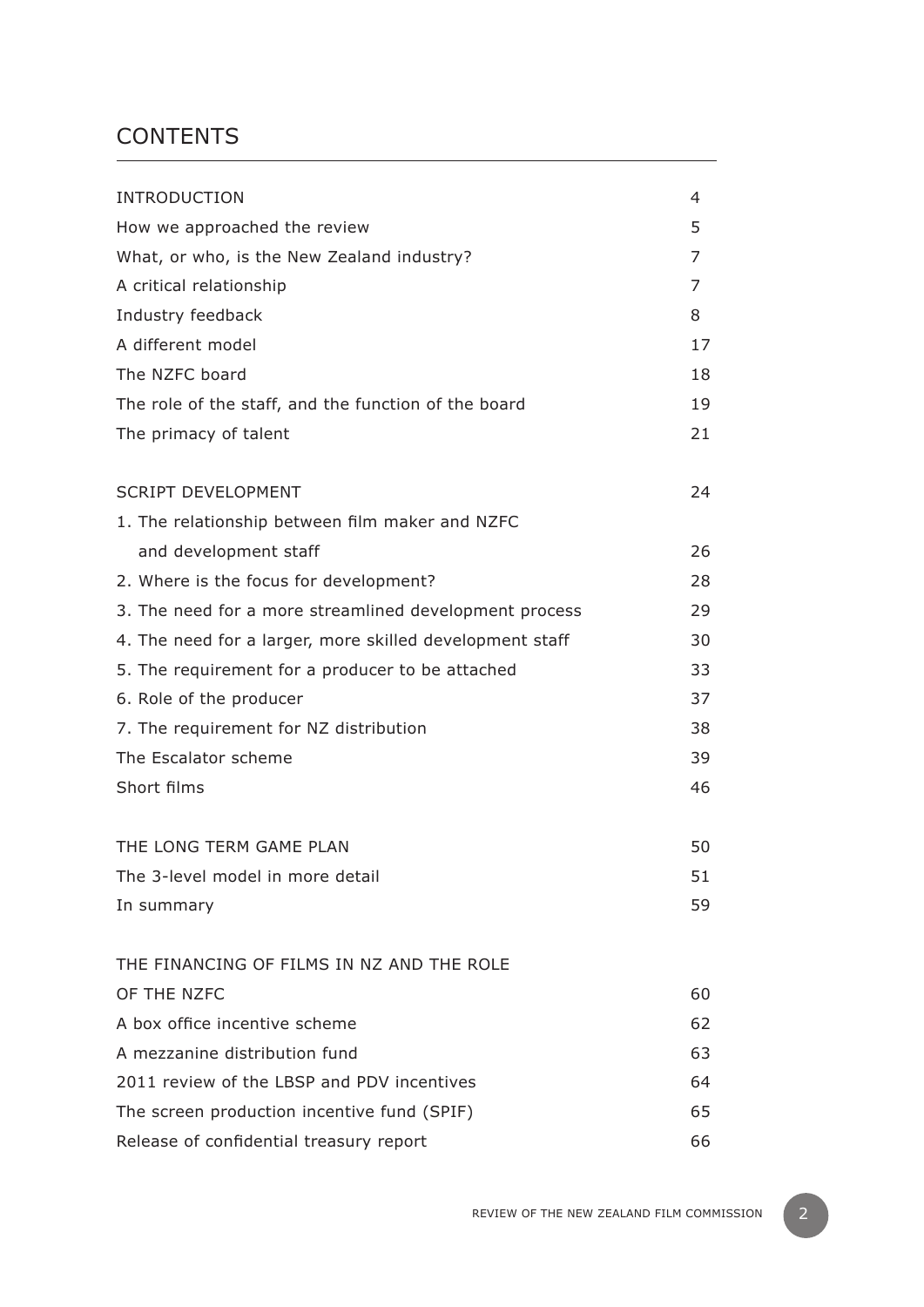| Engaging with the financial sector              | 70 |
|-------------------------------------------------|----|
|                                                 |    |
| <b>Expected returns</b>                         | 71 |
|                                                 |    |
| OTHER NZFC OPERATIONS AND FUNCTIONS             | 74 |
| From adversary to partner                       | 74 |
| Less stick, more carrot                         | 75 |
| Sharing decision-making                         | 75 |
| More flexibility, fewer guidelines              | 76 |
| Marketing and sales                             | 76 |
| The power of information                        | 78 |
| Training and professional development           | 80 |
| The archive function                            | 81 |
| <b>ATTACHMENT 1</b>                             | 83 |
| Terms of reference for the government review of |    |
| the New Zealand Film Commission                 | 83 |
|                                                 |    |
| <b>ATTACHMENT 2</b>                             | 85 |
| 1. Film support agencies - overview             | 85 |
| 2. Areas of industry support                    | 86 |
| 3. Nature of support and governance             | 87 |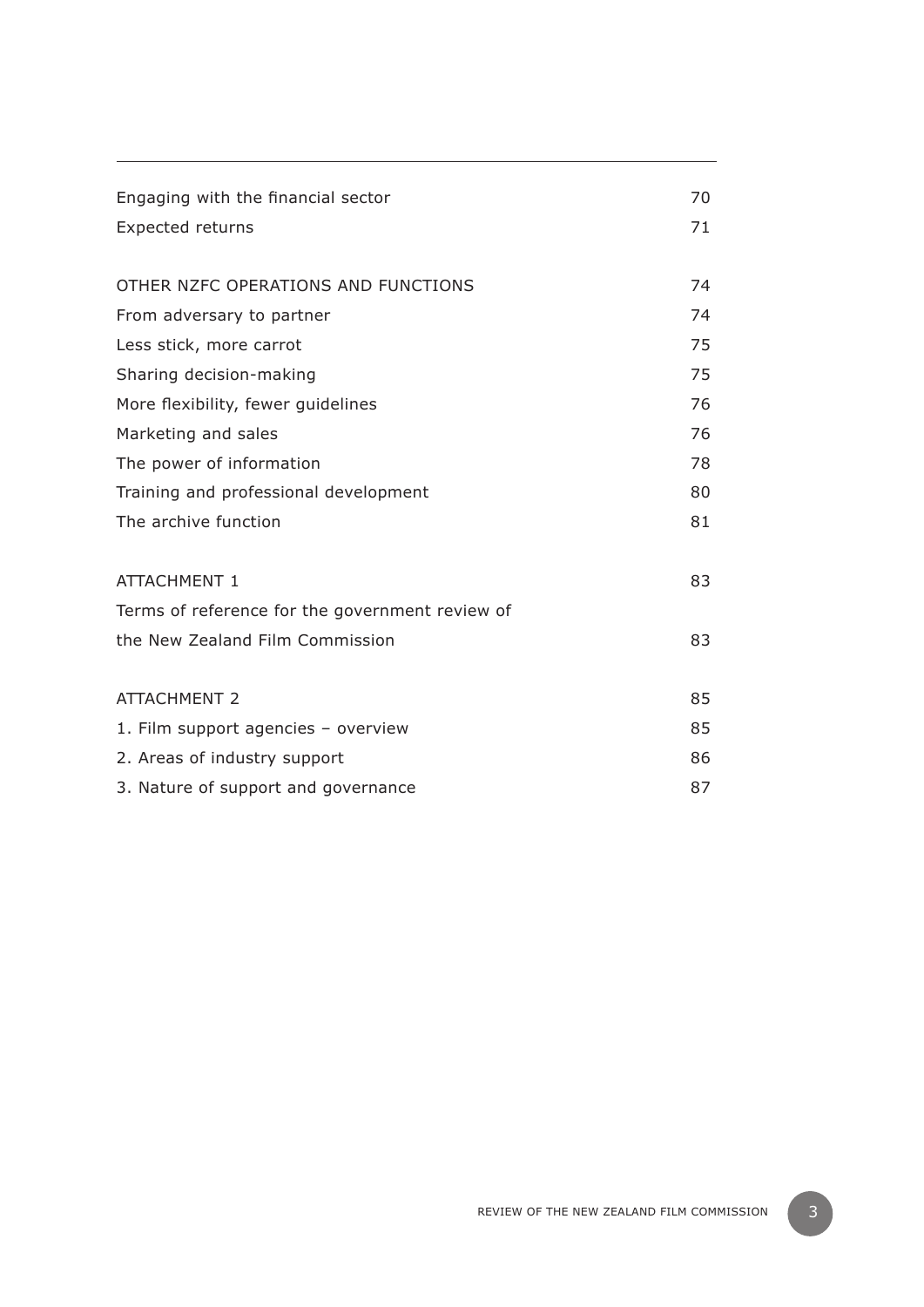# INTRODUCTION

When the New Zealand Film Commission was established in 1978 there was very little feature film production in New Zealand. Parliament gave the new agency broad, permissive functions, charging it 'to encourage and also to participate and assist in the making, promotion, distribution and exhibition of films'. The Commission was also charged with promoting 'cohesion within the New Zealand film industry', 'the proper maintenance of films in archives', and 'the study and appreciation of films and film making'. Further, it was 'to gather, collate, disseminate and publish information' about the industry and provide advice to the Minister. To carry out these functions Parliament granted the Commission very general powers to allocate money, purchase shares, manage businesses, act as an agent, acquire rights and make charges.

31 years later, we were asked to review the Commission, to assess whether it is working 'in the most effective way possible as New Zealand's film funding agency' (for the full Terms of Reference, please see Attachment 1). The original NZFC Act was forward thinking and has served the industry well for the best part of three decades. During this period, our film makers have established an international identity and made many fine NZ movies. Now that our film industry is well established, a review of the NZFC objectives is timely and we welcome the opportunity to be involved.

There is an obvious question: *'Do we need the New Zealand Film Commission?'*

The answer is unreserved: *Yes.* 

If anybody is reading this report in the hope of finding an argument to dismantle the Film Commission, please read no further. Movies showcasing New Zealand culture and character would be virtually impossible to make if we were to lose this critical funding provided by the Government and the State Lottery. We believe it is in every New Zealander's interest to have a strong, successful film industry of which we can all be proud.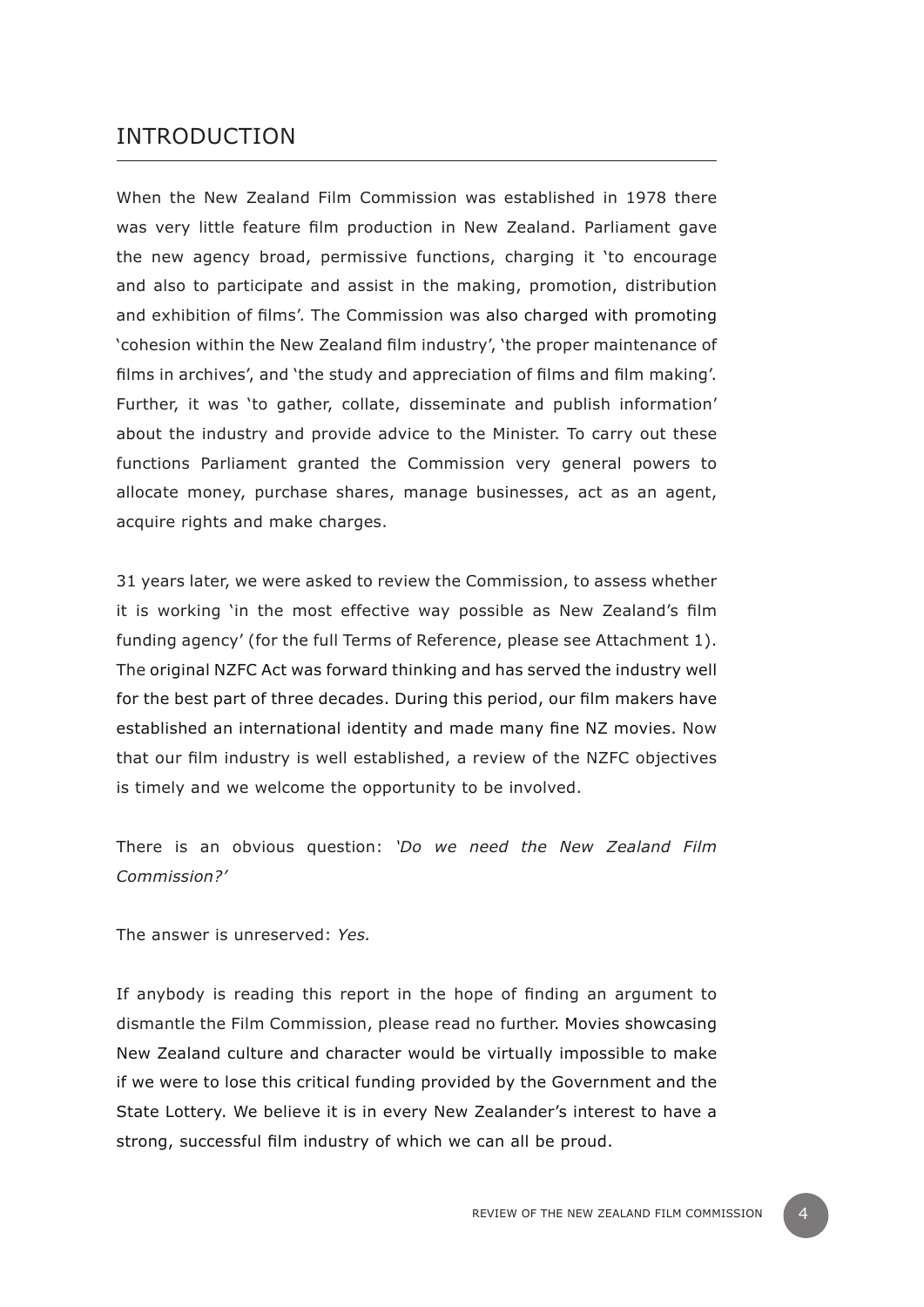We are mindful of the difficulty of the tasks given to the Commission. To make one film is hard; to support a whole industry is harder still. For every positive funding decision, there are many submissions that are rejected, creating frustration and disappointment. In this review, we have attempted to think outside the box to some extent. Rather than be strictly focused on reviewing and assessing the Commission's performance over the past 30 years, we have looked to the future, and suggested ways that the Commission might operate more effectively.

#### **How we approached the review**

Interested parties were invited to make written submissions addressing the terms of reference. This resulted in 57 submissions being lodged with the Ministry of Culture & Heritage. Most of these were subsequently published on the Ministry's website.

It is very important to us that our review, and related recommendations, reflect the opinions of the Film Commission's client base – this country's film makers. We wanted to hear the voices of the people who work in the film industry, the screenwriters, producers, directors and many others who are directly affected by the actions and policies of the NZFC. Some industry people approached us directly; others we approached, including industry guild representatives, and film makers who had recent or frequent dealings with the Commission. While we could not interview everyone, we feel confident that we have met with a significant cross section of people who have an ongoing relationship with the Commission.

We also spoke with the staff, management and board of the Film Commission, who provided us with their Statement of Intent, published guidelines and annual reports. Staff also prepared reports and compiled data on particular aspects of the Commission's funding programs. We found this assistance invaluable. We would like to thank the Commission's chief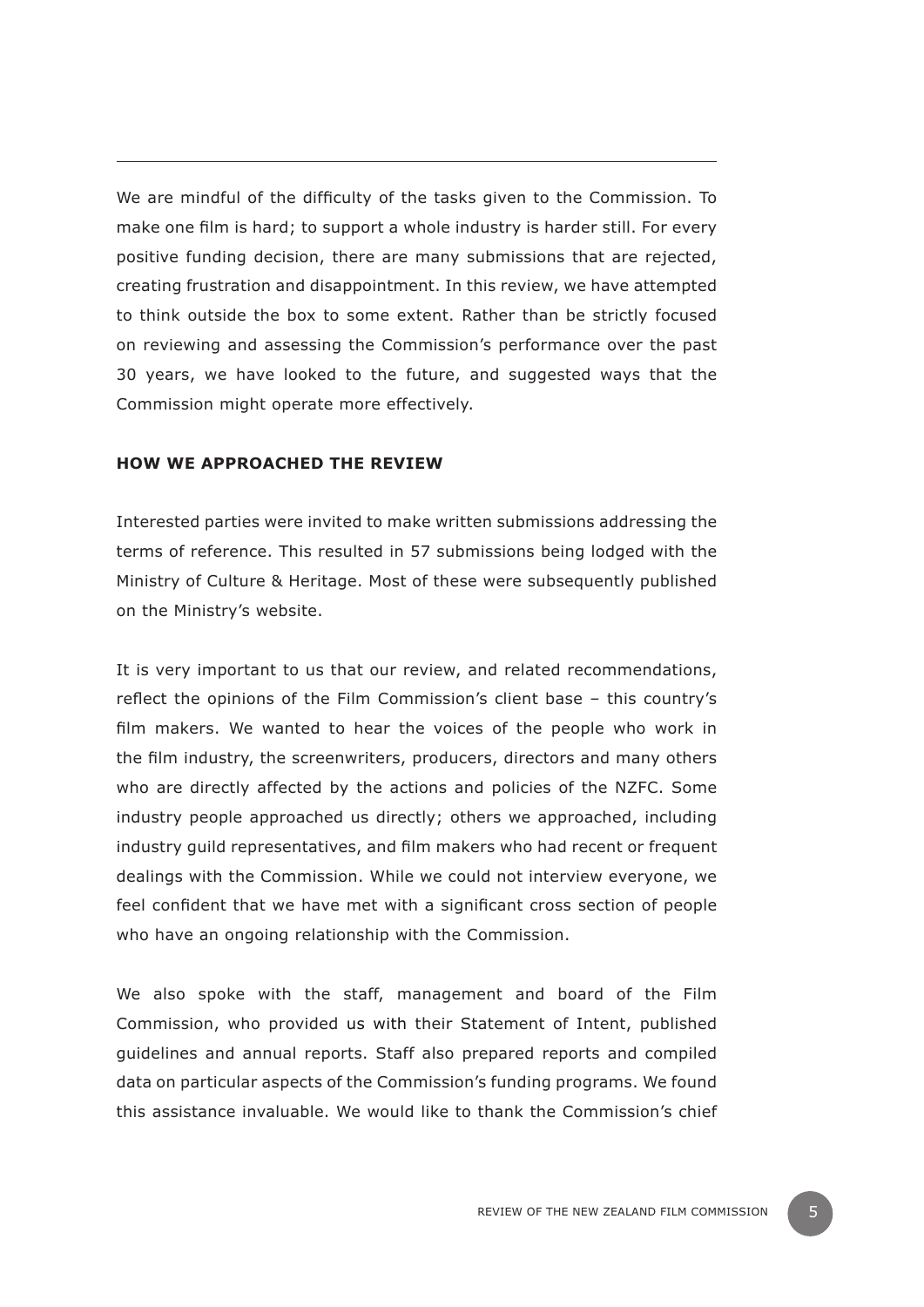executive, Graeme Mason, for his candid and open-minded engagement with this review.

In further research, we assembled information about equivalent agencies in other countries. We decided to focus on Screen Australia, the UK Film Council, the Danish Film Institute, France's Centre Nationale de la Cinematographie, the Israeli Film Fund, the Irish Film Board, Telefilm Canada and Film4 (UK). Film4 is the odd one out, as a free television channel in the UK, owned by Channel 4. We included Film4 because it operates with very limited funds but has been a key investor in many smaller budget films, which have enjoyed remarkable success worldwide. Film4 chief executive Tessa Ross generously shared her time and provided us with many valuable insights into the channel's feature film development process and dealings with film makers. We provide three tables of interagency comparisons in Attachment 2.

In terms of our own experience, one of us (Peter Jackson) has had extensive dealings with the Film Commission; the other (David Court) has not. Peter describes his experience as both good and bad. Early in his career the Commission provided crucial support that helped him to complete his early movies, resulting in his transition from making very low budget films to independently financed, larger budget films. He remains grateful for that early assistance under the auspices of then NZFC Chief Executive, Jim Booth. At a later time, Peter was caught in the middle of a dispute involving his post production facility and the NZFC-funded Kahukura Low Budget scheme.

Setting that issue aside, we have sought to be unbiased and forwardlooking in our analysis. We have also sought to keep this report as simple as possible – tricky since opinions on what constitutes a healthy New Zealand film industry are wide and varied.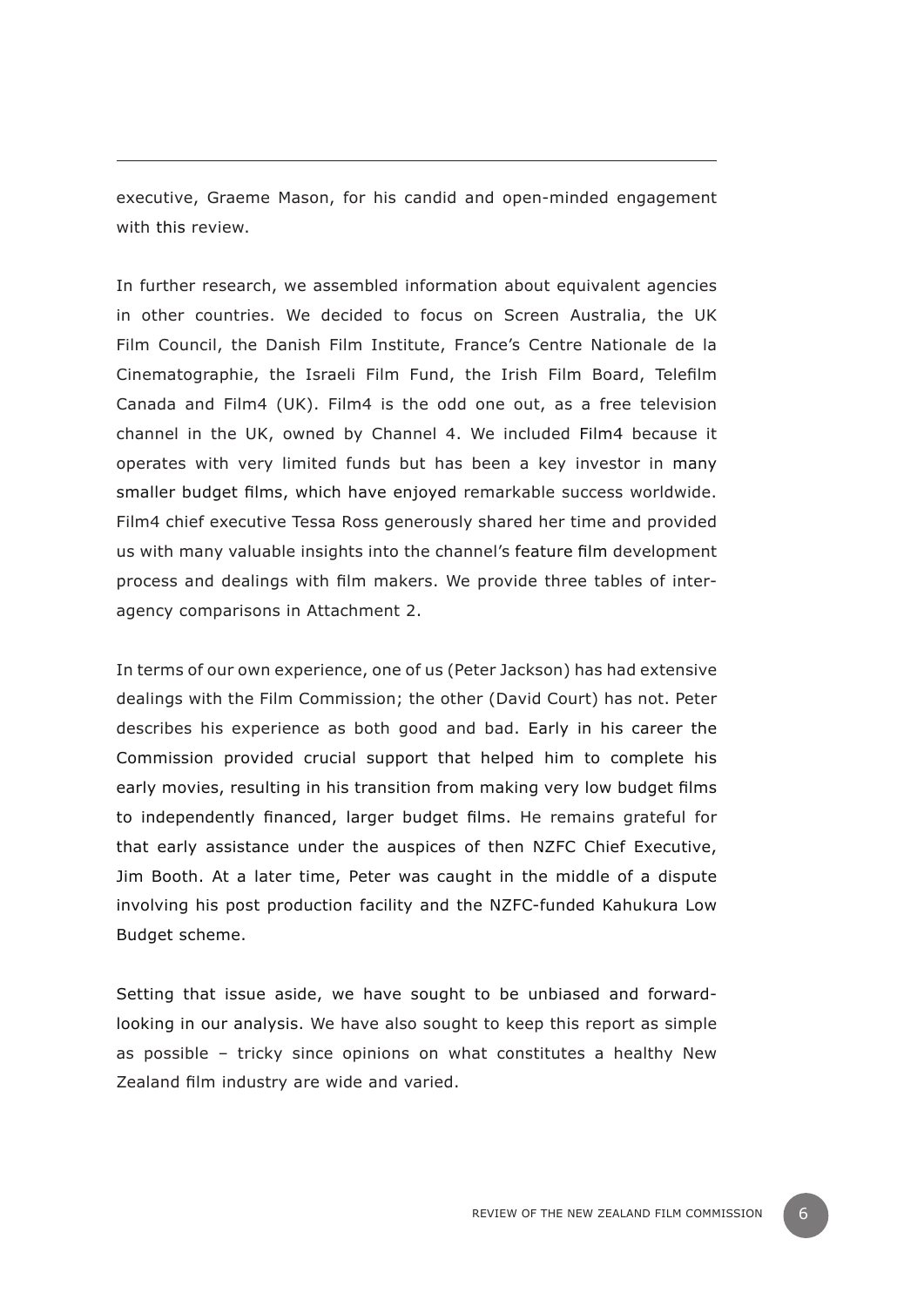#### **What, or who, is the New Zealand film industry?**

Although making a film can involve hundreds of people working in many different fields, a successful film industry is dependent upon the vision of a few talented individuals – namely the screenwriters, producers and directors.

The art of story telling for the big screen demands a rare talent. A lot of people think they can engage and entertain an audience for 90 minutes, but the reality is only a handful succeed. Arguably, there might be no more than 25 or 30 truly talented screen writers and directors working in a country the size of New Zealand; yet this small pool of writing and directing talent has the potential to create large-scale work opportunities and to generate significant economic benefits.

Creating and maintaining a successful film industry cannot be accomplished solely by training or education, as many skilled careers can. Film making falls into the same category as writing or music composing. You can teach virtually anyone how to compose a song, but it's unlikely to be a hit. You can't teach somebody to compose like Tim and Neil Finn – they were born with a special ability, as were Katherine Mansfield and Janet Frame. A creatively successful film industry is as much about talent scouting as it is about training, and once a talented individual is found, they must be nurtured and supported. Variations on this theme are found at the heart of any meaningful film industry and especially within the Hollywood studio system.

#### **A critical relationship**

Within the film industry framework, nothing is more important than the relationship between the financing body and the film maker. Whether a film maker is working in Hollywood or New Zealand, the same fundamental rules apply. This is because in both cases a large amount of money is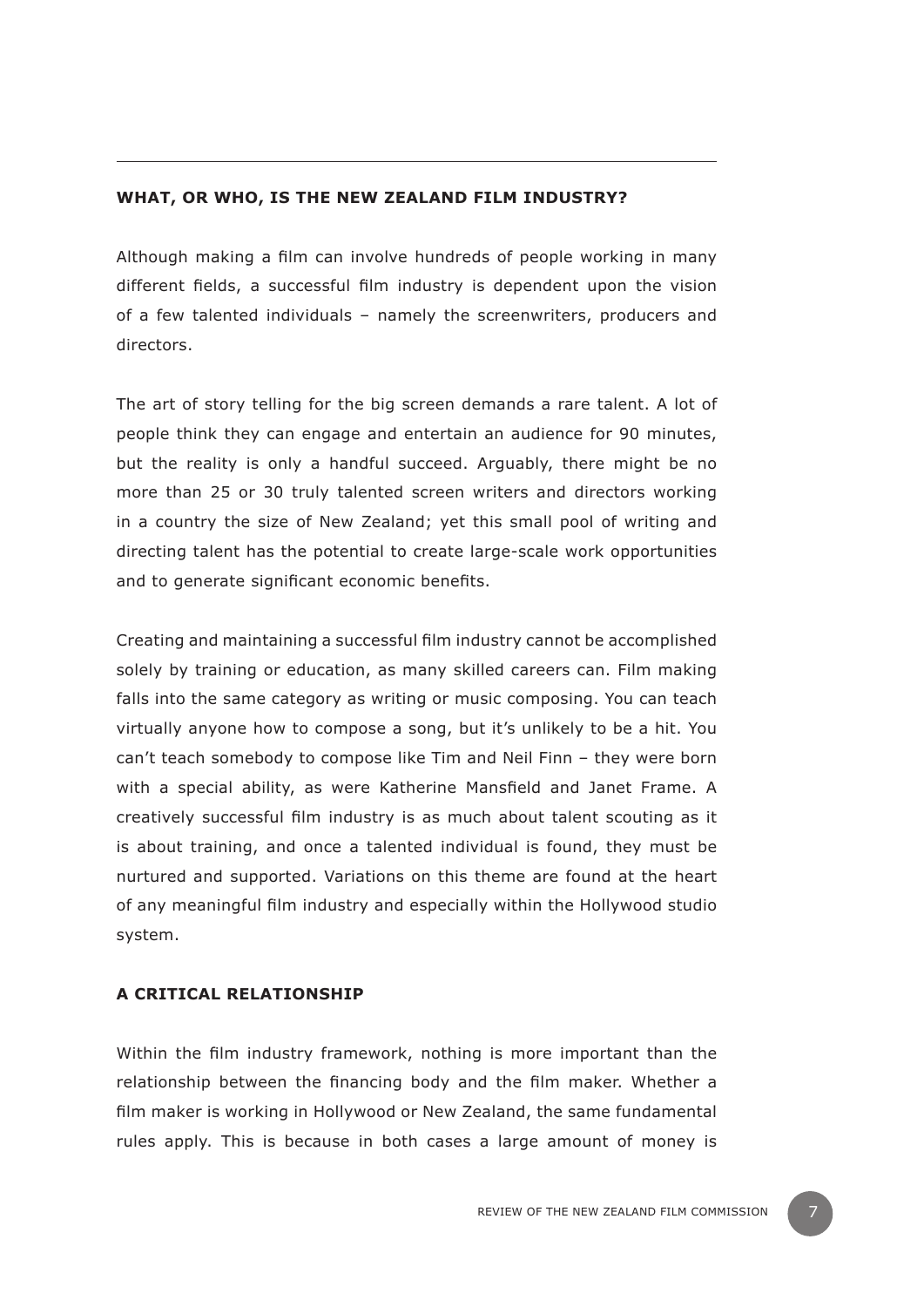entrusted to the artistic vision of one individual, who is charged with delivering a successful film. When the cameras start rolling, the financing body has no choice but to trust in the wisdom of its investment. At that point, everything depends on the skill of the director and the quality of the script.

Film making is a marriage of art and commerce. Success, whether it is measured in artistic, cultural or commercial terms, is for the most part elusive. There can be no guarantee of recoupment, let alone profits; there is no formula that can ensure a successful film; there is just the ability of the film maker, in which the funding agency must trust. It is therefore critical that this relationship is based upon mutual respect.

It was this basic relationship with the NZ Film Commission that was at the heart of the many film maker meetings we conducted and submissions we received.

#### **Industry feedback**

The great majority of the submissions, and the comments made to us at meetings, were offered in the spirit of constructive change. People welcomed the opportunity to put their views forward. There was a sense that the review was timely, with the appointment of a new chief executive and new board members including a new chair of the Commission. The crisis in financial markets and its flow-on effects to the film industry added a degree of urgency.

Below we present, in summary, some of the common themes that persistently arose in people's comments to us. Although we made a record of these comments, we undertook not to attribute them, so that people could speak freely. We quote liberally from these comments because they illustrate how film makers perceive their relationship with the NZFC.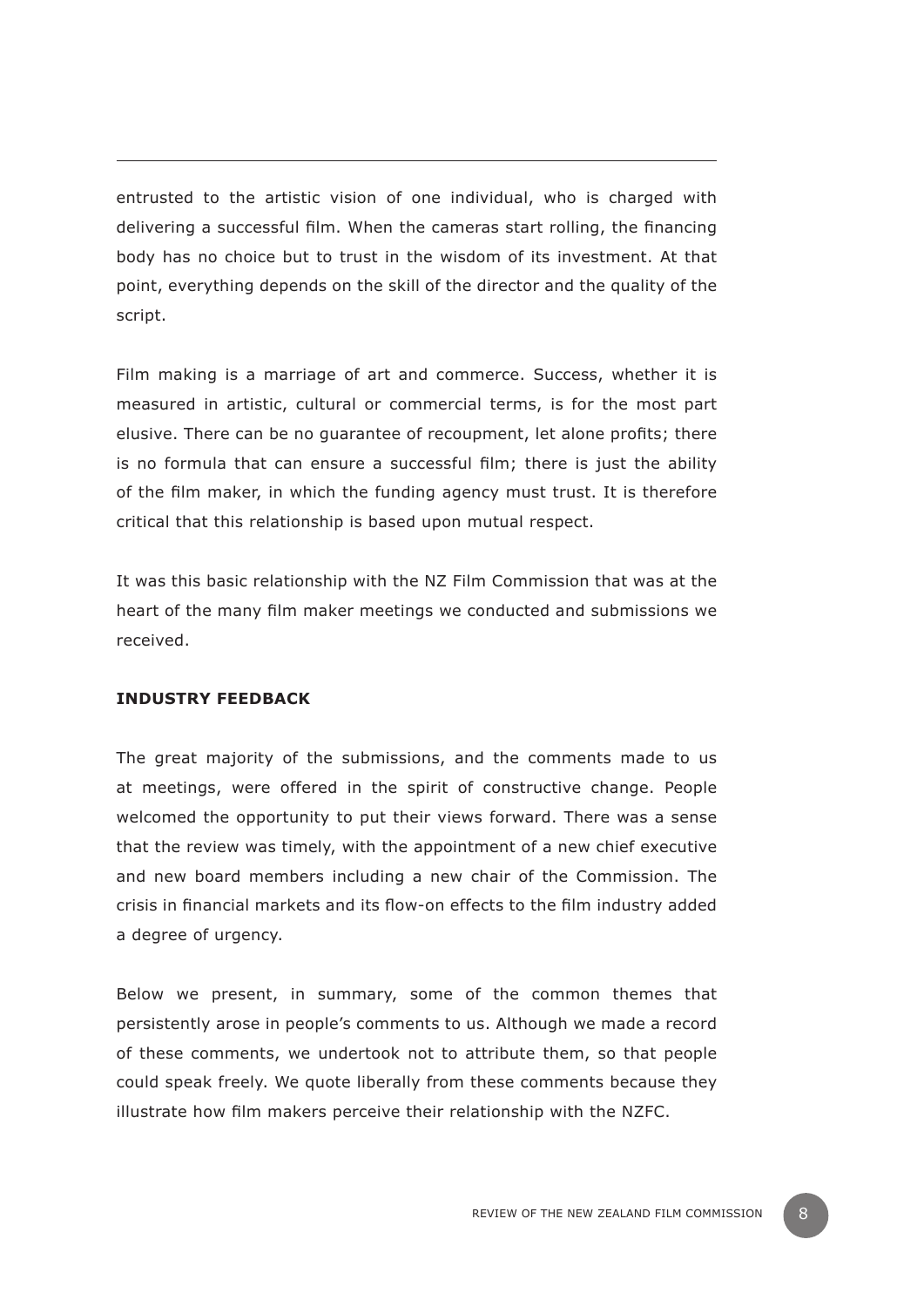#### 'An us and them attitude'

This was the most common concern, referenced by the majority of people we spoke to. They described the Commission as essentially an adversary. As one producer reported:

*'They were taking such an adversarial role. You might expect that from a commercial partner but it wasn't them, it was the Film Commission putting all the barriers in the way.'*

*'There's almost an us and them attitude. It's death to creativity.'* 

*'There's an us-and-them situation. They don't see the realities or potential of the industry.'* 

People described an organization out of sync with the industry it serves. Several film makers said they were made to feel *'as though we were in the way'*, or even *'as though in some way we were trying to cheat the Commission'*. The toughness they encountered was beyond what they expected in their business dealings:

*'Hollywood can be very tough but they don't treat you with the level of contempt that the Film Commission does.'*

There is a feeling that increased creative interference results in less successful films. During the last few years, as many NZ films have lost their way at the box office:

*'Creative interference has expanded until now it resembles micro management.'*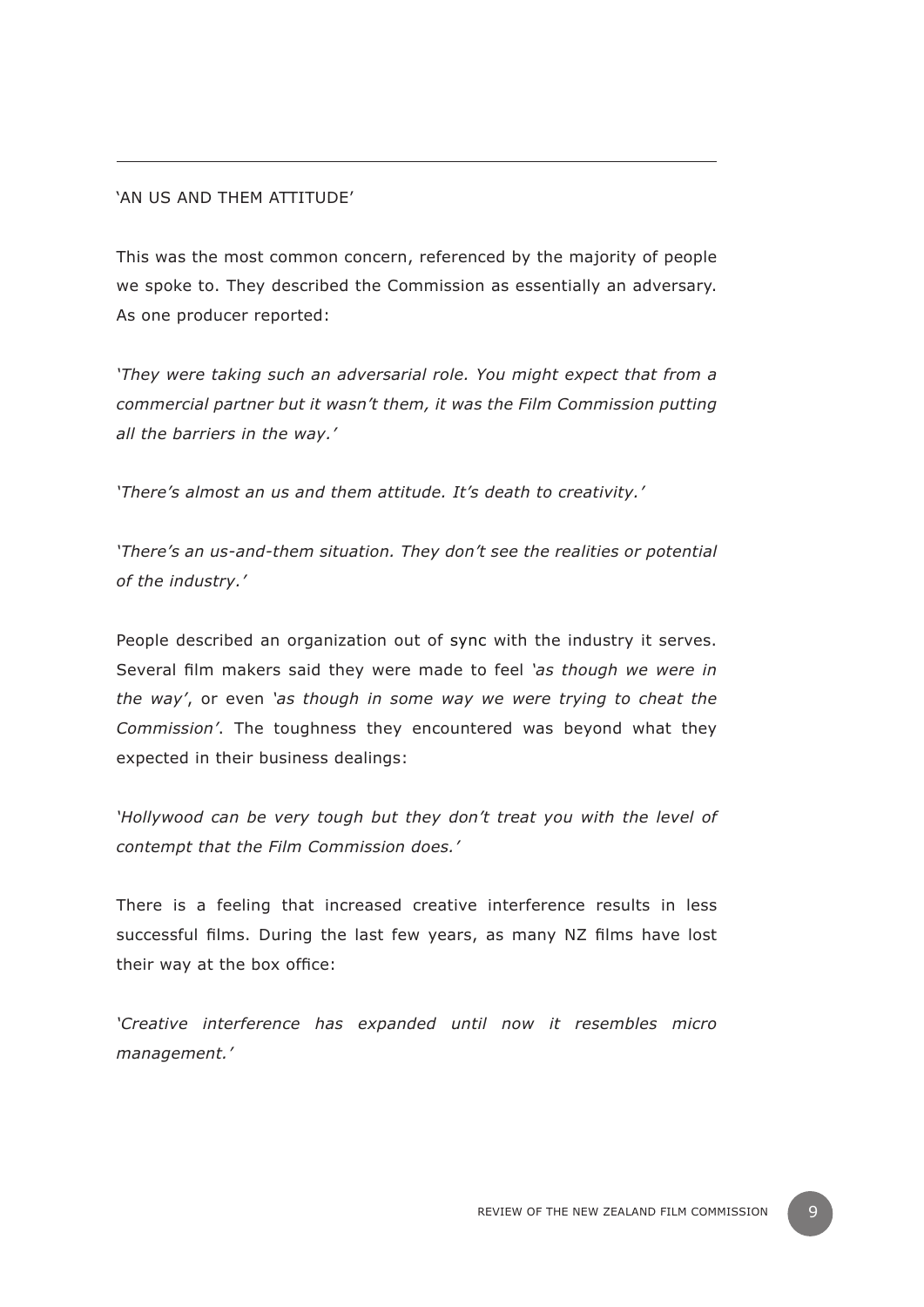A number of people described the Commission as operating like a Hollywood studio but without the accountability of a studio – *'without anyone having their job on the line'*, as one producer put it.

The tone of these comments clearly indicates that a very real problem exists between the Commission and its client base. There is a not only a lack of trust; it would appear that both sides have lost respect for the other.

For the Film Commission, the pressing challenge is to build constructive partnerships with the film makers it supports. Within the partnership, film makers must feel secure enough to take the creative and business risks – and sometimes career risks – that successful film making very often entails. There is no shortcut to this. It can only come about through patient, sympathetic and intelligent engagement with the creative process.

The further challenge for the Commission is to keep up this kind of relationship in a context of constant uncertainty about outcomes and intense competition for resources. Last but not least, the Commission must do all this within the exacting framework of reporting and accountability to which a government agency is subject.

'The staff should be empowered and accountable'

About some topics there was near consensus. The idea that the Film Commission Board should step back from making 'greenlight' decisions (to approve a film going ahead), leaving this to management, came up repeatedly.

*'The Board needs to be concerned with governance and with the long term, not creative decisions. We don't ask accountants to make medical decisions.'*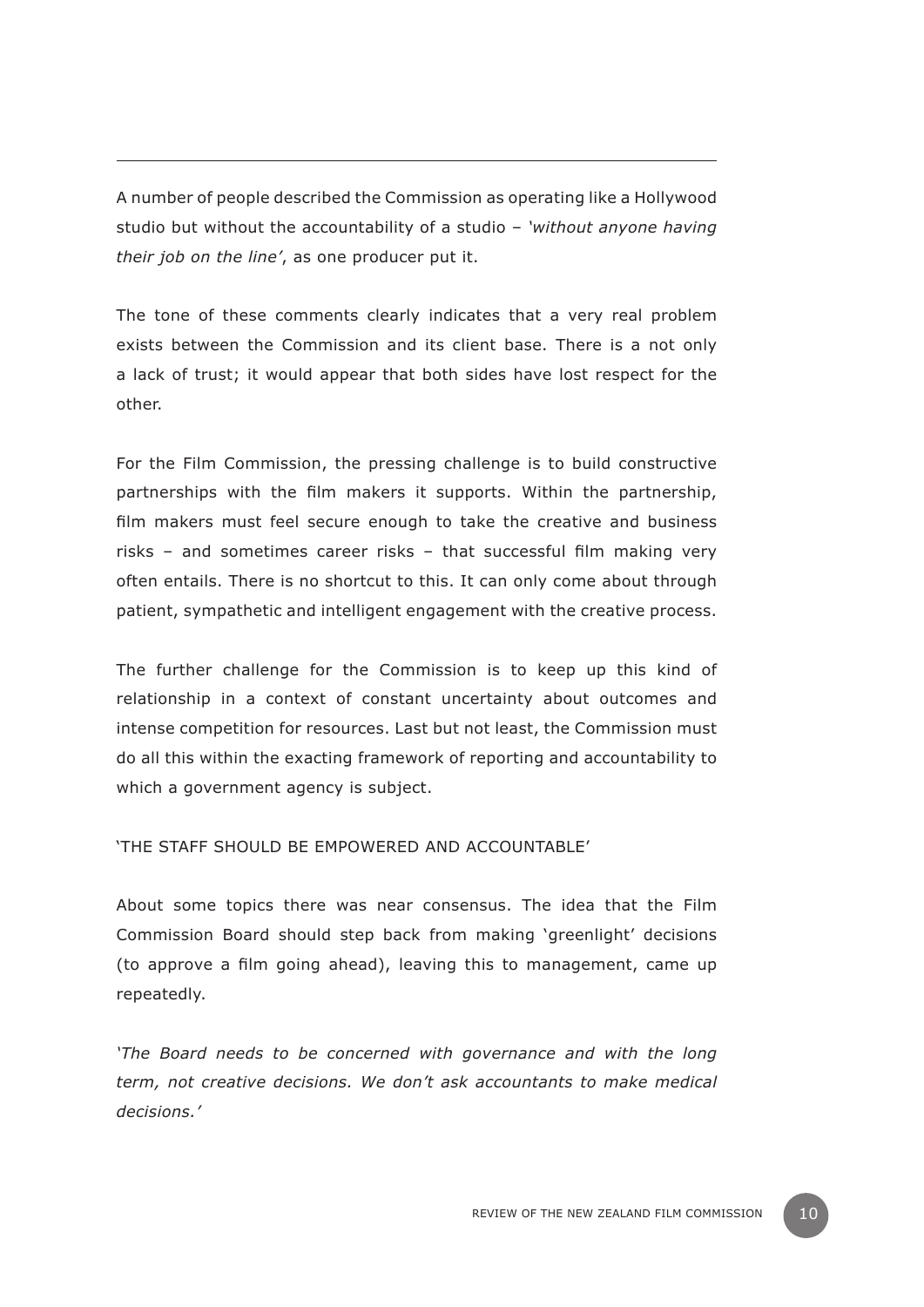*'It's insane that the Board would be making funding decisions, with no real accountability. The staff should be empowered – and accountable.'*

There was a concern that the Commission has sometimes evaded accountability for outcomes because it was unclear who was actually making decisions:

*'In selection of projects, the Board takes a role but the staff has all the power. So there's power but no accountability. The Board should not be involved in making project decisions.'*

*'The politics between staff and Board are Byzantine. Decisions are often incomprehensible.'*

There are two separate points being made here, both needing further discussion. The first is that many, perhaps most, people in the industry lack confidence in the Board's ability to make creative decisions about films. While no one questioned the dedication or integrity of Board members, film makers felt their projects were being judged by people who were not professionally equipped to evaluate a screenplay or production budget.

However – and this is the second point – if staff are going to be empowered to make these decisions, they must be accountable on some level, as well as highly skilled and better resourced.

We agree with both points and will discuss them in more depth later in this report.

#### 'Lost focus'

The question of focus came up frequently in discussions. Many people felt the Commission was trying to do too much.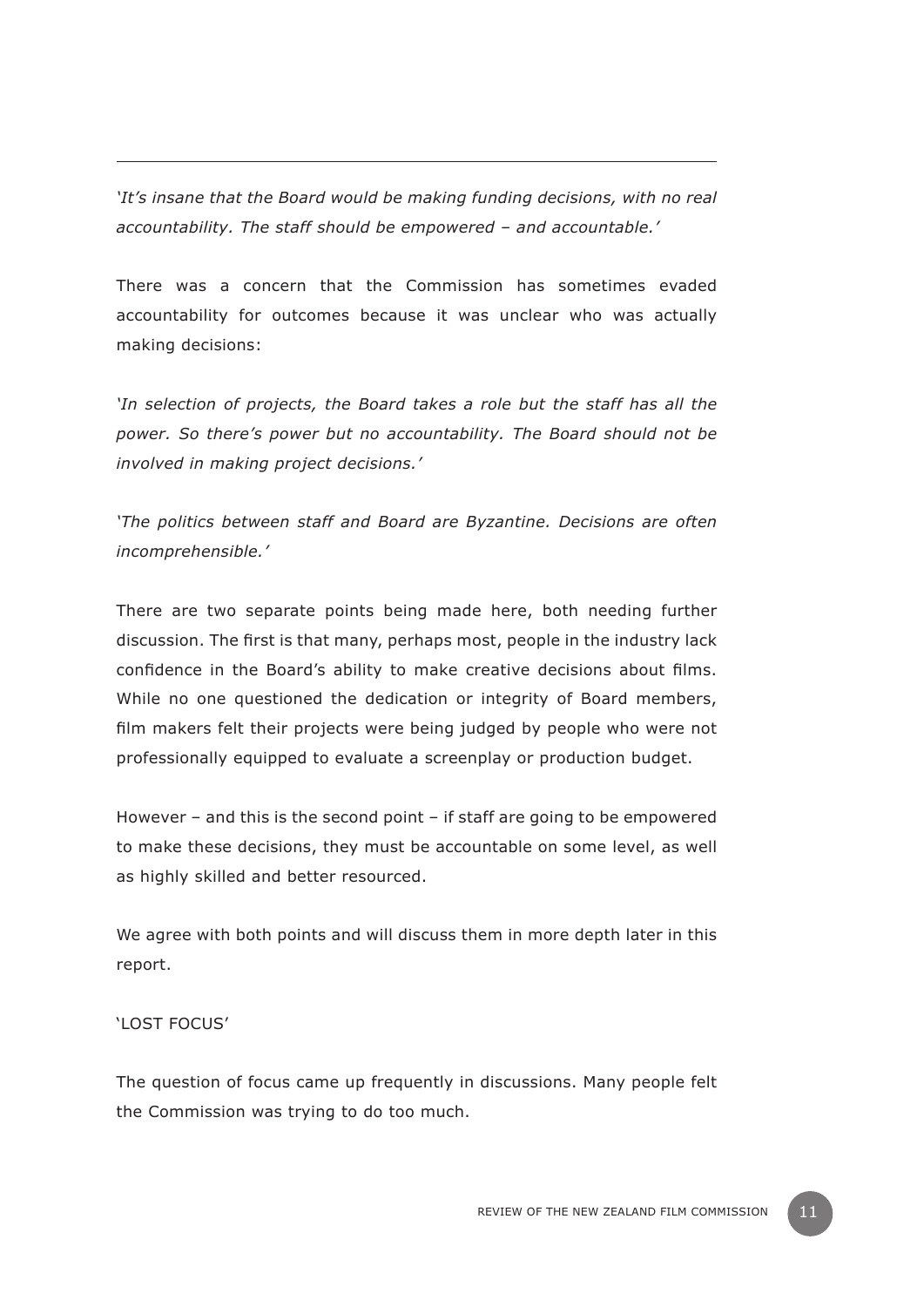*'They have got themselves involved in a huge range of activities. I hope the review will focus the Commission on the things it should do. It could be a much smaller body.'* 

There was a sense that too many resources were being diverted away from the core functions and from the films that most merited the Commission's support:

*'The Film Commission has felt it has to be all things to all people and it's stretched. It needs to focus more at the professional level, less at the wannabe level.'* 

'Part of the problem is the Film Commission is trying to carry the whole *industry. It shouldn't reward mediocrity.'* 

The spread of activity was seen as the Commission's response to pressure from interest groups:

*'There is a huge political imperative to spread the money wide and thin. Then, as the sums get bigger, the process loses focus.'*

One of the problems we perceive is that no one seems to know what the NZFC is trying to achieve beyond it's moment-by-moment funding decisions. There doesn't seem to be a vision or long term game plan – and it's hard to unite the industry without a clear idea of the ultimate goal. We discuss this topic in depth, further in this report.

The Commission has obviously felt the industry's frustration building, and that has resulted in a defensive attitude which adversely affects basic relationships and communication.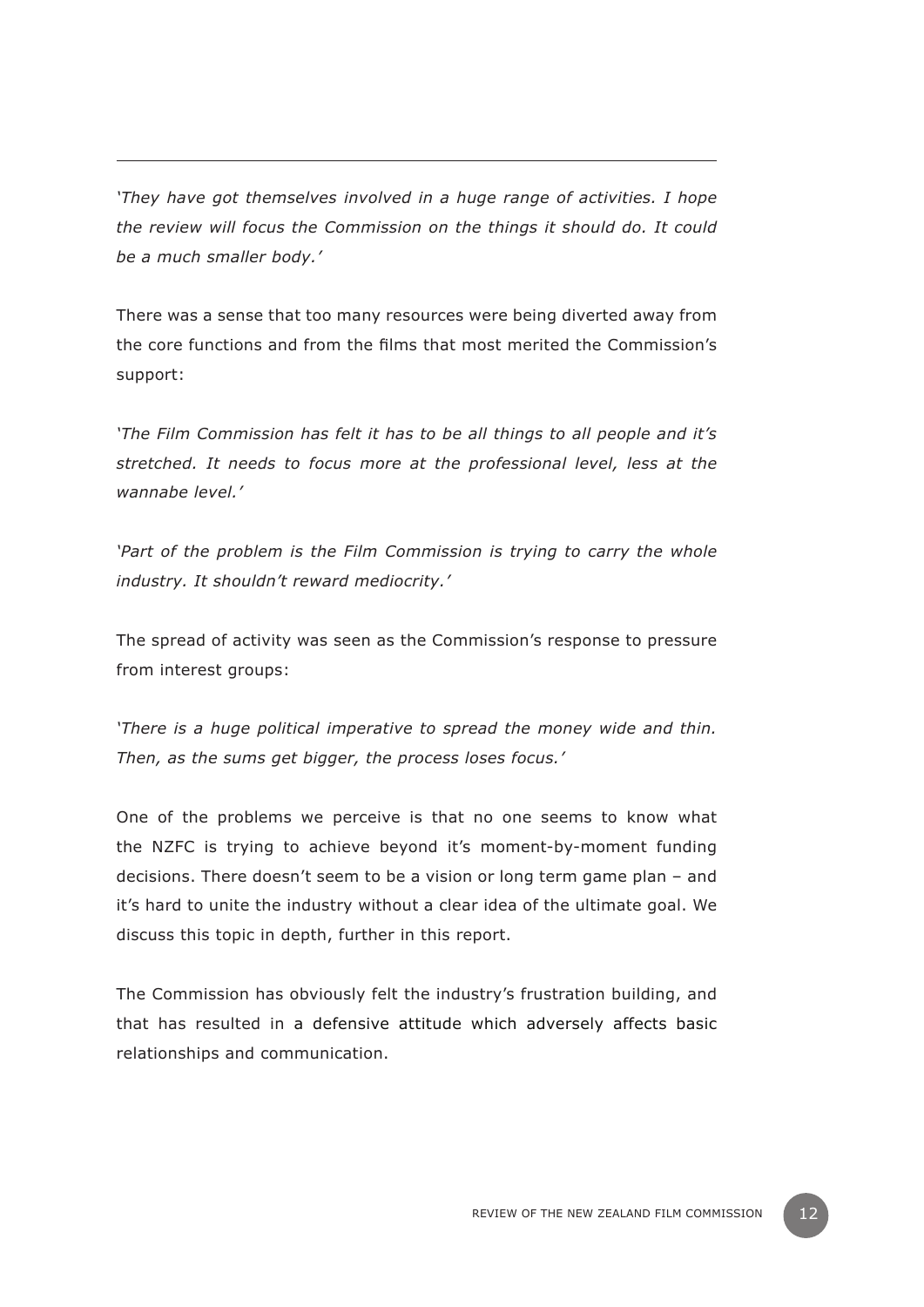# 'Film and bureaucracy don't go together'

*'It would be great if people felt they could approach the Film Commission and say, 'I'm not fitting into a box', without there being all these schemes. I don't want to be in a box.'* 

This was a recurrent theme. One industry veteran put it this way:

*'The problem is, film and bureaucracy don't go together. The bureaucracy, they want to put things in boxes, but every film is different, there are no boxes.'* 

The Commission is perceived as rule-bound and unresponsive:

*'I hate it when they say guidelines; they always become not.'*

*'I find it annoying when they have a new scheme. What I'm doing never fits.'* 

Film makers said they wanted the Commission to respond specifically to what they presented, without trying to apply a predetermined framework. *'We need a model at the Commission that's very open, very flexible, rather than narrow and controlling.'* 

It's always going to be a difficult mix – film making and bureaucracy. Historically, the NZFC has followed many of the practices of an arts funding body, but the sheer scale of film production, and the level of capital required demand a different model.

Flexibility is one of the most important weapons in any film maker's arsenal. There's often a need to think on your feet, to be guided by gut instinct, not by checklists and rulebooks. A movie should come from a place of passion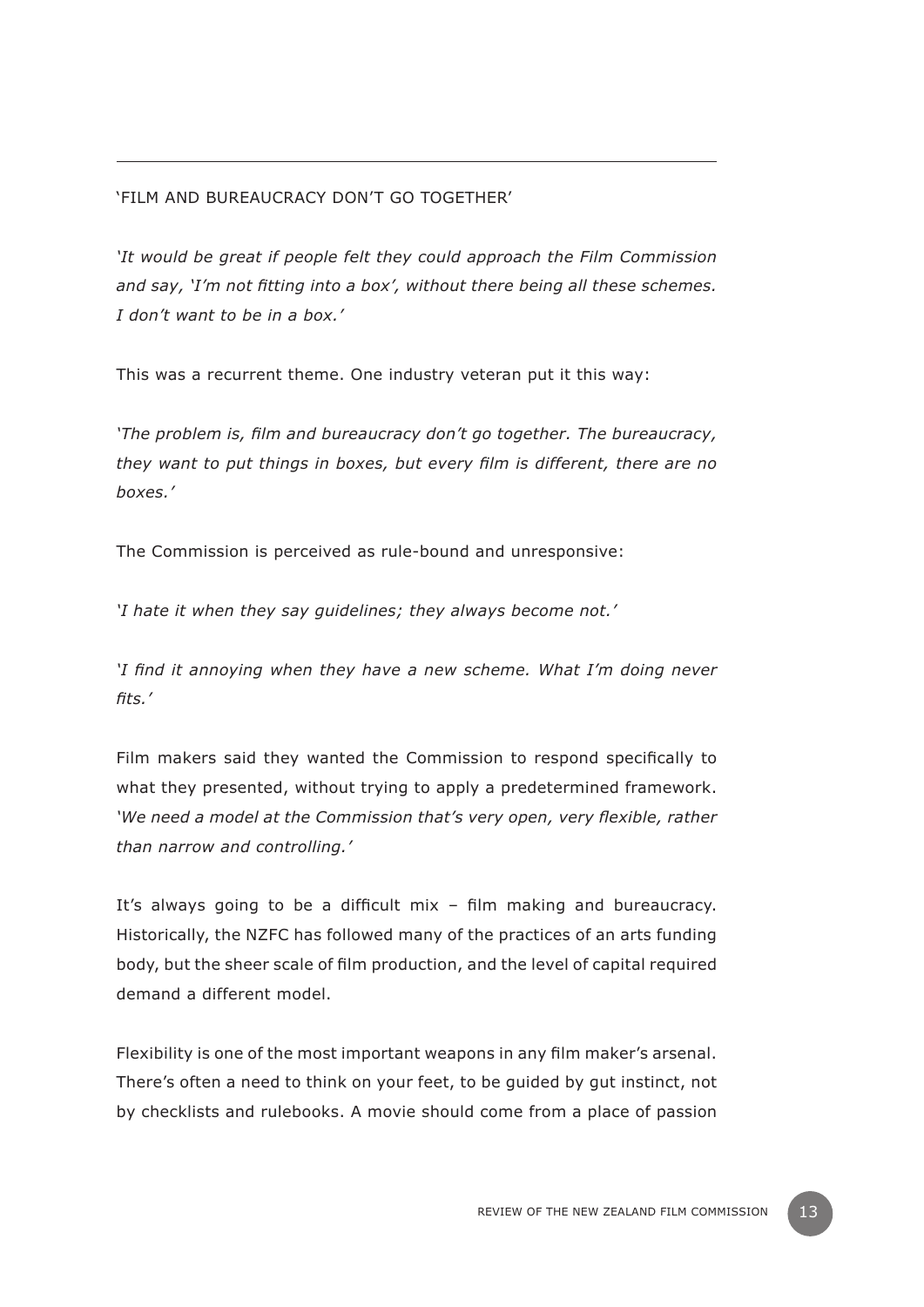– not be a product designed to tick the boxes. A funding body has to step up and meet the film maker head-on.

New Zealand's film makers clearly feel stymied and frustrated by the guidelines and rules, which seem to have multiplied during the past 10 years. These guidelines, which have very little flexibility, are the result of a bureaucratic template, inappropriately applied. Producing a movie to fit into a predetermined theme or formula is a system that works well for the television industry, but it's not appropriate for our feature film industry. Good cinema is the result of risk-taking, not playing it safe. Our film makers need to be encouraged to take more risks, not to avoid them. Edgy, imaginative, original projects must be preferred and supported. That's where the memorable movies will come from.

'Distant and unapproachable'

Many people commented on the difficulty of finding and retaining new talent.

*'We have gone into a bit of a slide with talent. People slip through the net or get disillusioned.'* 

There was a sense that the Commission was not very connected to the industry:

*'The climate is crushing the talent. They don't really see what we're saying. They don't understand our world.'* 

Younger film makers in particular felt the problem:

*'We need to encourage the younger crowd coming though. They're not talking to the Film Commission. They feel they can't.'*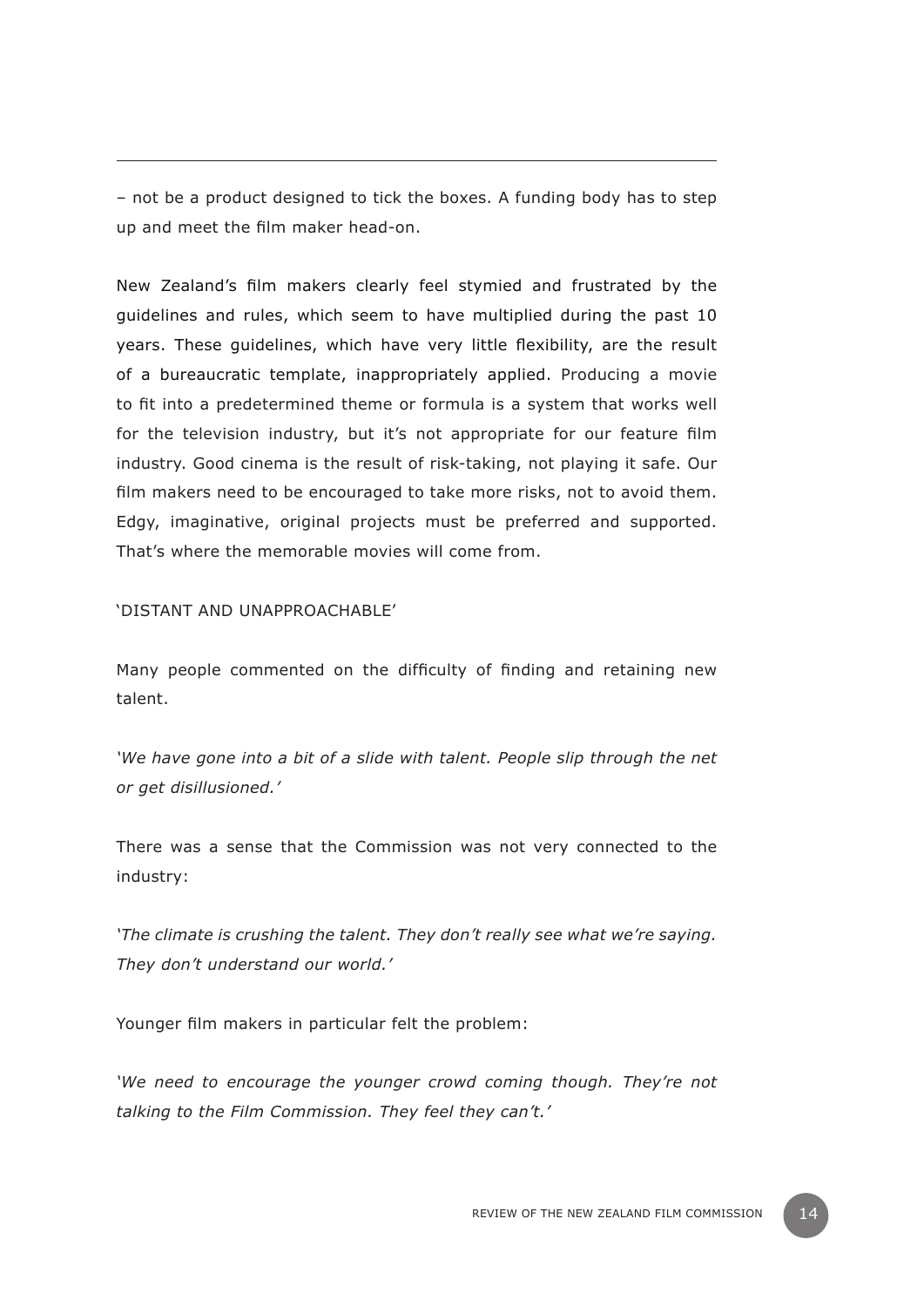The Commission was seen as distant and unapproachable:

*'The Film Commission can be very intimidating – that's the perception. They're seen as gatekeepers. They don't have a lot of engagement with the younger film making community – the online stuff, what's actually happening.'* 

Of all the issues and concerns raised by film makers, this is perhaps the most worrisome. A film industry must have a robust system for talentspotting and supporting new film makers. If the NZFC did little else, supporting emerging film makers would be a terrific use of its funds.

We will be covering this in more depth - but at the very least, the NZFC should make more effort to connect with emerging talent. Hollywood has perfected the art of doing business during the breakfast or lunch meeting, and the NZFC could do much worse than getting to know its client base in a similar atmosphere. It's a 'people' business.

At the moment, many young film makers feel the NZFC is like an exclusive club, which has no room for them. Not even a way in the door. Some don't know how to approach the Commission:

*'They don't know how to get in. You've got these cool creative people but they just don't know how to do it. And you have to go with a producer.'*

The edict that a producer has to be attached to most funding applications is a flawed idea that's damaging in several ways, and this will be discussed later in this report.

'A culture of not believing'

Several people reported that criticising the Commission was potentially damaging to the critic's prospects. As one producer put it: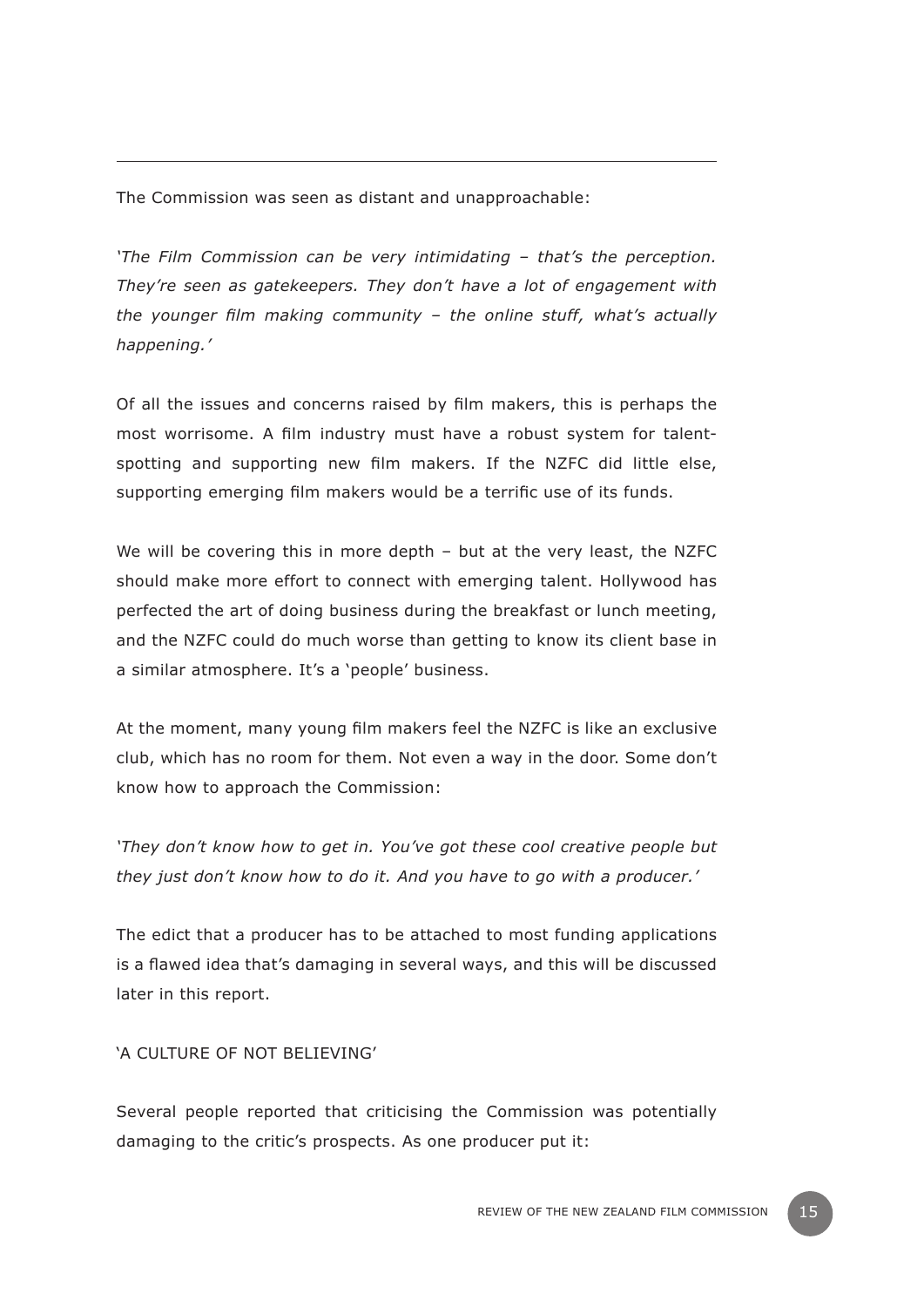*'Most organisations have natural predators – the Film Commission doesn't. People are afraid to voice criticism.'* 

It's a government organization with no form of peer review, and it doesn't appear to take kindly to constructive feedback:

*'There's no blind mechanism for giving feedback to the Commission, and you can't bite the hand that feeds you.'* 

This situation is exacerbated by the lack of staff turnover. Voicing criticism of staff who can hold positions for 10, or even 20 years can result in personal feuds which endanger the careers of talented film makers.

There was a sense too that the Commission didn't want to hear what people had to say:

*'They're so used to being badgered, that there's a culture of not believing, of skepticism.'* 

Several film makers referenced a feeling that the NZFC was overly defensive and sometimes exhibited a lack of belief in the integrity of film makers with whom it dealt.

The resulting inability of its client base to convey criticism in an open or regular way had a doubly negative effect. Firstly, it denied the Commission access to potentially useful feedback. Film makers work in an industry that thrives on constructive criticism; the Commission needs to do the same. Secondly, it stores up industry antagonism. The well of pent-up anger and frustration we encountered in our discussions with film makers was testimony to that.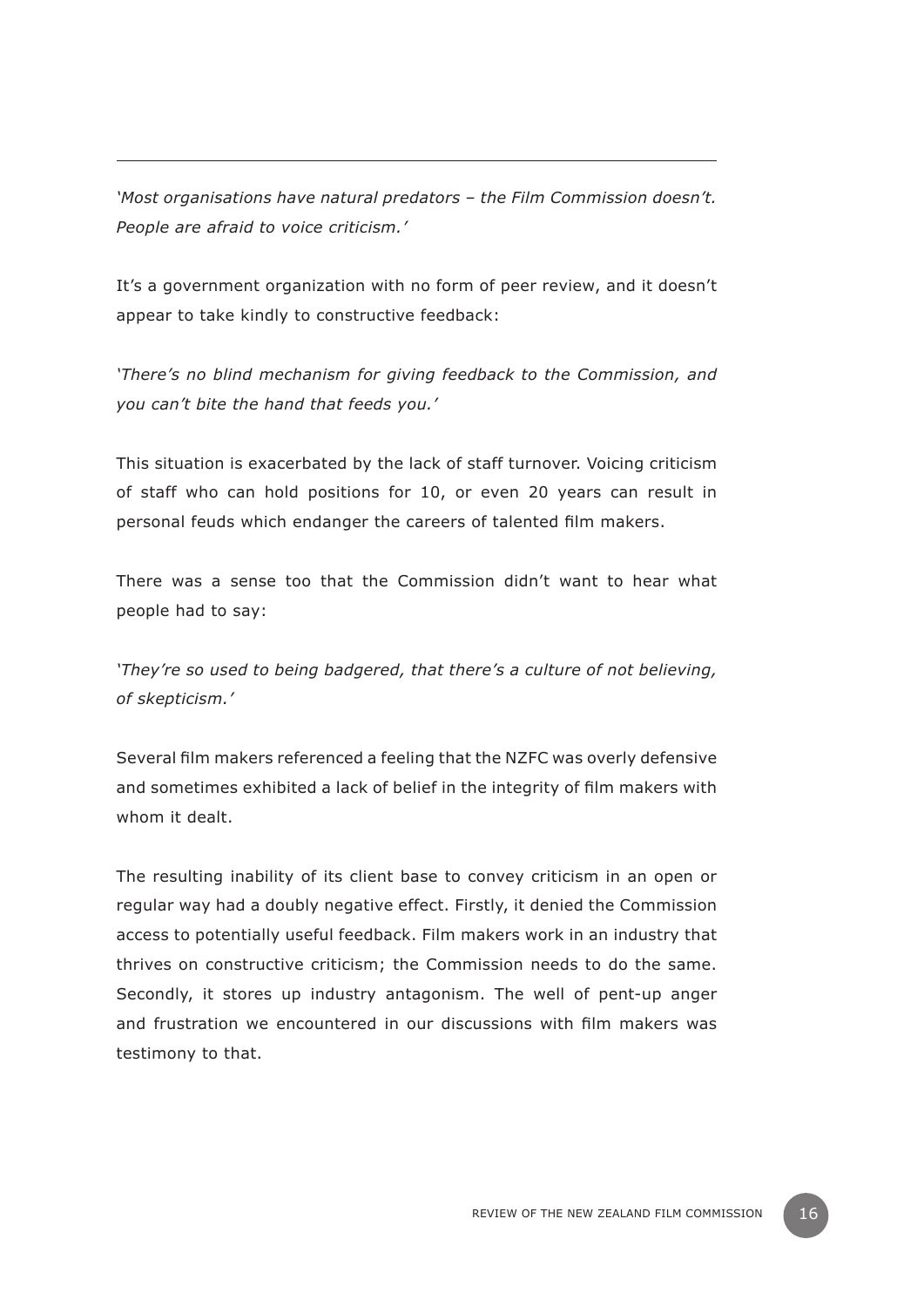The mutual respect so badly needed was nowhere to be seen. Instead we witness a mutual distrust that cannot aid the production of good Kiwi movies.

# **A different model**

Thinking about what people told us about the Commission, we came to the conclusion that it was using the wrong organisational model. Where people wanted an organisation that responded flexibly and directly to their film making needs, they got programs and schemes to which they had to fit themselves, if they could. When they wanted to share in decisions, they were given directives. Instead of accountability, they found an organisation that was hard to pin down. Below we've prepared a table that compares some of the key characteristics of the Commission, as it is now, with the Commission as we envisage it in this report. We describe the Commission as it is now as an 'arts patronage' model; what we propose in its place is a 'talent partnership' model. As the table shows, the two models are very different.

|                      | 'Arts patronage' model | 'Talent partnership' |
|----------------------|------------------------|----------------------|
|                      | (current)              | model (proposed)     |
| Relationship to film | Aloof                  | Involved             |
| makers               |                        |                      |
| Assistance offered   | Scheme-based           | Flexible             |
| Accountability       | Low                    | High                 |
| Management culture   | Controlling            | Co-operative         |

Table 1: Comparison of organisational models

Essentially, our argument is that the Film Commission should not be viewed as a traditional arts funding body. What makes it different is the sheer scale of film production compared to other kinds of creative endeavour. The scale, and the level of capital required, even at the low end, mean that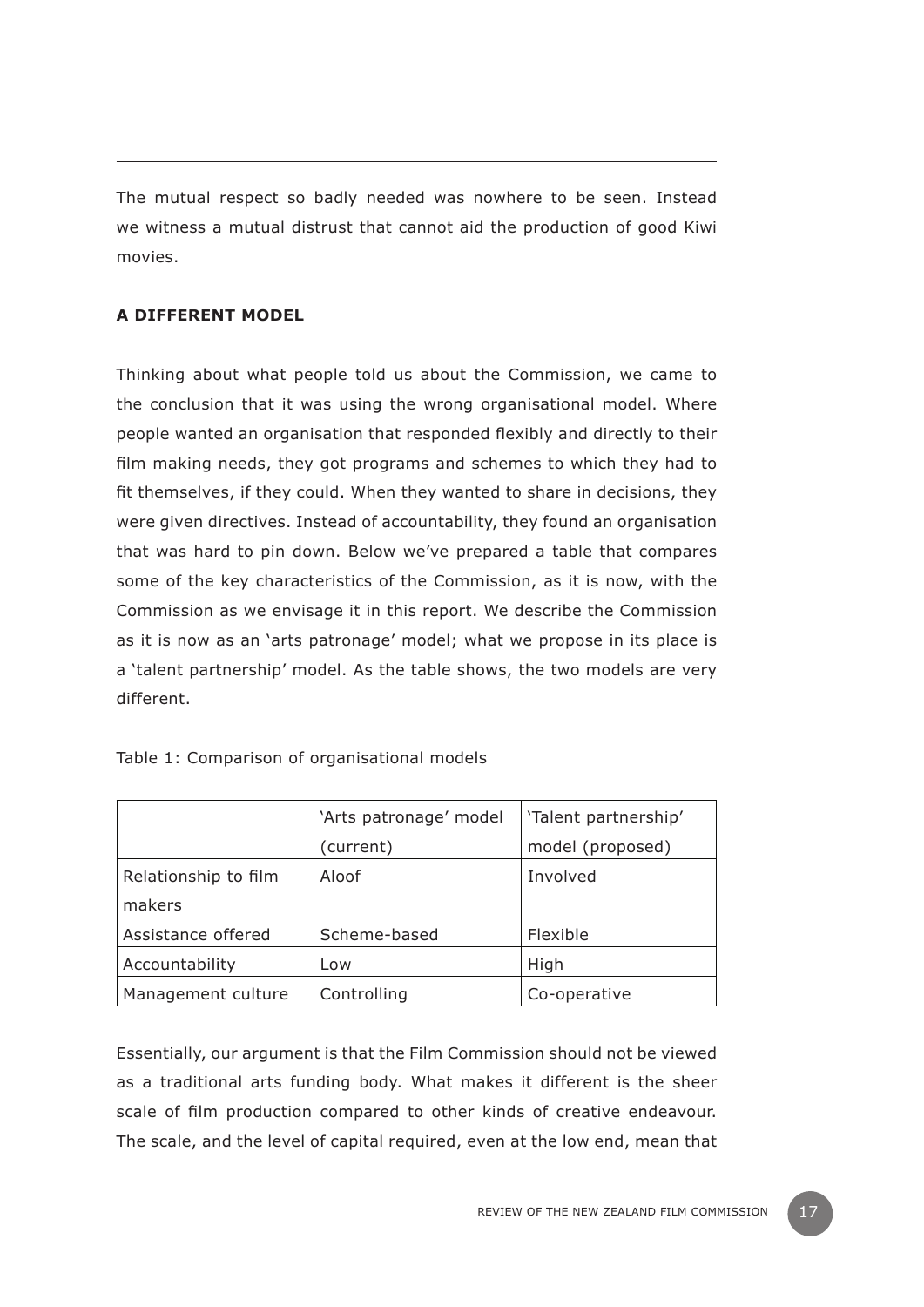the Film Commission is necessarily deeply engaged with the commercial world. A further difference, connected to scale, is the way film production is organised. Although driven from the top by the director and producer, a film brings together tens and even hundreds of creative individuals in a once-only, co-operative venture – quite unlike the solo venture of the traditional artist, or the company-based model of the major performing arts.

These differences are consequential. In the arts patronage model, goals are not sharply defined and their attainment is therefore difficult to measure; in the talent partnership model we propose, the goals are few and sharp, reflecting the high stakes. Accountability is high in our model, low in the patronage model, for the same reasons. In the arts patronage model, the 'patron' is elevated above the 'artist', dispensing assistance, whereas in the talent partnership model, they are equals, working side by side. The culture of a patronage organisation is typically closed – it may be reluctant to share information and unresponsive to criticism. In contrast, for a partner organisation, processes are necessarily open, information is shared, criticism is feedback.

Of course we do not imagine the real world is ever as tidy as models; there's messiness and overlap. But there are fundamental differences between patronage and partnership, such that adopting one over the other has consequences that flow right through the organisation. We will draw these out through the rest of this report.

#### **The NZFC Board**

One of the issues that came up again and again in our film maker interviews was the role of the Board. To most film makers, they see their project disappear behind closed doors, with its fate decided by committee – a group of people they have had no relationship with during the project's development.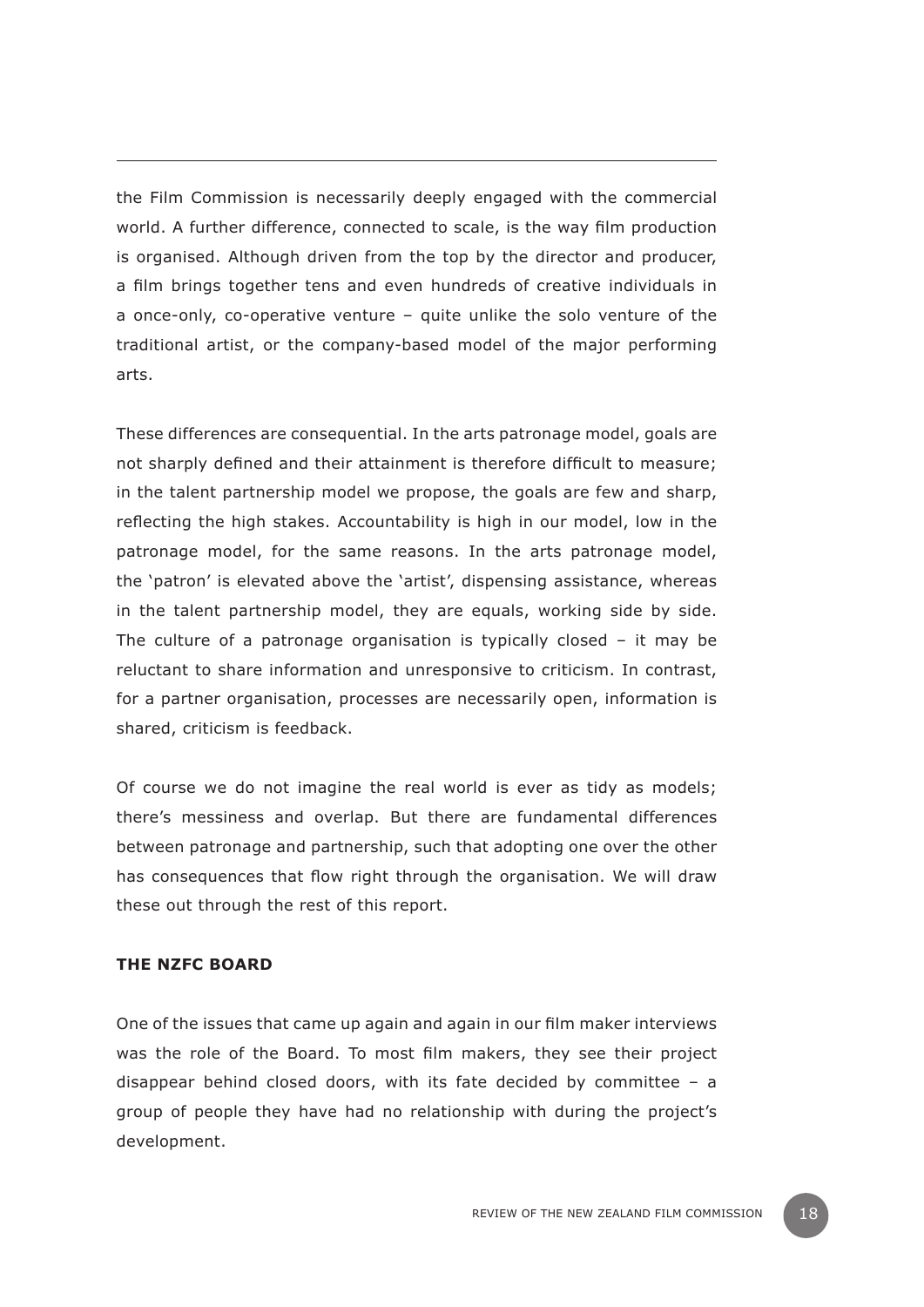A committee-made decision about a creative project is of no value, because you cannot correct by committee. In the same way, if you greenlight a film by committee, the responsibility for that decision is effectively masked.

It's unwise to greenlight a creative work if you are not fully engaged with the creative person or team – which requires you to believe in that person, or not. It's about whether you trust in their vision for the story, what support they require, the value of what it is they're doing and how much you should make it for. It's a decision that should be at the very least, informed by a relationship with the creative party.

Putting the funding decisions in the care of a Board was probably a good decision when the NZFC was set up 32 years ago, certainly an understandable one. It gave the government confidence that its money was being looked after by independent caretakers. But in today's more developed film industry, it's an unwieldy, clumsy system that we recommend changing.

## **The role of the staff, and the function of the Board**

The current development and production pipeline requires film makers to work with NZFC staff, but apart from limited amounts, the staff have no ability to fund major development or greenlight films. That power lies with the Board, who meet on a regular basis several times a year. There are various problems with this:

- While there are usually one or two film makers on the Board, the majority of Board members have no specialised film making, or more critically, script assessment abilities.
- The ability to read a script and effectively imagine the potential, or lack of potential, in the finished film is a very rare talent. It's not to be found within the skill set of most NZFC Board members, who are otherwise highly skilled professionals from various areas of business.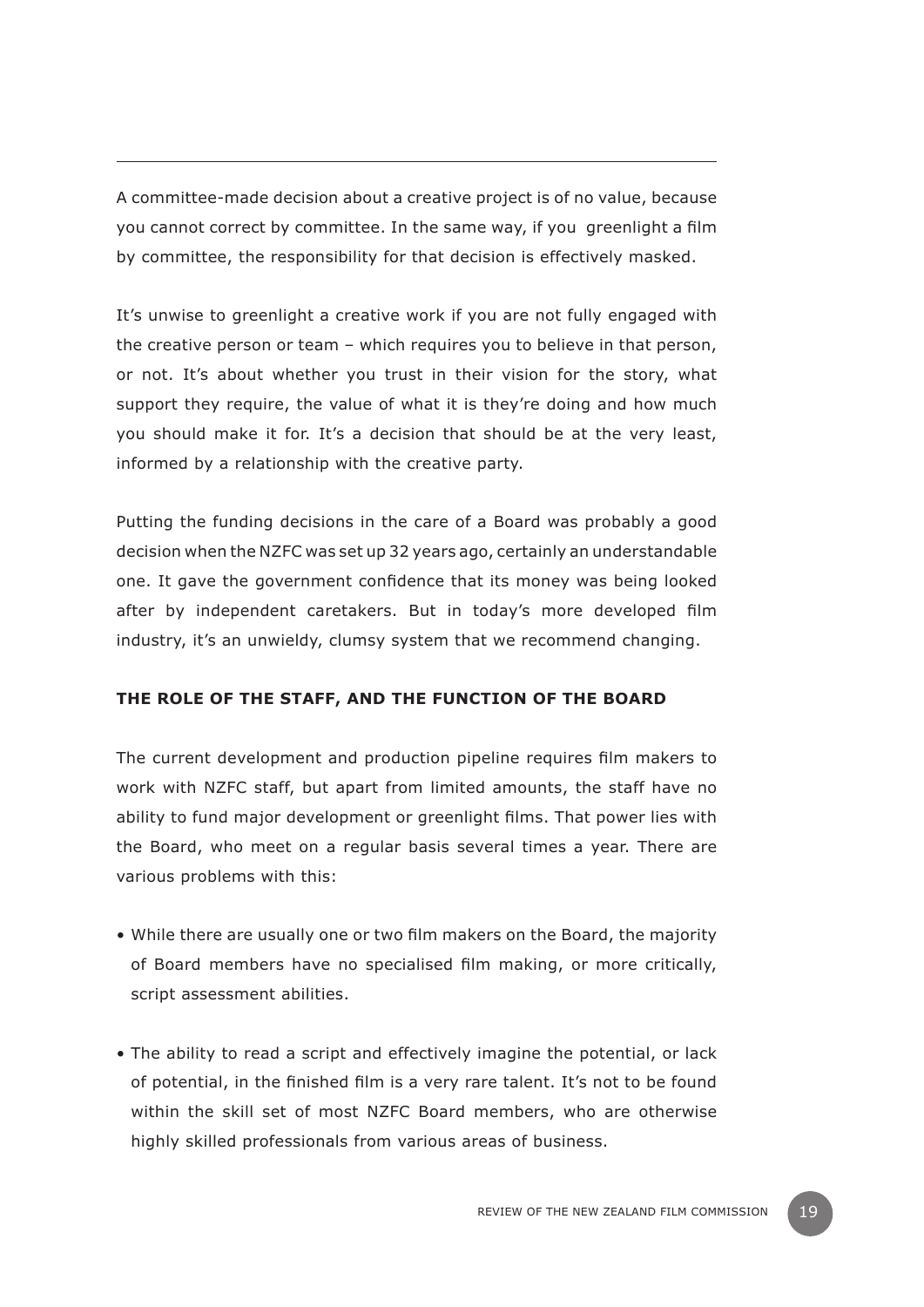- The film makers have to form relationships to development staff, who themselves are powerless, and scrambling to play the politics at Board level.
- NZFC staff have told us of the enormous energy spent trying to deal with the Board, to achieve the desired outcomes.
- Making funding decisions at Board level results in a lack of accountability, which makes it impossible for the industry to grow and define itself.
- In the interviews we conducted with film makers, the majority wanted to see all funding decisions rest with staff.
- Having a Board that makes all key funding decisions, instead of the Chief Executive, is highly unusual.

Our recommendation is to put the funding decisions into the hands of the staff; this would require the development system within the NZFC to be re-structured. One idea is to consider operating with two Boards: an Executive Board, and a non-Executive Board.

## The Executive Board

This would be made up of senior NZFC staff members, namely the Chief Executive who oversees all production, a Head of Development who overseas all development, a Finance Director to oversee finances in and out, and a Business Affairs Head to look after legal contracting and other business issues. Another possibility is Sales and Marketing.

This Executive Board would meet once a week to discuss all aspects of the NZFC's business. It would hear from the development team and consider all funding requests. It would fund script development and greenlight films.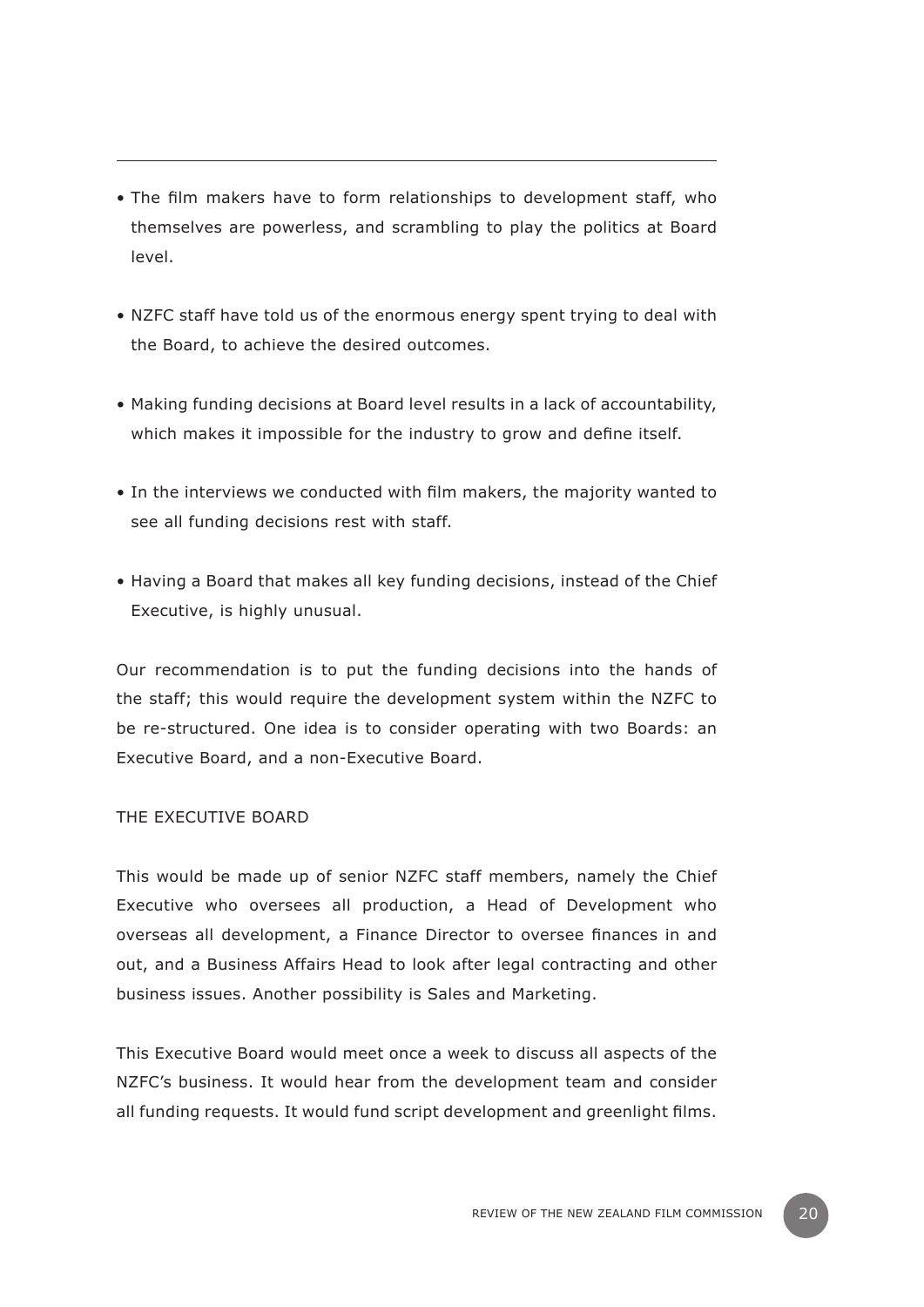A creative organisation can only be run by a creative Chief Executive. If somebody who's not creative is running it, it can't perform as a creative organisation, no matter how well it's managed.

## The Non-Executive Board

This would be made up in manner similar to the current NZFC Board, and would review NZFC business, assist the staff with problems and solutions. It would deal with policy and report to government. It would lobby on behalf of the industry when dealing with changing government policy. It would monitor staff accountability for funding decisions, and deal with peer reviews.

The Board should provide checks and balances to the decision makers, help, guide, question – not be the decision-makers themselves. Another function of the Non-Executive Board should be to ensure that the staff is operating with just the right balance of skills, and that there are no holes that need filling.

## **The primacy of talent**

In its engagement with the industry, the Film Commission is currently oriented towards producers, rather than directors, writers or actors. The logic is that producers are the employers of the other participants and write the contracts that govern production. But there is a different logic, that puts the film making 'talent' rather than the producer at the centre of the business – the logic of scarcity.

Although there are very many capable people who contribute to the making of a film, there are very few who can drive a film into production, and then when it's in production, make it work. Those few are key. They may be writers, directors, or producers; they may work alone or as a team.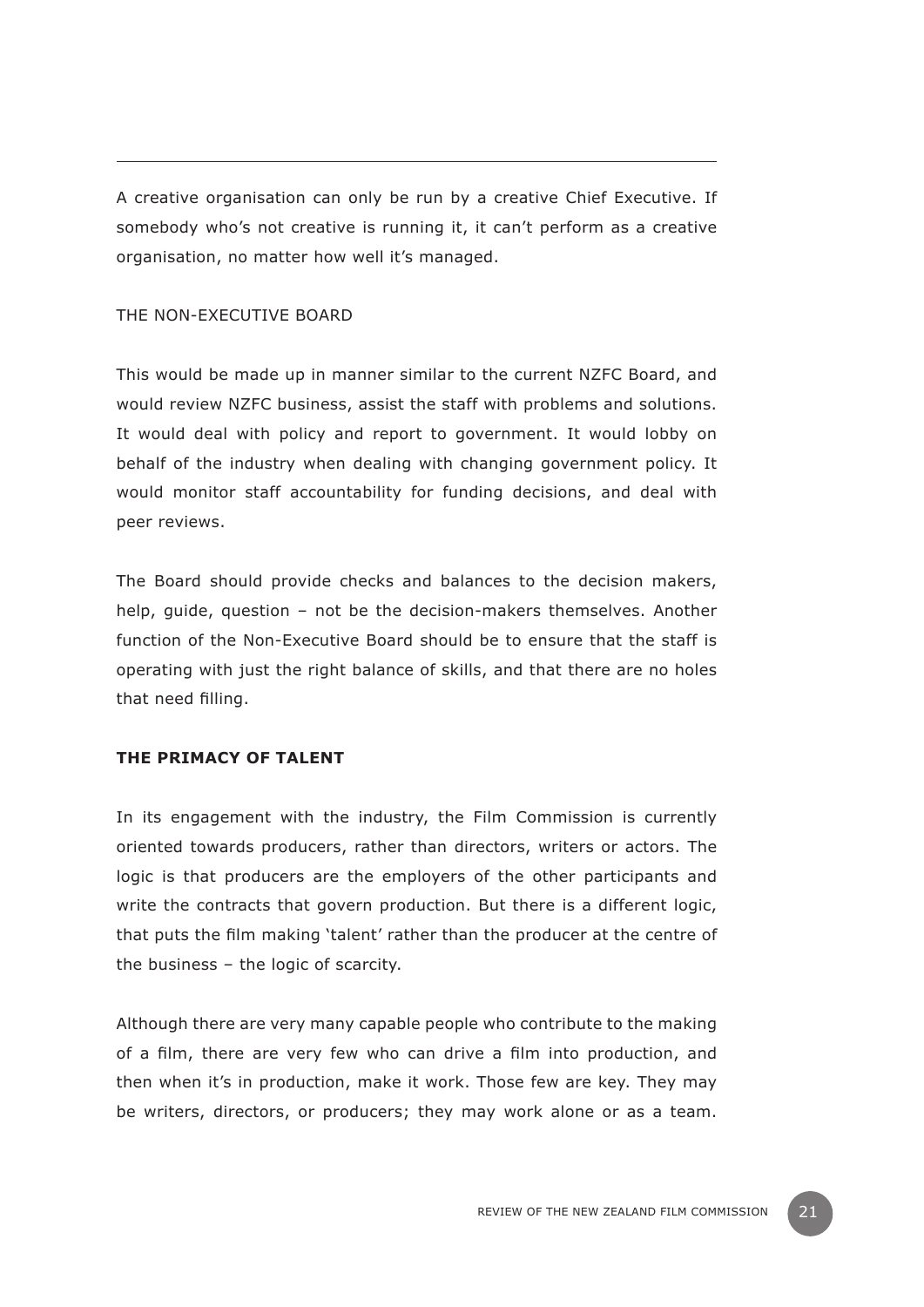Whoever they are and however they choose to work, it's the talent that makes films happen and occasionally makes them great.

In the Hollywood industry, talent has long been the organising principle. The very structure of the industry reflects this, with the talent agencies directly rivaling the movie studios in their power and control of the business. In their fierce competition they scour the world for new talent, beating a path to every promising door. The intensity of the search confirms the importance of the target.

We recommend that the Film Commission be more talent-focused in its policies and practices. Of course that's easy to say but hard to implement. The implications are far reaching. Among them we would emphasise –

- The relentlessness of the search for new talent and the demands this places on the organisation, not only in terms of a systematic casting of the net but also in terms of the personal skills necessary to recognise talent when it is still raw and undeveloped;
- The necessity of a 'steep-sided' development path, wide at the base but rapidly narrowing to concentrate attention and resources on those people identified as talented and ready to progress;
- The importance of planning the progression of the film maker, looking beyond the next project to the ones that follow, and making decisions from that perspective;
- The need for tailored forms of assistance responsive to the needs of individuals, rather than highly structured schemes; and
- The importance of rewarding success when it is achieved.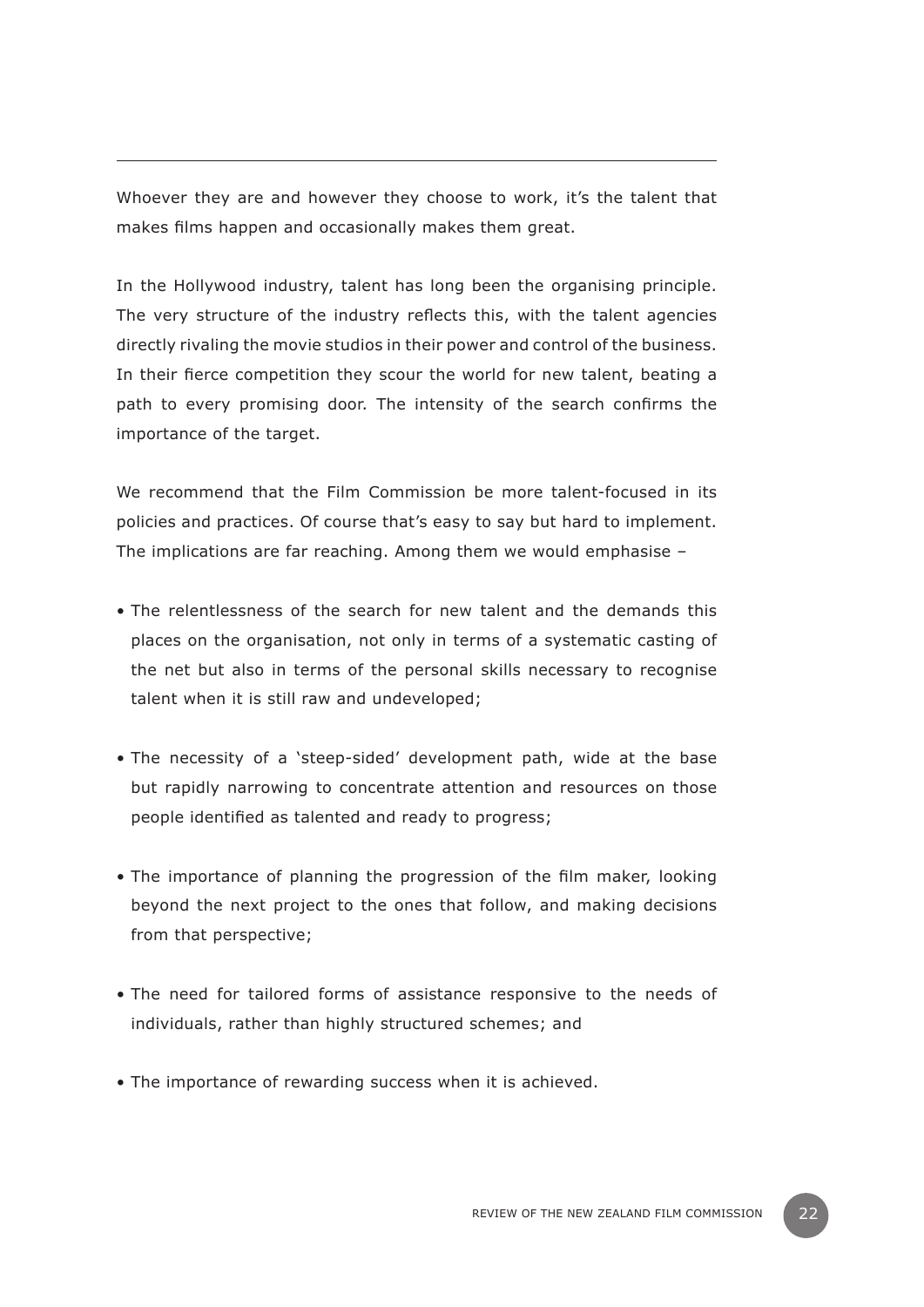Philosophically, being talent-focused means concentrating resources on the few. We realise this goes against the grain for those who view film as a democratic medium, made accessible by new technologies. While we welcome that accessibility, we argue that making films is like playing sport. There is an amateur level and a professional level. Making feature films (the business of the Film Commission) is the professional level and it demands the same pursuit of exceptional performance as professional sports.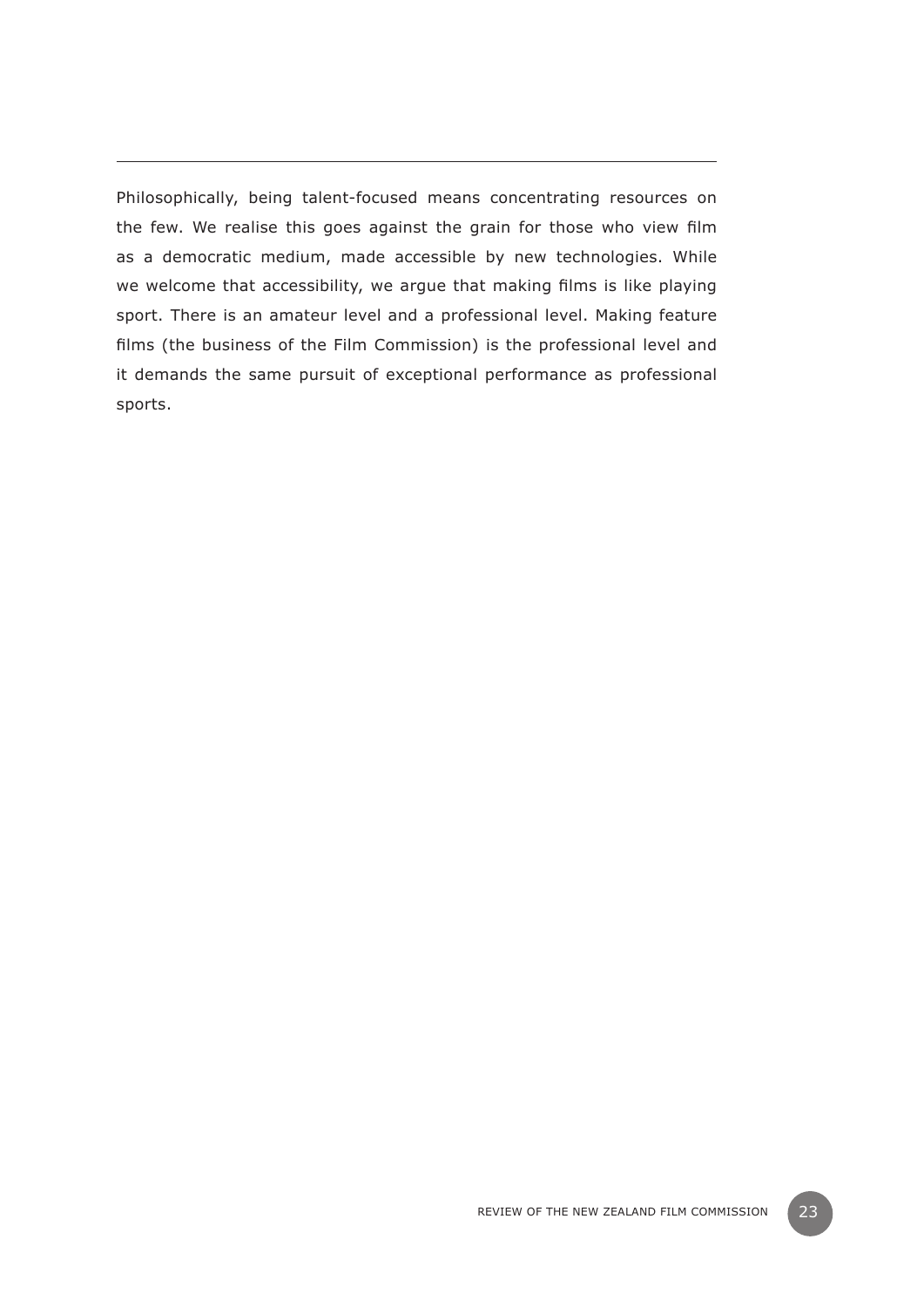# SCRIPT DEVELOPMENT

One of the most important responsibilities the NZFC has, is to work with this country's screenwriters to develop good screenplays. Scripts are like architectural plans. For the building to stand up and function as intended, they must be built on a solid foundation and designed with skill, care and artistic flair. All film industries are ultimately judged on the success of the movies made. Much of that success is directly related to the quality of the screenplay. It cannot be overstated how critical this role is.

Writing successful scripts presents a complex mix of requirements:

- The script should be based on an original and interesting idea. If the idea isn't original, it should be a unique spin on something familiar.
- Screenplays are structure. The greatest 'idea' in the world is not enough to produce a satisfying film – it needs to be written in a carefully structured screenplay. This structure needs to be taught to new writers and film makers. The NZFC development staff must have a very robust understanding of screenplay structure themselves.
- The magic 'X-factor' that should go into every script is passion. The quality of a feature film is so much better if it has been generated from a place of passion. It should be a story that the writer and film makers are desperate to tell. The best films come from an obsessive place. It's possible to produce films without passion, and that's what large industries like Hollywood do all the time. You feel it when you see the movie. The television industry, with large episodic turnover requires a similar factorylike approach, especially in huge markets. But the Kiwi film industry is so small, every movie we make should come from the heart.
- A screenplay must have an audience. Whilst the subject matter might represent the personal passion of the film maker, there should be an audience that shares in that passion. We cannot afford to make movies that are self-indulgent to the point that nobody wants to see them. Yet,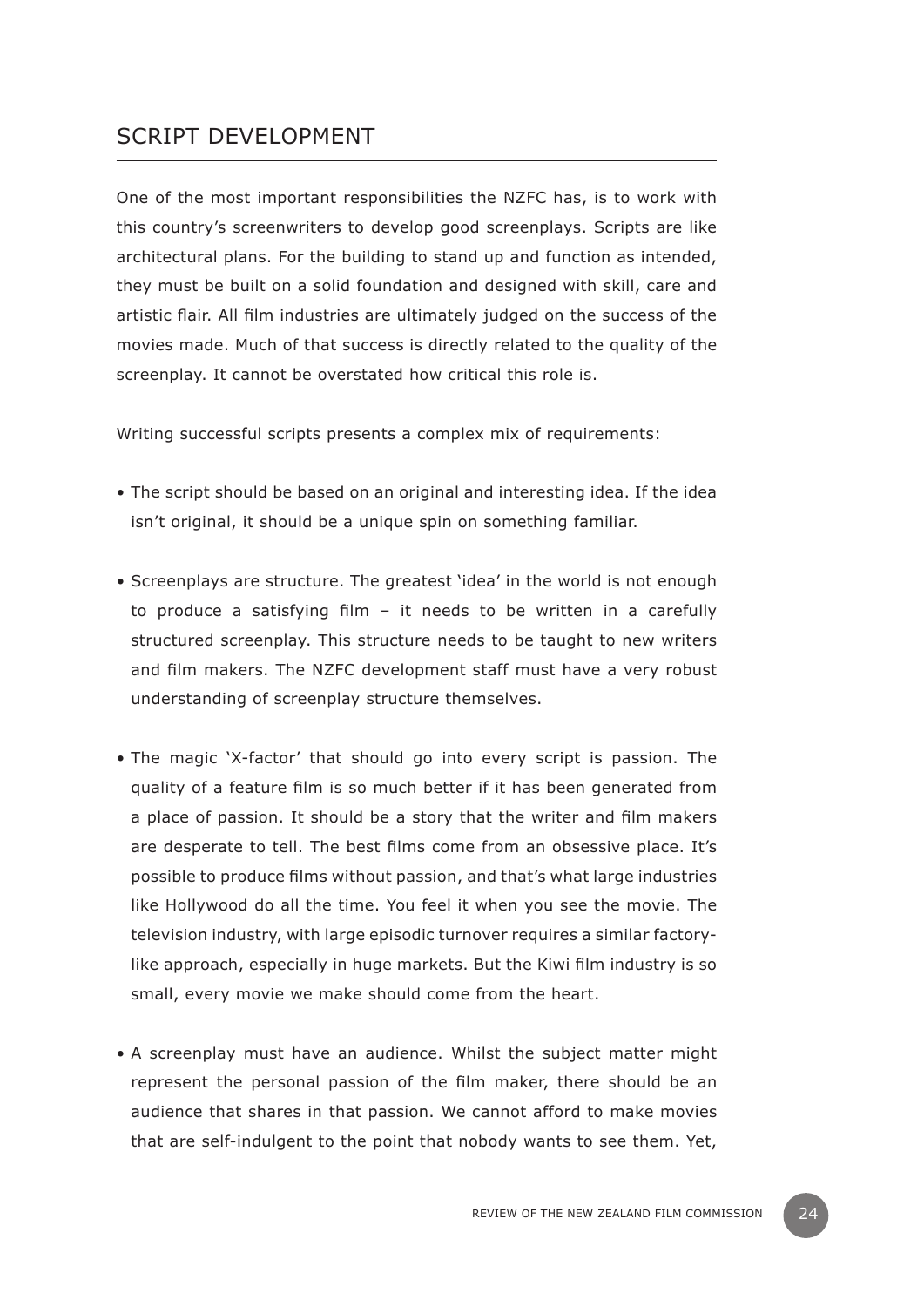the audience doesn't have to be huge. The screenplay should never be artificially driven by the desire to reach a huge audience. This is a balance that has to be reached in the relationship between film maker and funder.

• We obviously aim for success with every film – but that doesn't have to be direct commercial success, especially for first time film makers. The definition of success for a first feature, should be *a film that finds its audience* – and help generate finance for the second feature film. In other words, the audience it was made for enjoyed it. Nothing more complex. If that occurs, it's highly likely that a wider audience will discover the film, leading to greater success. But in either event, it should allow the film maker to attract finance for their next film – and get their career underway, which is the ultimate goal of the NZFC development process.

We recommend that the NZFC relax its commercial imperative in the development process, especially for first features. While this may go against the grain, we feel that the increasing pressure on projects to be 'commercial' has been counter-productive. It's an approach that can lead to mundane, forgettable, boring movies – unfunny comedies, undramatic drama and material better suited to television than international cinema. Some critics would say that comes close to describing the country's movie output during the past few years.

The NZFC has to play to its strengths – recognising that it doesn't have the dollars to out-gun Hollywood films. Our productions will always feel small scale, but should shine creatively. Nurture interesting writers and film makers; help the training of screenplay structure, and give our film makers creative freedom, not constrained by commercial influences. In many ways, it's worth more than production dollars and it will lead to a better strike rate of interesting movies, which succeed on their own terms. This will provide a rock solid foundation to the wider film industry.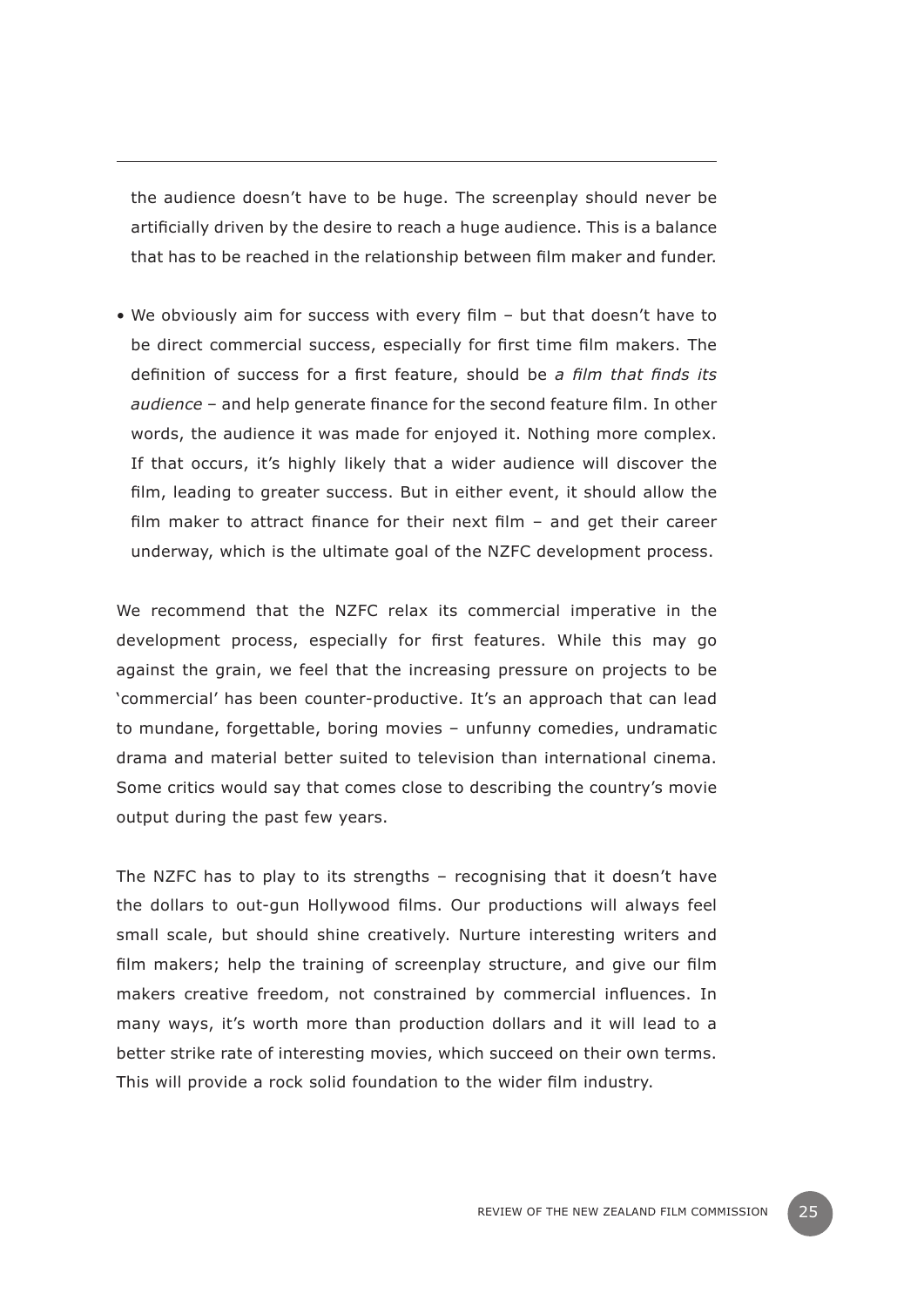We spoke at length with many NZ-based film makers about their experiences and ideas about the script development process, as it's currently managed by the NZFC. It's a very hot topic, and we struggled to find anybody who is satisfied with it the way it is. Everyone wants to see change, and several leading film makers felt it needs to be broad and sweeping change.

We have broken down the areas of concern that were common amongst many people. Briefly, they fall into seven categories:

- 1. The relationship between film maker and NZFC development staff
- 2. Where is the focus for development?
- 3. The need for a more streamlined development process
- 4. The need for a larger, more skilled NZFC development department.
- 5. The requirement for a producer to be attached
- 6. Role of the producer
- 7. The requirement for NZ distribution

# **1. The relationship between film maker and NZFC development staff**

While we were talking about script development in particular, people felt that all decisions took too long.

*'The NZFC is your average NZ institution, it functions quite well, but the decision-making system is crippling – too many people involved.'*

Film makers often work from a place of urgency and speed, and the lack of empathy from the NZFC was noted by many.

*'It's the most important thing in the business to create momentum. They shouldn't resent that but they did – they tried to stop our momentum dead. It felt petty and vindictive but came out of a lack of understanding of how hard it is to generate momentum.'*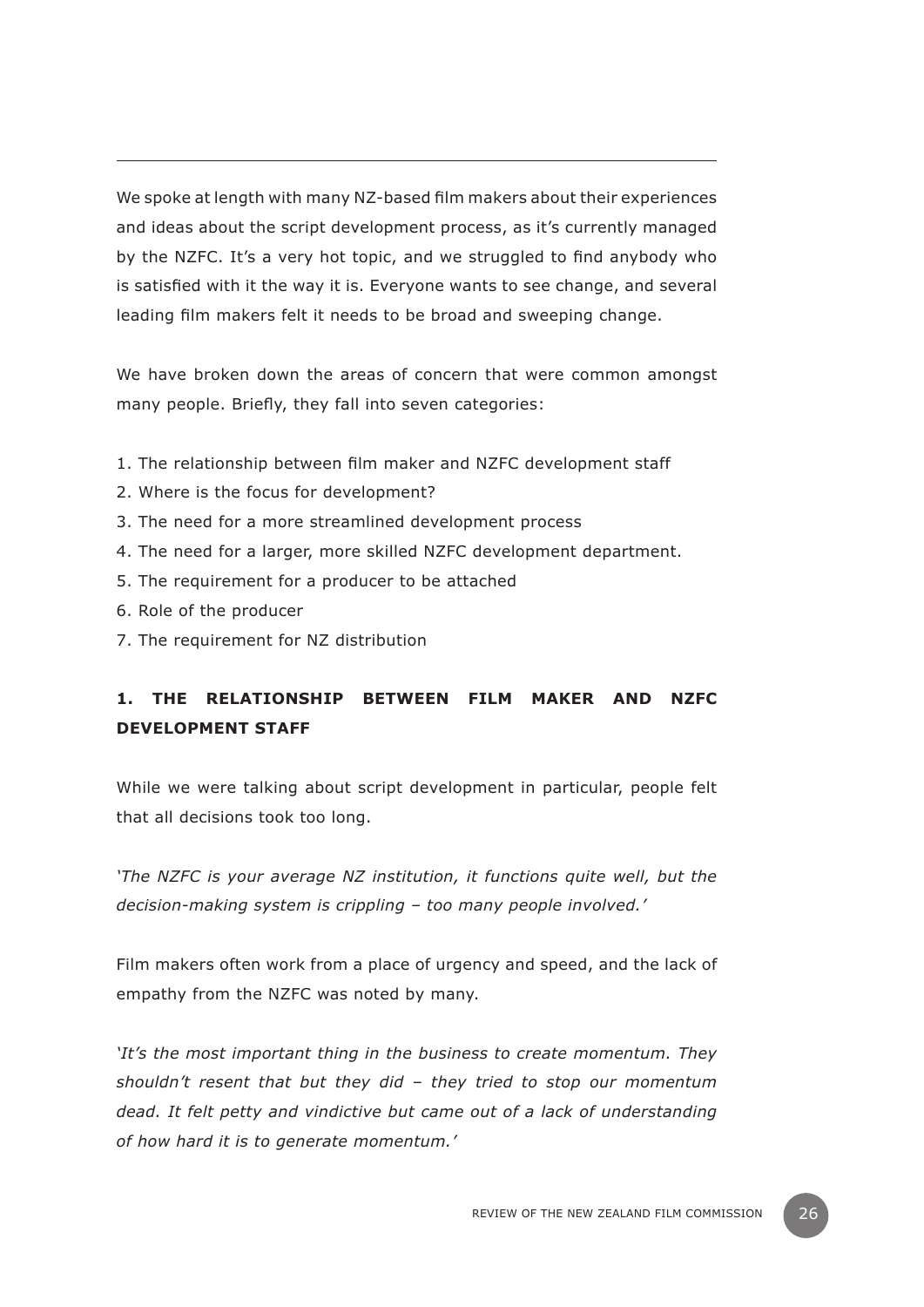Years of frustration has resulted in a lack of respect of the NZFC from many in the film making community. You can feel it coming through a great many of the interviews:

*'There's a streak of vindictiveness in the culture. They are so mired in the don't-get-too-big-for-your-boots kiwi thing.'* 

*'Staff also need to understand that some of the people they're dealing with are more experienced.'*

*'There's often unclear decision-making. They don't want to say no so they impose impossible conditions, then get caught out when the producer meets them. They have to be braver.'*

*'The Commission tends to use drafts as a way of avoiding decisions – if in doubt write another draft. It's a momentum killer.'*

*'Their process has been about protecting jobs and the organisation and over time that has become their preoccupation.'*

The single most important asset in our film industry is the talented individual. Most successful films can usually be credited to one or two people who provided the creative spine of the project, and received the support of a great number of skilled cast and crew.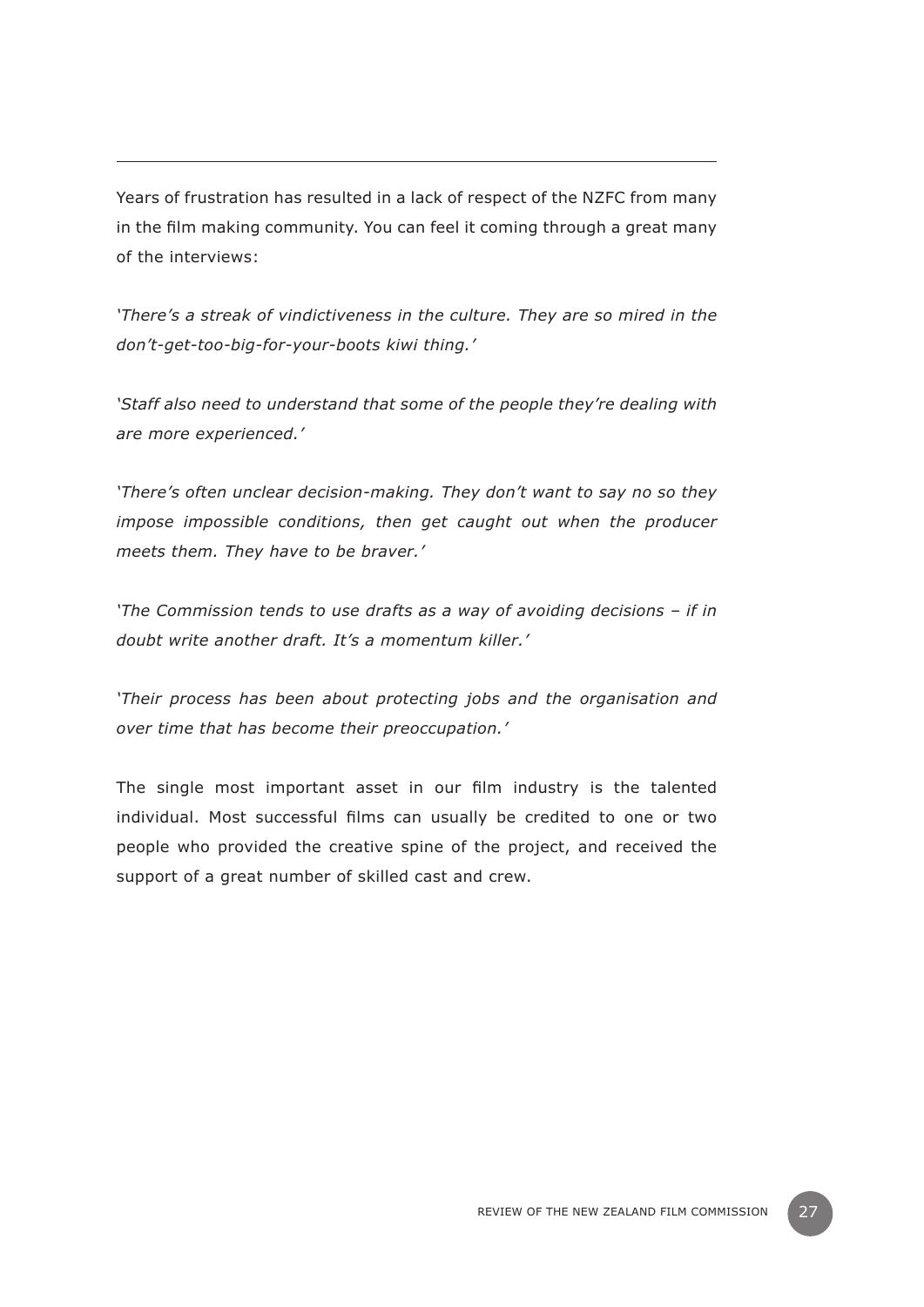## **2. Where is the focus for development?**

We spoke to an ex-NZFC staff member. That person's comments go straight to the heart of a problem:

*'There was something of a siege mentality amongst staff at the NZFC – ie, we mustn't make any controversial decisions as everyone will blame us, we mustn't look like we are pushing particular talent because we must be equal to all.'*

This is symptomatic of the heavily bureaucratised way that the NZFC conducts itself as a keeper of public funds. Unfortunately, it's counterproductive to building a talent-based industry. Film making skill is so rare, and screenwriting talent even rarer, that anyone showing signs of potential ability must be targeted and supported. They should receive training, in the form of workshops, script courses and one-on-one tuition to either realise that potential, or move on.

The staff must be empowered to do this. People must be treated according to their talents.

*'The Commission didn't go after people they thought might be talented as proactively as they could have, and so really talented people have at times gone without proper backing.'*

We cannot afford to have anyone with the drive and ambition to make movies – and aptitude to match – slip through the cracks. These few individuals need to form the spine of our film industry. We don't have enough of them right now, and our film industry is weakened because of it. The NZFC has an important role to play in talent scouting.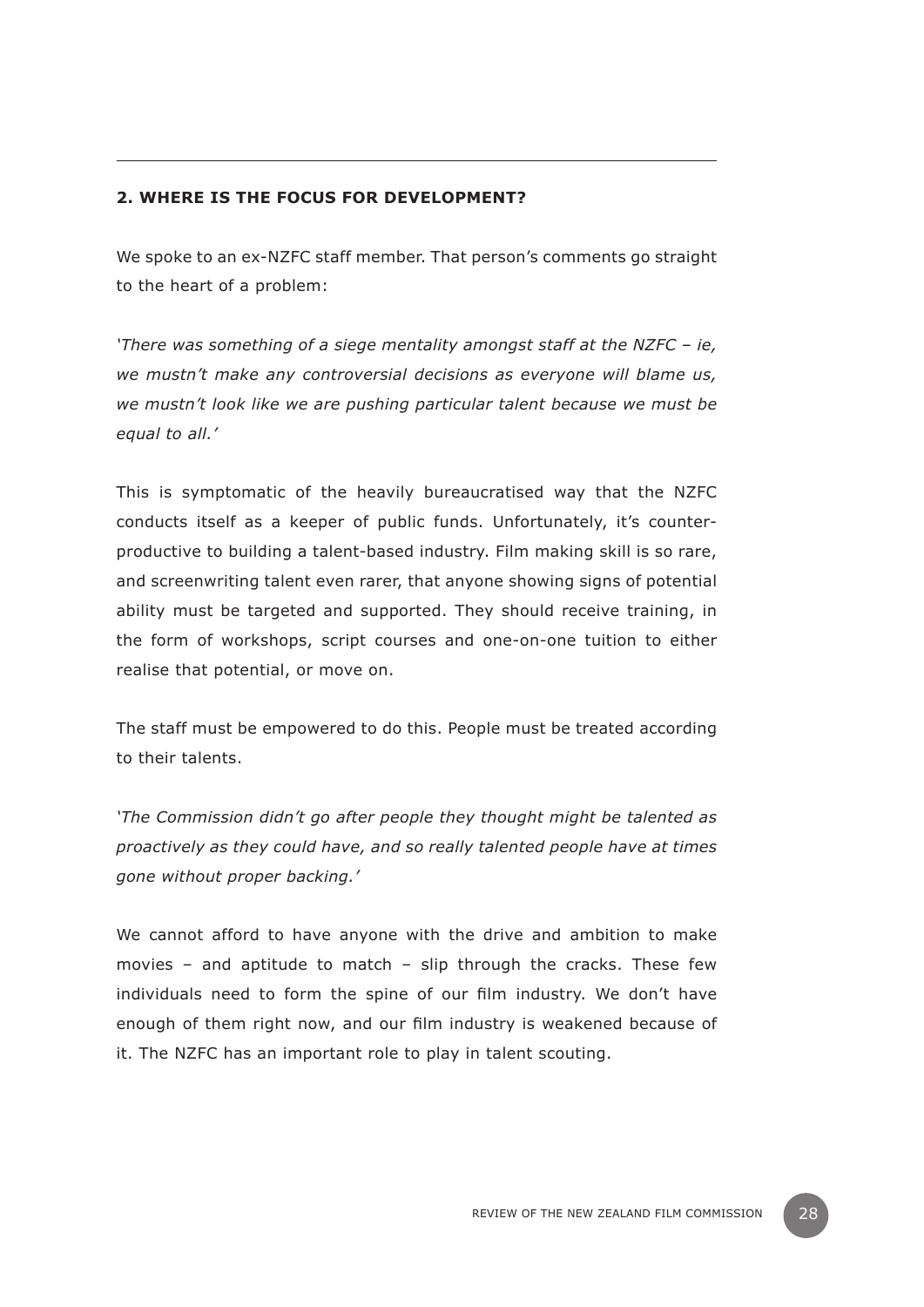## **3. The need for a more streamlined development process**

*'Processes have become formal, bureaucratic, i's dotted, t's crossed.'*

*'We've created a climate of dependency. There are 80 projects in development at any one time; people being drip-fed small amounts of money. It has to stop being a social welfare department'.* 

*'The development executive doesn't really develop; there is far too much stuff in development. I can see how that arises. With every film that gets accepted to some little festival, there are expectations aroused; the film makers get the wrong impression.'*

*'The development process is just not hard enough in terms of identifying who is going to get a film made. If we got tougher about this, the bar would be raised and there would be fewer films in there. The bar should be set really high at every stage. People should understand it's not going to be sweet and easy.'*

There is a strong opinion that the NZFC develops too many projects. Several film makers made the comment to us that they would like to see the bar raised, and fewer projects receive development funding. There's a feeling that the NZFC develops too many mediocre projects – almost all of which will never get made.

It is perfectly normal to develop far more scripts than ever get made – in fact it's a virtual necessity, since it often takes a screenplay to expose the true potential of any idea. In our opinion, it's the potential of the writer that is most important, but there will still be a high attrition rate.

If the focus of development is built around a 'talent first' model, it will reduce the number of scripts in development. There are simply not that many writers, or film makers, truly deserving of support.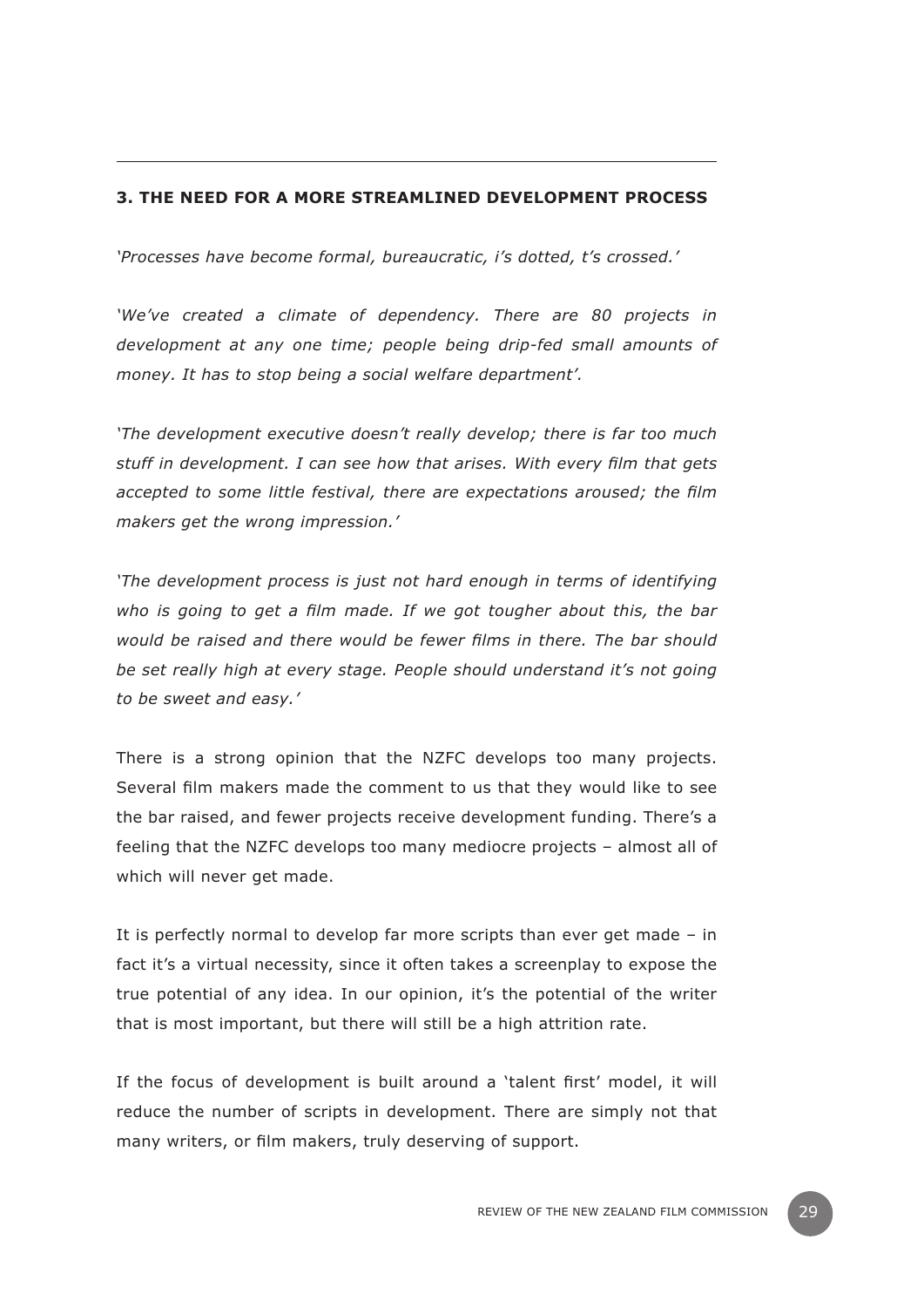# **4. The need for a larger, more skilled development staff**

*'If there is to be a narrowing of the funding pyramid, which we foresee and accept, then we want a faster process and greater accountability.'* 

*'I would put more money into development, improve the craft, even if that meant one less film.'*

Many film makers we spoke to gave examples of films they feel were 'over-developed'. Rather than proceed to production, the NZFC insisted on ongoing script development, taking the film further away from what the film makers originally intended. In all examples we were given, the films were disappointing failures.

*'There is a good discussion to be had about the development process – how do you know when something is ready to go? How do you avoid overdeveloping, with the heart and soul sucked out of it?'*

*'There is not enough reward for success, or disengagement from those who aren't.'*

Several leading film makers had given a lot of thought to improving the NZFC development process, and had interesting ideas.

Films are born from personal passion, and the NZFC has to recognise that passion – respect, preserve and encourage it.

*'They should see what NZ film makers are drawn to, and respond to that. They need to make decisions out of an understanding of what the films are.'* 

If the NZFC applies too many edicts on the type of films it's looking for, it creates an industry bent on supplying ideas it thinks the NZFC is looking for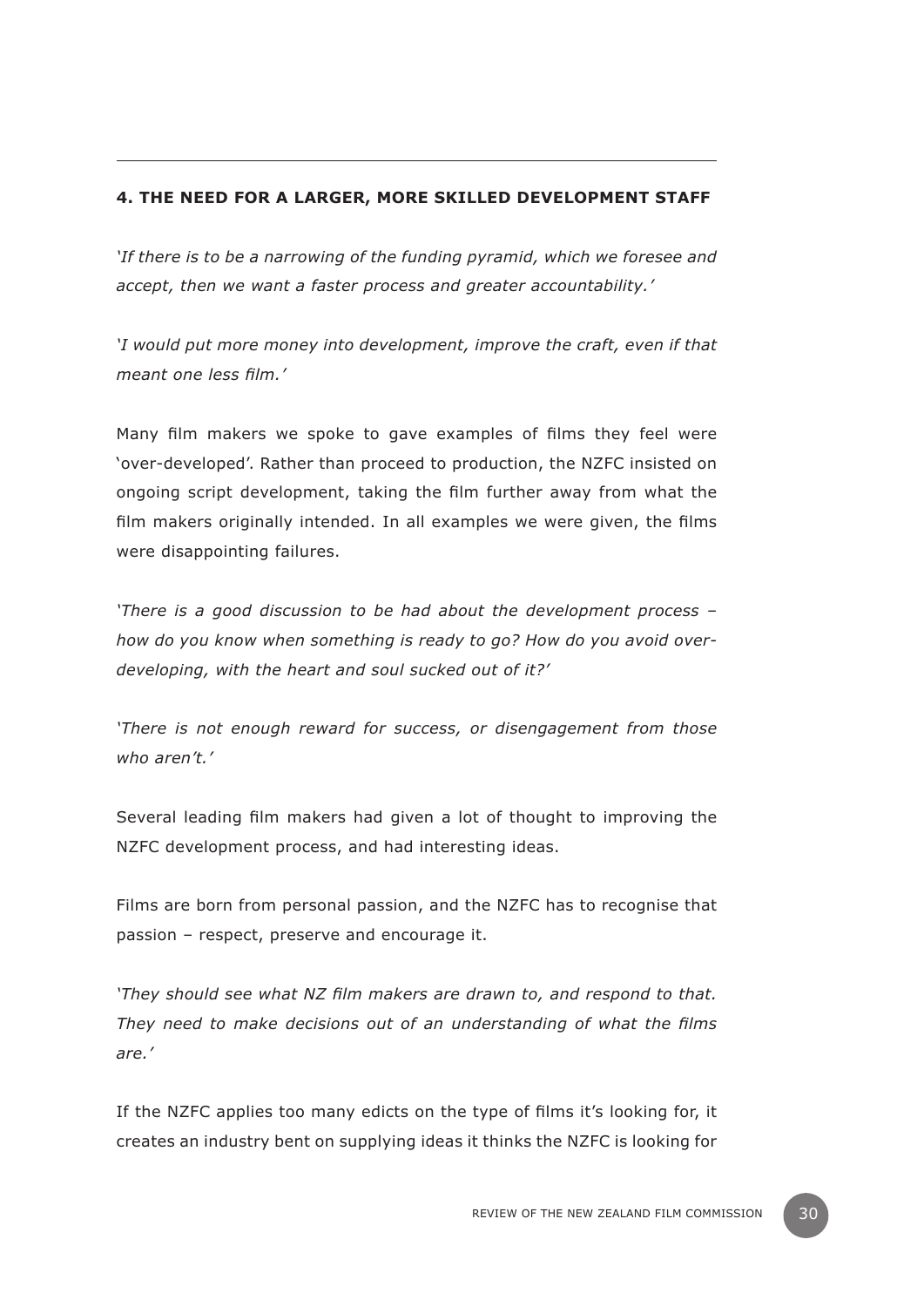… rather than submitting a project the writer or film maker feels passionate about. It's the death of real creativity. Everything is second-guessed.

The size and shape of the NZFC script development department attracted several interesting comments:

*'The Film Commission has so much in development it has made a rod for its own back. There needs to be a flatter structure – four or five good, strong executives, robust debate.'* 

*'I like the model where there are say three people whose job it is to help get films made – competitively.'*

*'There should be three development managers, like the UKFC, with the power to see projects through to production. They should be on fixed terms and have incentives to get things moving – perhaps get EP credits?'*

We support these suggestions. We feel that the NZFC should have a script development team of four or five executives, reporting to a senior Head of Development.

A development department could include someone looking after low budget production, someone who looks out for very young directors, meeting with new film makers with an interesting short, or fresh talent out of film school. There should be somebody giving notes on scripts in development, scripts going forward, scripts in production, somebody watching dailies of films in production. Outside of development is a Head of Production, who looks after budgets and physical production.

All writers and film makers with a project chosen for script development funding should be paired with one of these development executives. With five development executives, and a smaller slate of say 40 projects in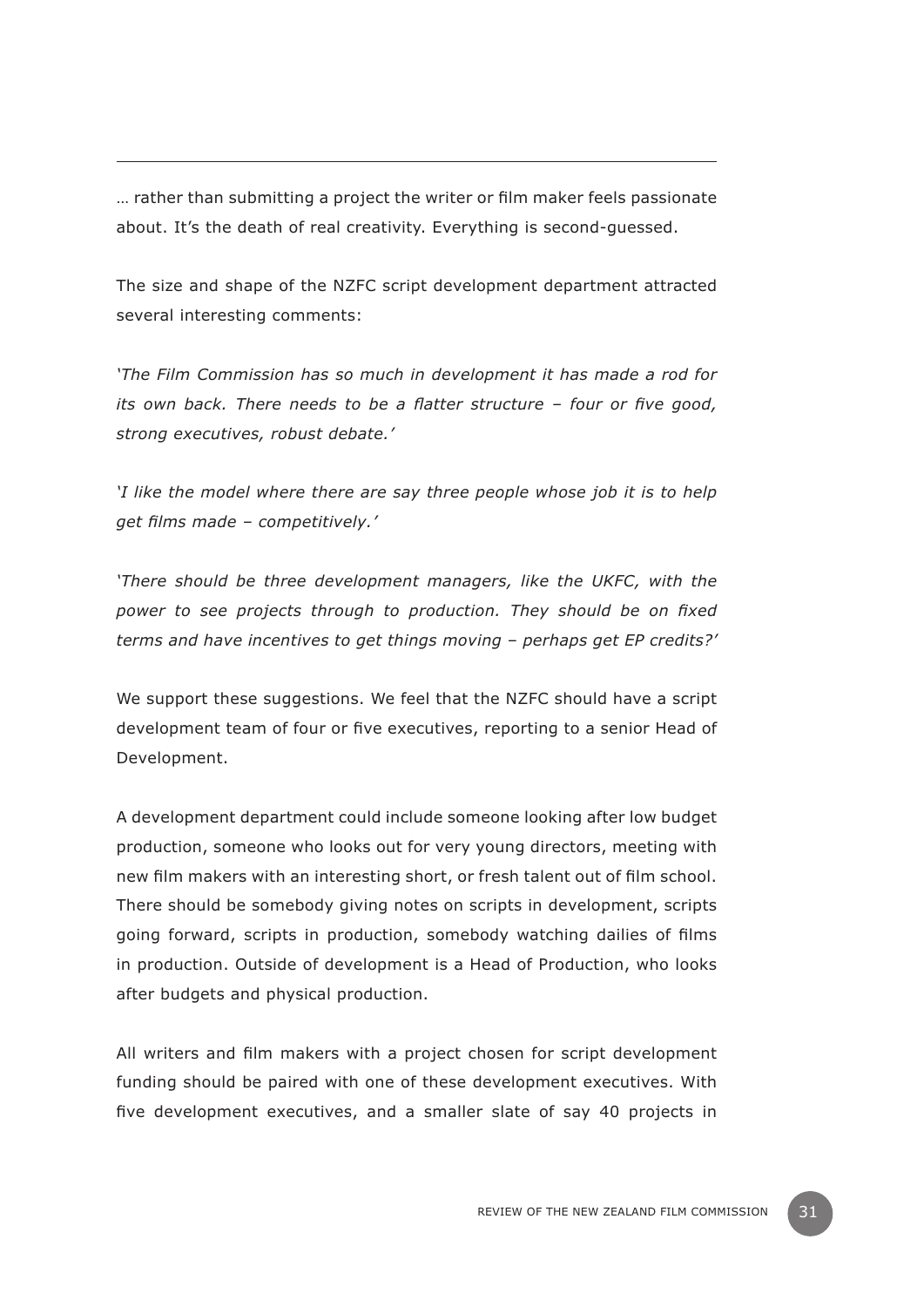active development, each executive would be shepherding 8-9 projects at any one time.

Achieving a 1-in-10 strike rate for development into production is tough but possible. So a development slate of 50–60 scripts (including those at financing rather than development stage) should result in 5–6 feature films.

*'Staff are not advocates for producers or projects – and they have to be advocates.'*

This is a key point: the staff member paired with a writer or film maker acts as an advocate, or supporter of that project. Their job is to see the project through to completion. They must work enthusiastically with the writer to help develop the screenplay and prepare the project for production consideration. They should be sympathetic to the interests of the film maker, the intention of the project and match the momentum created by the film making team. The current 'us and them' mentality needs to be replaced by positive encouragement and support.

There should be flexibility in how development is funded. For instance, some screenwriters may respond better to receiving a monthly salary, and contributing a series of ideas, rather than a one-off lump sum, tied to a project. The end result works out the same.

The idea of rewarding the NZFC executive with an executive producer credit on a produced film is a good one, and has plenty of precedents overseas. Accountability is important but should be well defined. If the development executives are on four year contracts, their success at shepherding films through to production, and the films' actual or probable success, should be clear enough. It should be a simple decision to renew their contract, or not. Like writing itself, script development is a rare skill, and some people will have more natural talent than others. Accountability is just a way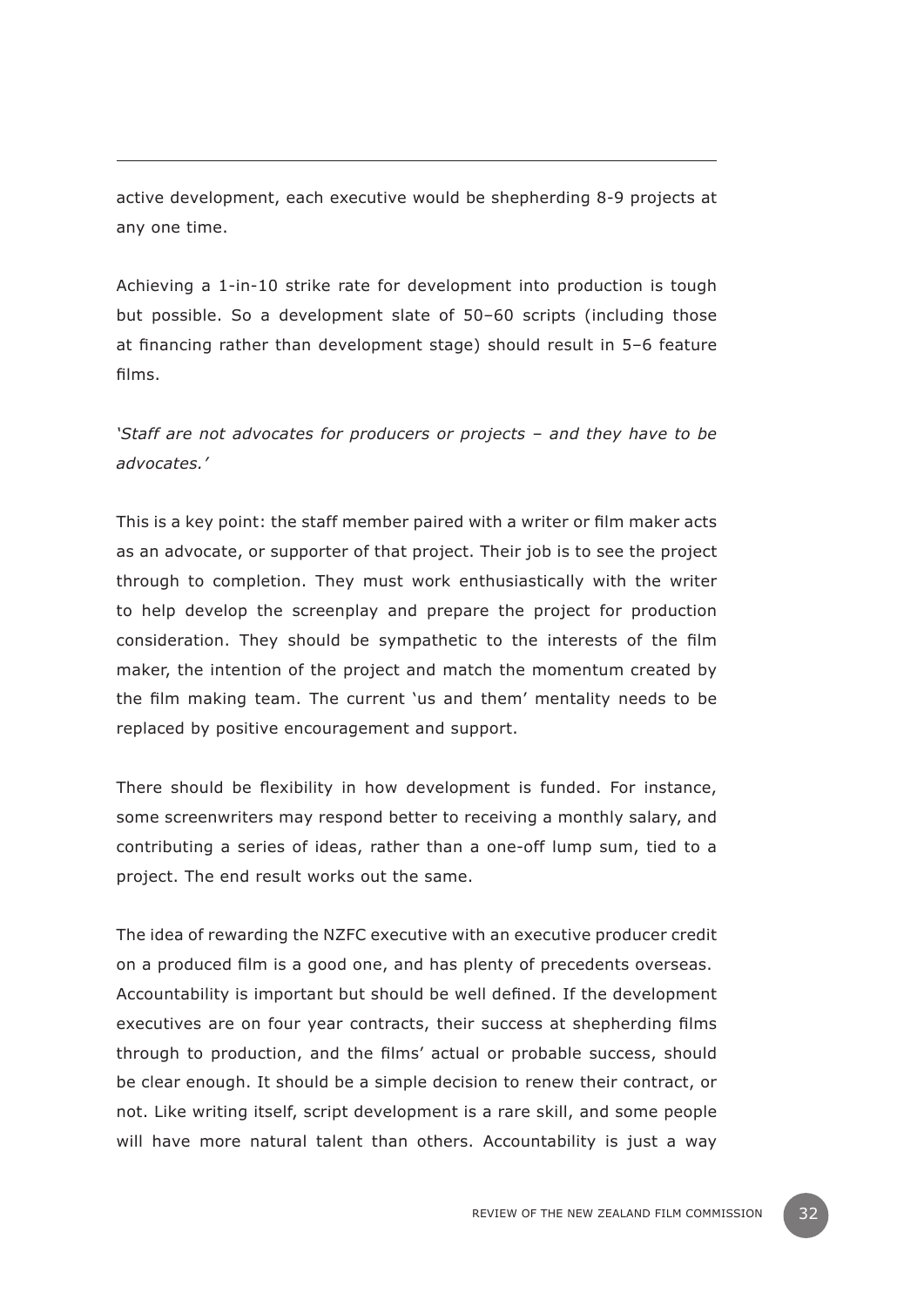of monitoring who has these skills, so as to create, ultimately, a terrific development team.

However, it is our recommendation not to put too much focus on financial returns. Removing the need to make profit will lead to more creatively interesting projects – which ironically, may well lead to greater financial returns. Furthermore, it's essential that individual development executives are skilled in screenplay structure, and it will be a challenge finding the right people. It's likely some will come from offshore, but story structure does not reflect national identity, and so long as they respect the creative intent of the Kiwi writer or film maker, there should be no problem.

The development team should report to the senior staff in regular meetings, allowing the Commission to see which projects are likely to reach production, and what the likely timing will be. They can tailor the development, and ultimate funding, to a long term game plan. Obviously, limited funding means there will be hard decisions to make, but if they find themselves having to decide what to greenlight from a rich selection of worthy choices – that's what's described as a 'good problem to have'. Film makers with projects that don't receive a greenlight should be allowed to shop their scripts elsewhere for other sources of finance.

These ideas need further thought and discussion, but we cannot agree more with this final comment:

'*The current process just exhausts people, on both sides. A change could transform the industry*.'

#### **5. The requirement for a producer to be attached**

*'The basic thing is, that experienced writers can approach the NZFC directly, without a producer, for the first two drafts. We understand the business*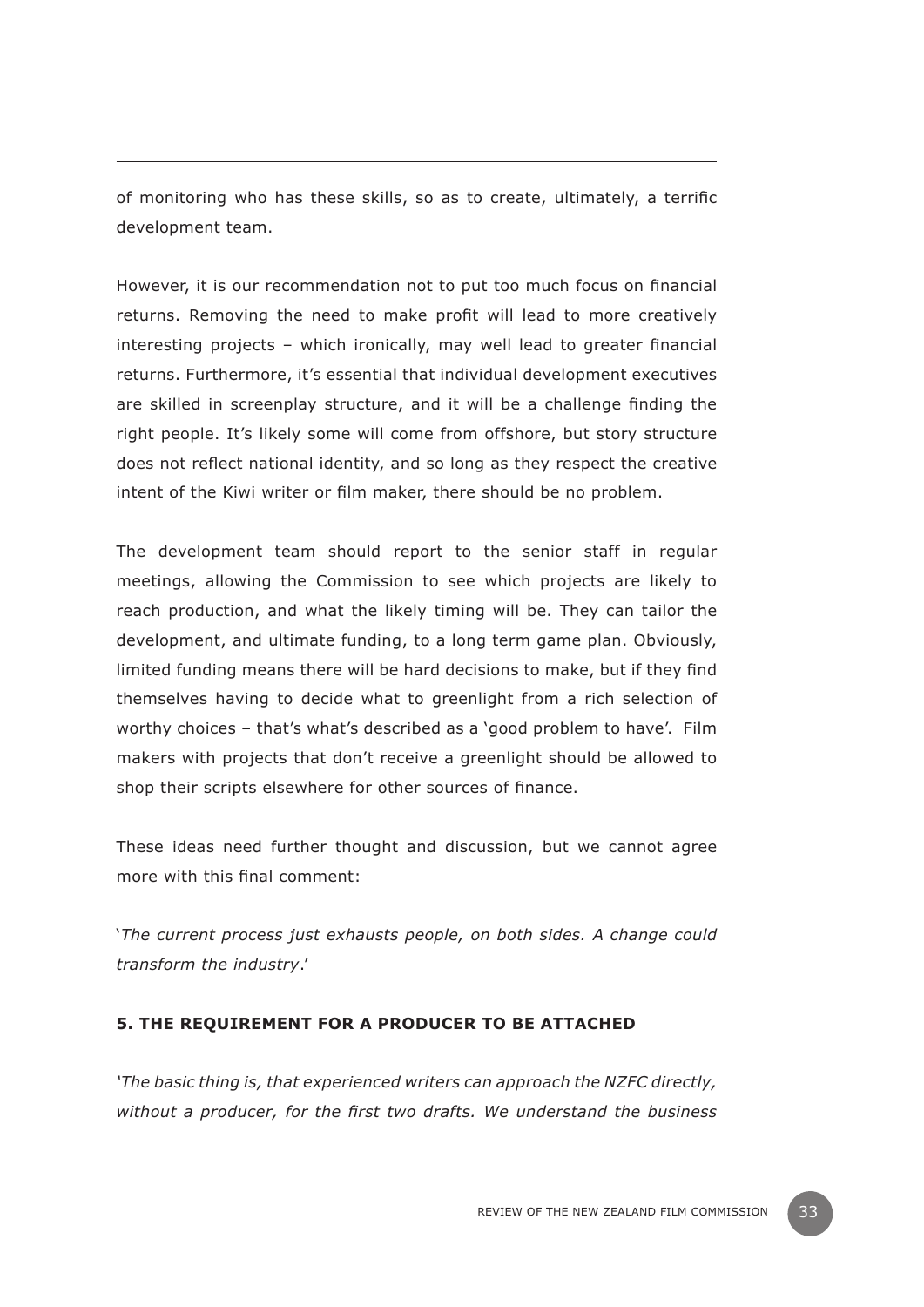*model where producer is employer, but the writer is the only person doing any work at the early stages.'* 

The Commission allows writers without a producer to have access to very modest 'Writer Development' funding, but since the amount is relatively small, it's unlikely to appeal to full-time experienced writers.

We assume that the insistence on having a producer attached, early in the life of a script, is providing the Commission with some form of comfort – if a producer signs on, the project must have some merit. However, there are some major negatives with this approach and they should be discussed:

*'One issue is the severe disempowerment of the writer – having to assign copyright in order to receive funding.'*

A writer who authors a screenplay is the owner of an asset – and if the screenplay is very good, it can be a substantial asset. In Hollywood, scripts are often sold to studios and producers for seven-figure sums – such is the value of a great screenplay in this industry.

The Commission is essentially forcing writers (those who wish to earn a living as a writer, and therefore seek funding) to enter into a legal relationship with a producer at a time when they are most disadvantaged from a negotiating perspective. The relationship between a writer and producer is complex, and involves the producer entering into a legal agreement with the writer for the use of their script – either to buy or license it. Putting the writer into a position of having to negotiate their producer contract so early, before the actual value of their asset is known, or not get funded at all, is somewhat inappropriate.

The security of insisting on producer attachment to script development is something of an illusion. A writer who develops a great screenplay with NZFC funding will have no problem partnering with a producer – and that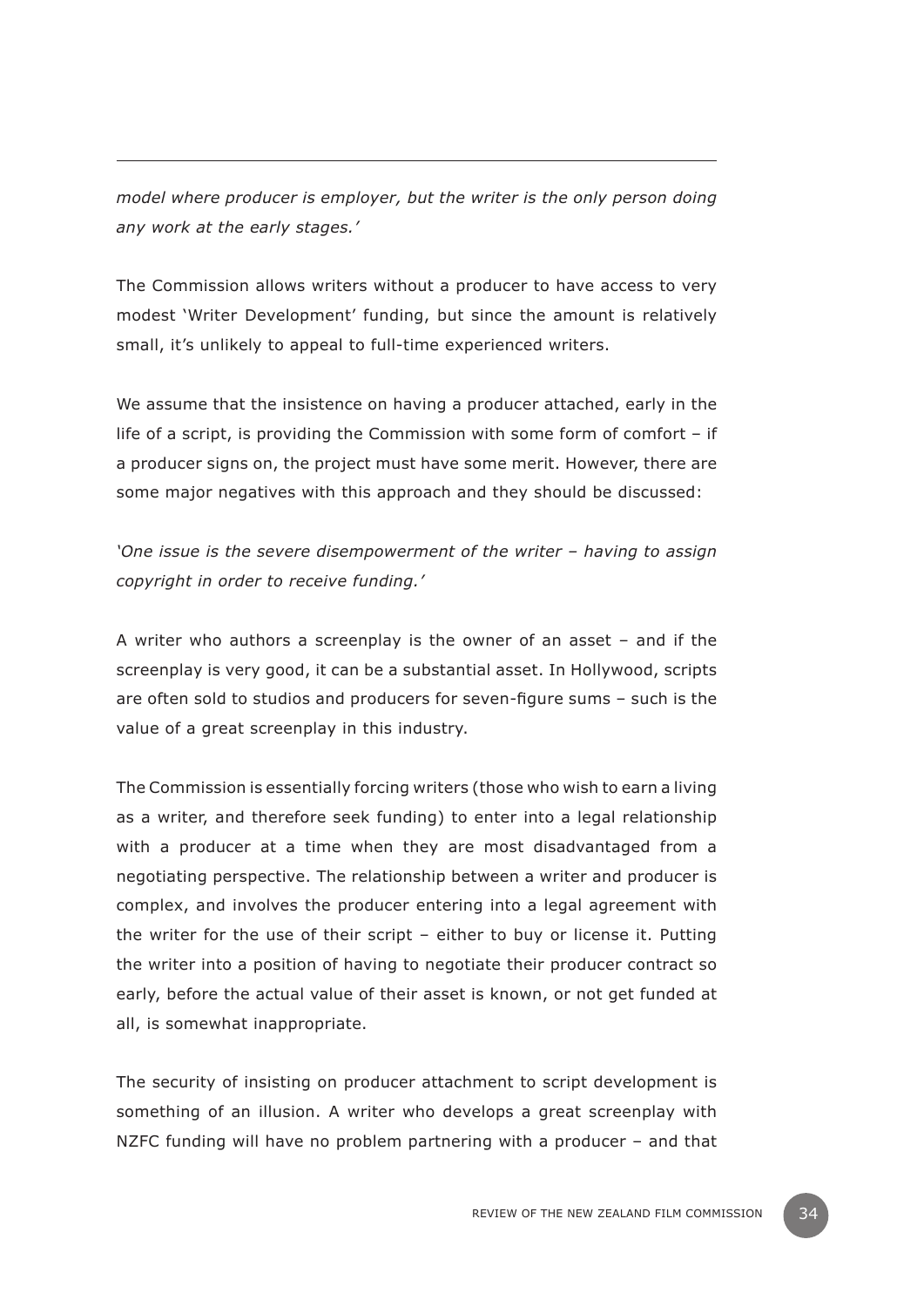partnership will be fair and based on a known quantity: an existing script. If the script is not successful – and there will always be a significant attrition rate with script development – having no producer attachment will have saved money, because the script development hasn't carried producer fees.

What happens at the moment is the flip-side of that. A NZFC staff member told us of one situation where a producer applied for script development funding totaling \$34,000. The writer, who was doing all the work at this stage, received \$4,000, and the producer's 'overheads' swallowed \$30,000. This does not reflect the behaviour of all producers, but neither is it an isolated incidence. Legitimate producers certainly need to be supported, along with the rest of the film making talent, and we will discuss this shortly.

Introducing a producer's voice at the early stage increases the danger of a screenplay getting overworked. Before pen hits paper, a writer has both a producer and the NZFC development team waiting to influence their work. The system of insisting on producer attachment hinges on the assumption that all producers have great script development skills and that is simply not true of everyone who calls themselves a producer. Some who are empowered by the NZFC are simply not up to the development job. We strongly recommend easing these rules, and allowing talented writers to develop and control their ideas with the support of the NZFC development executive – until the full potential of their screenplay can be realised.

In short, we recommend that the value of the writer's work receive greater protection. Writers must not be expected to attach a producer in a manner that disadvantages them commercially.

It is worth taking a look at how Film4 in London operates. Its chief executive, Tessa Ross, heads a five-person development team. They do not provide 100 per cent funding, but focus on developing projects and attaching talent at strategic moments, until they have a strong package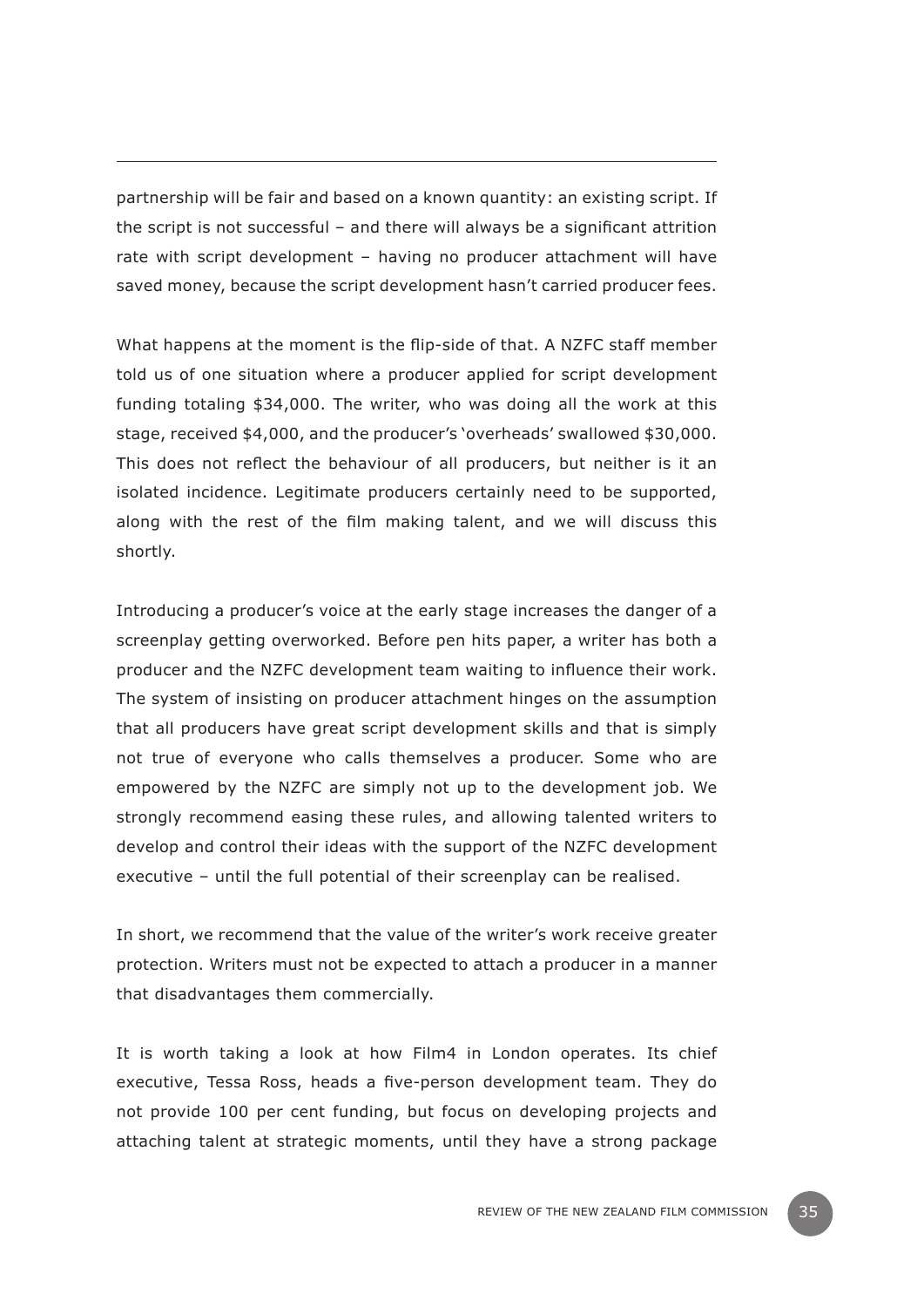that can attract production funding. Their annual budget is similar to that of the NZFC, and recent credits include *Slumdog Millionaire, In Bruges, Nowhere Boy, Hunger* and *Last King of Scotland.*

The model is not exactly comparable to the NZFC, but it does contain interesting glimpses into just how effective the NZFC development team could become if the rules were eased, and a little entrepreneurial flair were injected into the organization.

*Slumdog Millionaire* is a case in point. Tessa regards writers and directors as the proper focus of the industry (as opposed to the producer focus promoted by the NZFC during the past 10 years or so). She puts a lot of effort into finding projects for directors she has a relationship with. She likes to support writers, and is always looking for projects. She read the novel 'Q & A' by Vikas Swarup, and immediately optioned it. She knew that writer Simon Beaufoy was looking for a project and commissioned him to write a screenplay. She held off going to film makers, because as she says, 'I knew I needed to grow this baby in a tiny way'. She worked through three drafts with Beaufoy. At one point he said to Tessa that he needed to know if he could use the real *'Who Wants to be a Millionaire?*' game, since he didn't think an invented gameshow would work as well, so Tessa approached rights holder Celador, and partnered with them.

Tessa reached this point without a producer or director, but she had a great screenplay and was able to approach the first director of choice, Danny Boyle, who signed on immediately.

Film4 has £10 million of commissioning money each year. Tessa uses 10- 15 per cent of that to develop scripts and the rest is used to invest in 10 films per year. All her development is aimed at projects Film4 would want to invest in.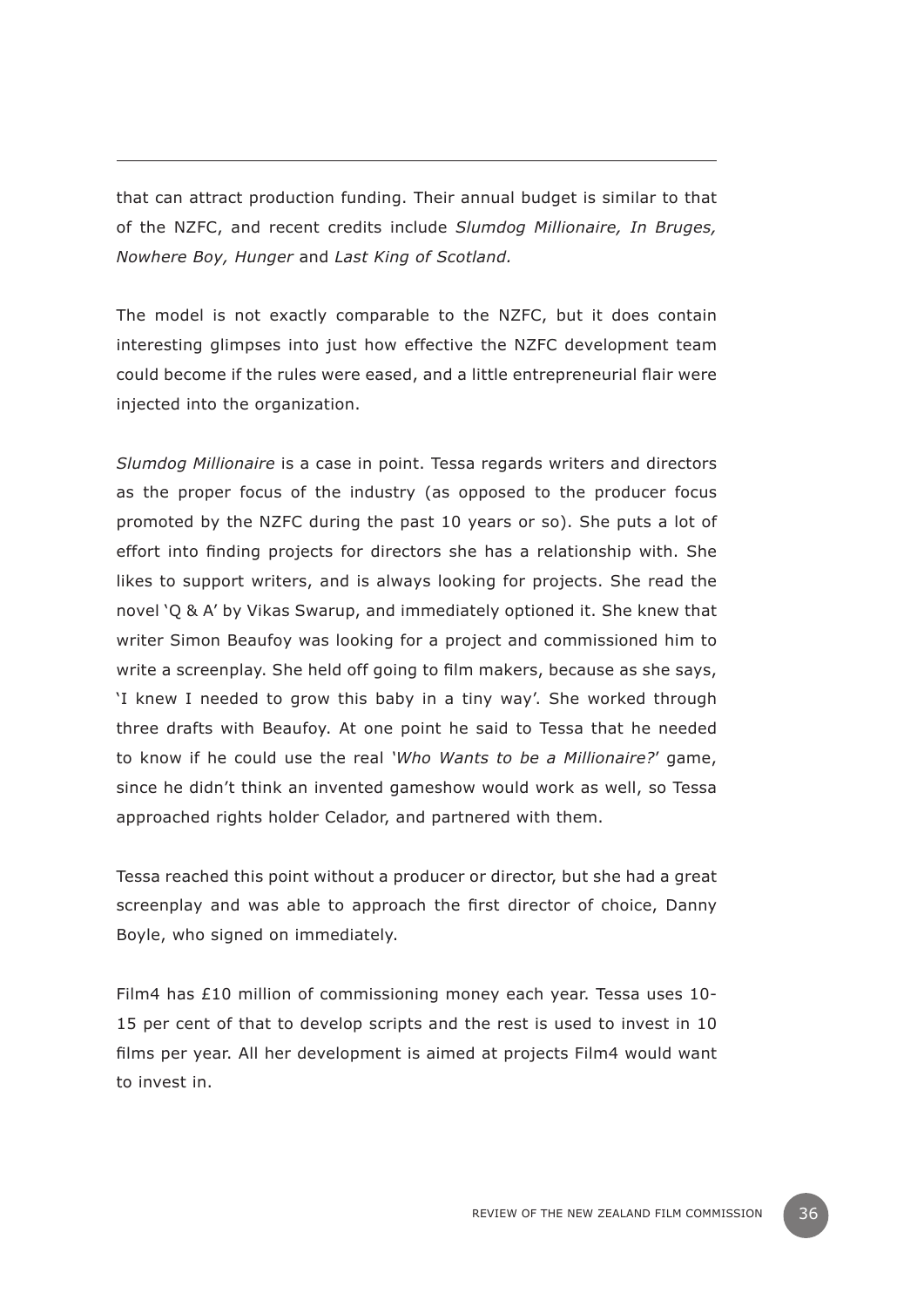It does illustrate one way that the NZFC could become a more effective member of the film industry – though becoming a Film4 is certainly too radical, and moves away from the NZFC's primary role – and that is to allow the Commission, and its chief executive, a little more entrepreneurial freedom.

# **6. Role of the producer**

While script development should be possible without a producer attached, it is common for independent producers to develop screenplays with a writer, prior to engaging with the NZFC. This concept of a producer running their own development slate is very common in large film industries such as Hollywood.

It's very difficult to be a full-time film producer in New Zealand, unless you have some other form of income – a 'day job'. Naturally, once a production gets off the ground, producer fees and overhead are part of the cashflow – but it's that no man's land between an idea and a cashflowed production that is difficult for the independent producer.

The NZFC has had a long-standing policy of providing financial assistance to independent producers. This assistance was once called 'PODs' (Producer Operated Development), but is now known as 'Producer Awards'. Supporting producers with a proven track record in project development is important for a film industry and we certainly recommend this scheme continues.

*'What's helped me sustain it are the PODs in their several permutations. Money for overheads, preparing materials, sitting on the phone, staring into space. So I can walk into a market as a professional person. PODs are the best thing the Film Commission has done – the little ones especially.'*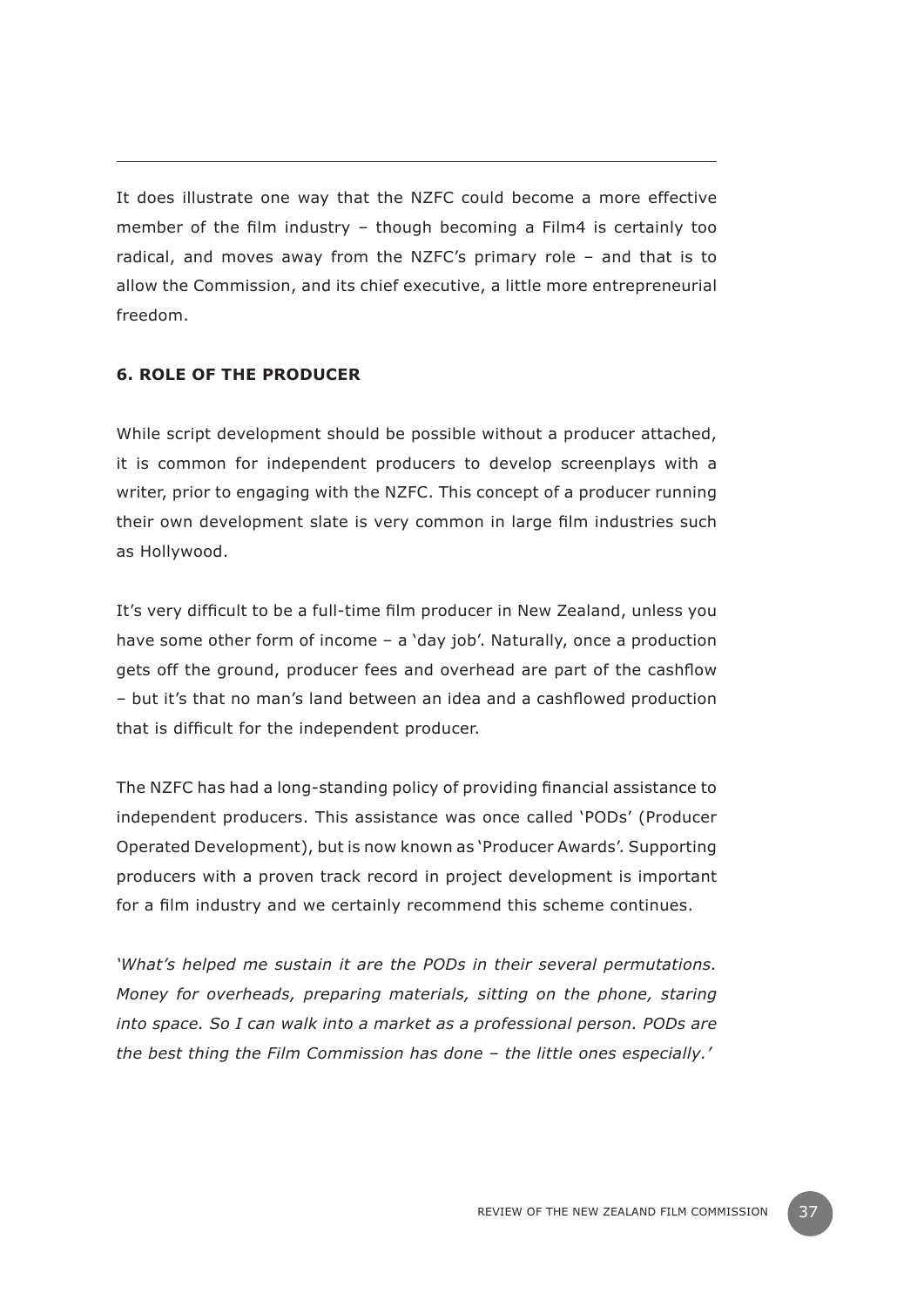A great producer is a master of organization, budgeting and logistics. They may or may not be artistically creative. In the film industry, there are two types of producer:

- The creative producer, who hires writers, sets up deals and runs their own slate.
- The producer for hire.

Both kinds of producer (with shades in between) can be found in NZ, yet during the last few years the NZFC appears to have attempted to build the film industry around the creative producer model. Writers, and to some degree directors, have been marginalised. Our recommendation is to refocus the industry around the *story tellers –* whether they are writers, directors or producers*.*

#### **7. The requirement for NZ distribution**

Current NZFC policy requires any application for production funding or advanced development to have an NZ distributor signed up. This distributor is supposed to ensure the film receives an NZ theatrical screening.

This policy is unwise, and our recommendation is to review it, with the intent of easing the rule:

• Distributors have skills in selling films to the public, with good publicity campaigns, and eye catching posters and trailers. They do not necessarily know anything about script reading and extrapolating an imaginary film from a written document. Yet the NZFC has empowered a very small group of distributors with this responsibility: *'Is this screenplay going to result in a film you'd want to distribute?'* To answer that question requires a very rare understanding of script analysis.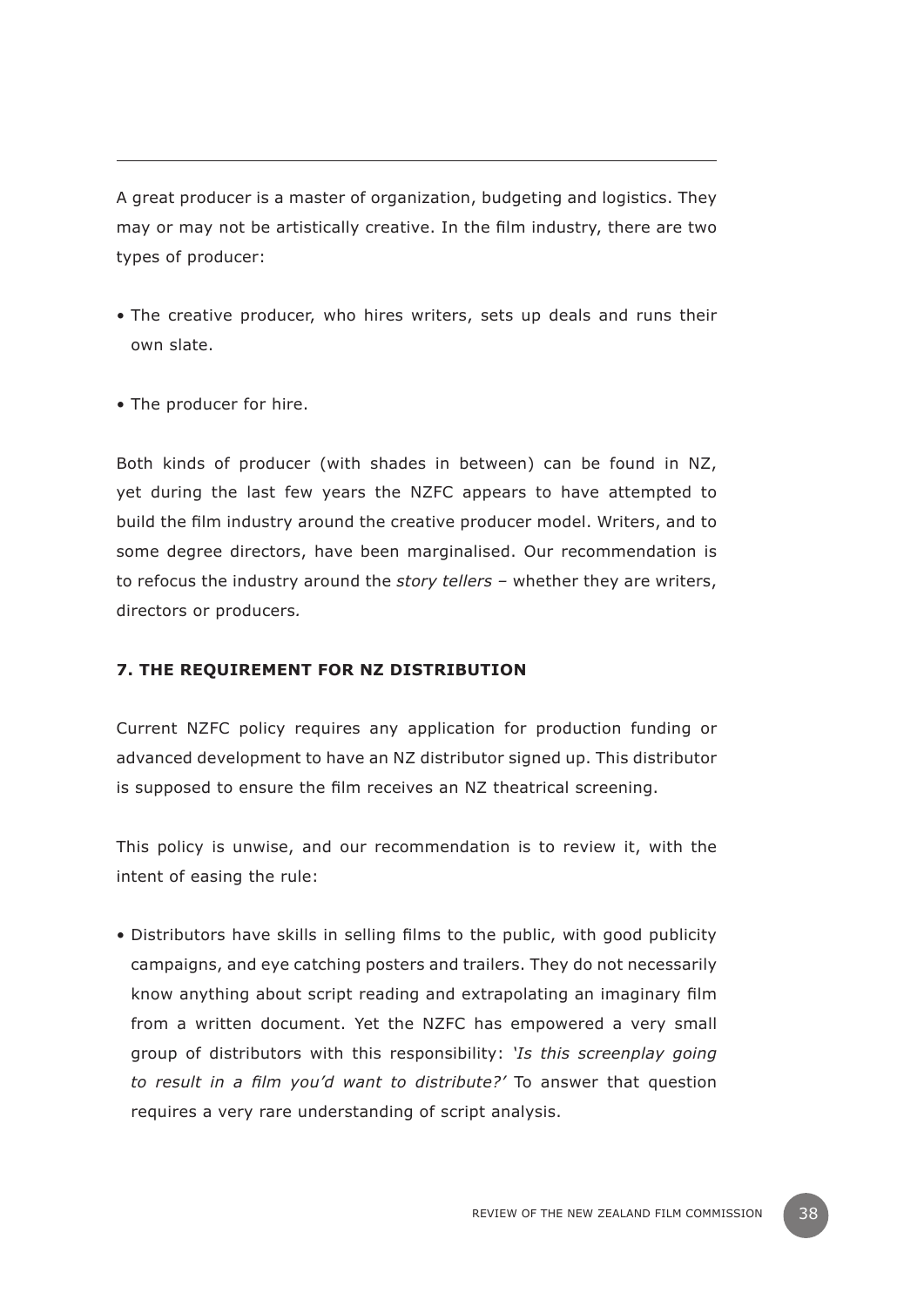- The NZFC doesn't want the embarrassment and financial fallout of funding a movie that fails to find a distributor. However, they should exhibit more trust in their own funding decisions. If they fund a film, they should support it all the way. They should have confidence in their creative judgment.
- By forcing film makers to sign on with a local distributor at an early stage, they take away the ability to negotiate more favourable terms in the wake of a well-made film. In that scenario, the film maker could end up with several local distributors fighting for the film, with both the film maker and NZFC benefiting financially.
- The idea that a distribution contract somehow protects a bad funding decision is flawed in itself. If the film cannot find a distributor when it's completed and available for screening, it was never a good idea, and a distribution agreement would have simply lead to a disastrous local release, as we have seen too many times. It's too easy for distributors to pay lip service to a poor film – to technically fulfill their obligations, but give the movie very little real support.
- It's a case of sacrificing the potential upside to protect a measly downside. It's just not worth it. We should give our film makers a chance to create a local bidding war and benefit from the result. We only have to look at Taika Waititi's *Boy,* or Roger Donaldson's *World Fastest Indian* to see what that upside can be worth.

## **The 'Escalator' scheme**

As this report was being prepared, the Film Commission released details and guidelines of a new scheme called 'Escalator'. The timing was apt, since it touches on several topics we have discussed in these pages. It illustrates both positive and negative aspects of NZFC project development.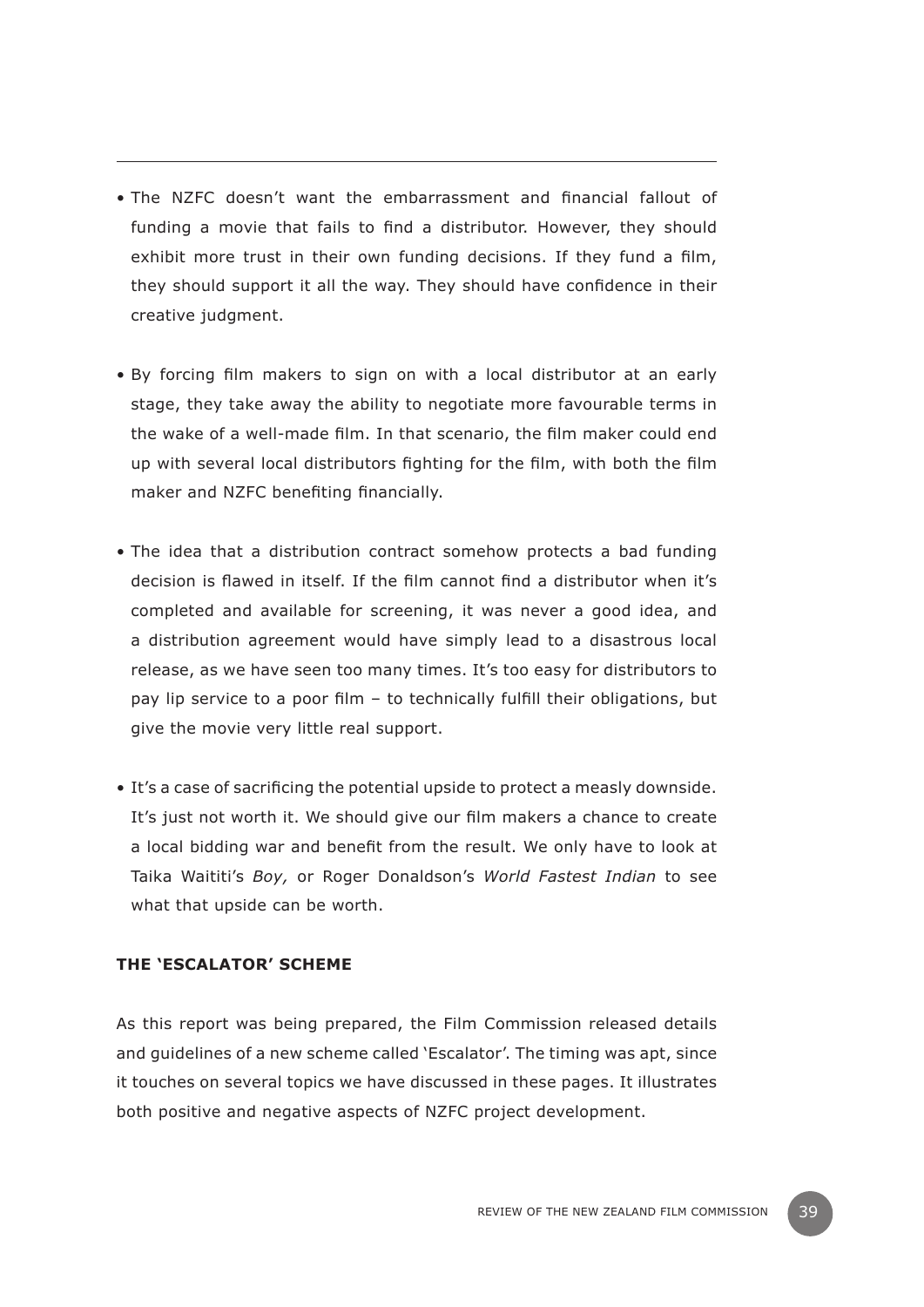In a February 2010 press release NZFC chief executive Graeme Mason said: *'Escalator is all about creative film making ideas explicitly conceived with low budget production in mind, by teams that relish the challenge of working lean and fast.'*

#### How it works:

Applicants are invited to submit three different proposals for a low budget (\$250,000) feature film. They are encouraged to be *'lean and fast'*, embrace the budget limitations and work cleverly within this constraint. *'Escalator is all about teams'*, say the guidelines – teams of two or more. Presumably the teams have already nominated their director, writer, producer and possibly a key crew member.

Applications closed at the end of March, from which 12 teams were to be selected to attend a three-day 'bootcamp' where they would be immersed in *'an intense workshop on every aspect of the low-budget mindset'*, assisted by industry professionals. Each team could send up to three participants, and would be helped to refine and focus their three story ideas. After the bootcamp, teams would have a further three months to prepare a script, production budget, schedule and statement of approach for one of their ideas.

In September, four films will be selected for production greenlight from the original 12 proposals. The four successful teams will have up to six months to get ready for production. They can choose senior industry mentors to attach to their projects for advice throughout this process.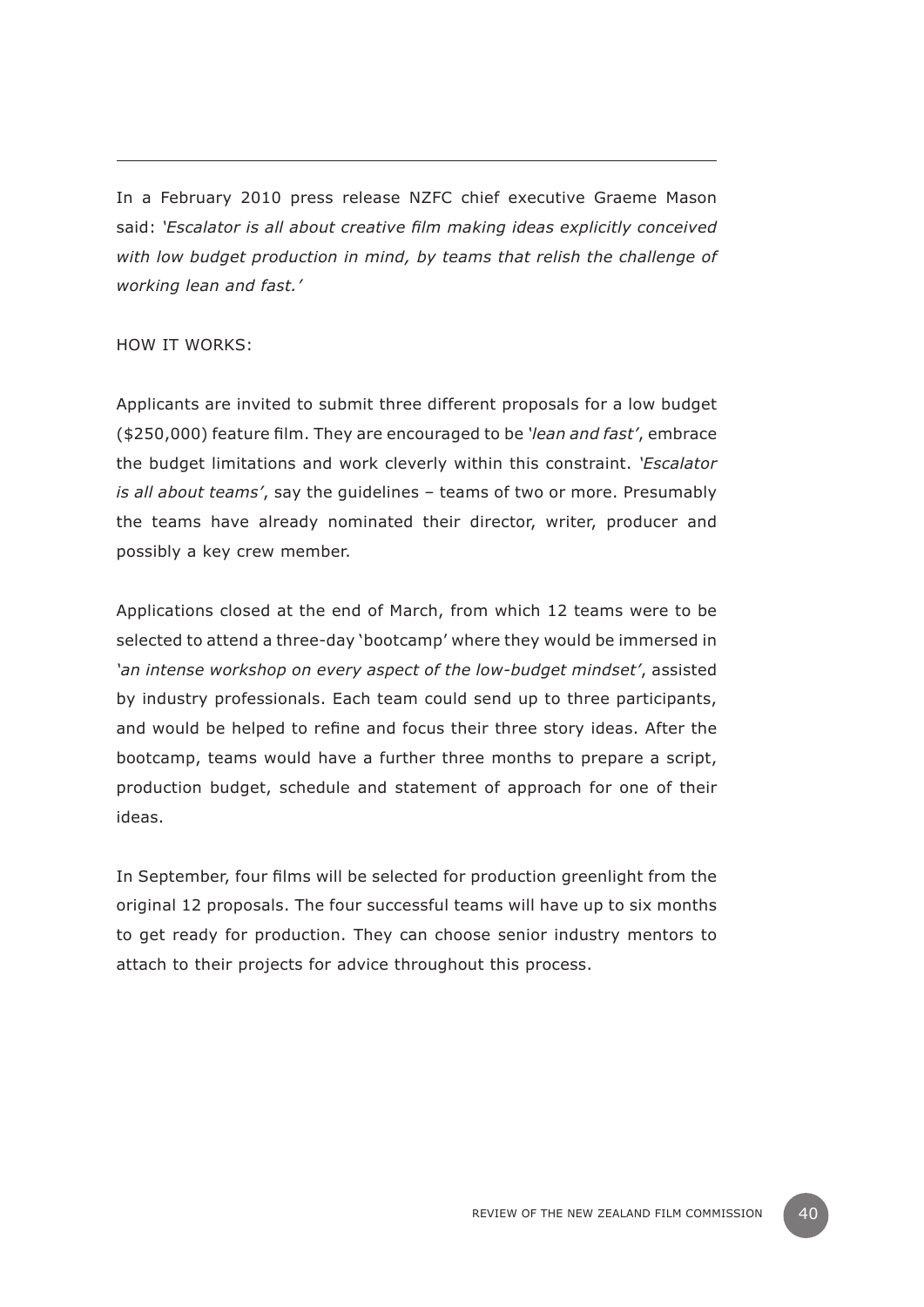# The positive:

Definitely a move in the right direction in many ways.

This speed of the process is terrific. Much frustration has resulted from the slow pace at which a project limps through development at the NZFC. This dynamic energy will be transferred into creative energy, from where much of the best inspiration comes from.

Applicants are reminded of the '*crowded playing field'* they are entering and the need to find ways to stand out, by considering such questions as: *Why am I making this film? Who is my audience? How will I reach them? Why will they care?*' These are good, critical questions – too many New Zealand films have failed to address these basic questions in the past.

Having strangers with an interest in making movies meeting up is a good idea. Forming those relationships, especially writers with directors, and directors with producers, is very worthwhile.

The Escalator scheme is conceived as giving first-time film makers a stepping stone towards a larger second film, so there is a focus beyond the immediate project to the career consequences for the successful applicants. It is also noteworthy that the NZFC is not insisting on distribution being in place prior to the films being made.

With the guidelines asking for *'bold, personal and distinctive'* films, we should end up with challenging cinema – and that would be a move in the right direction.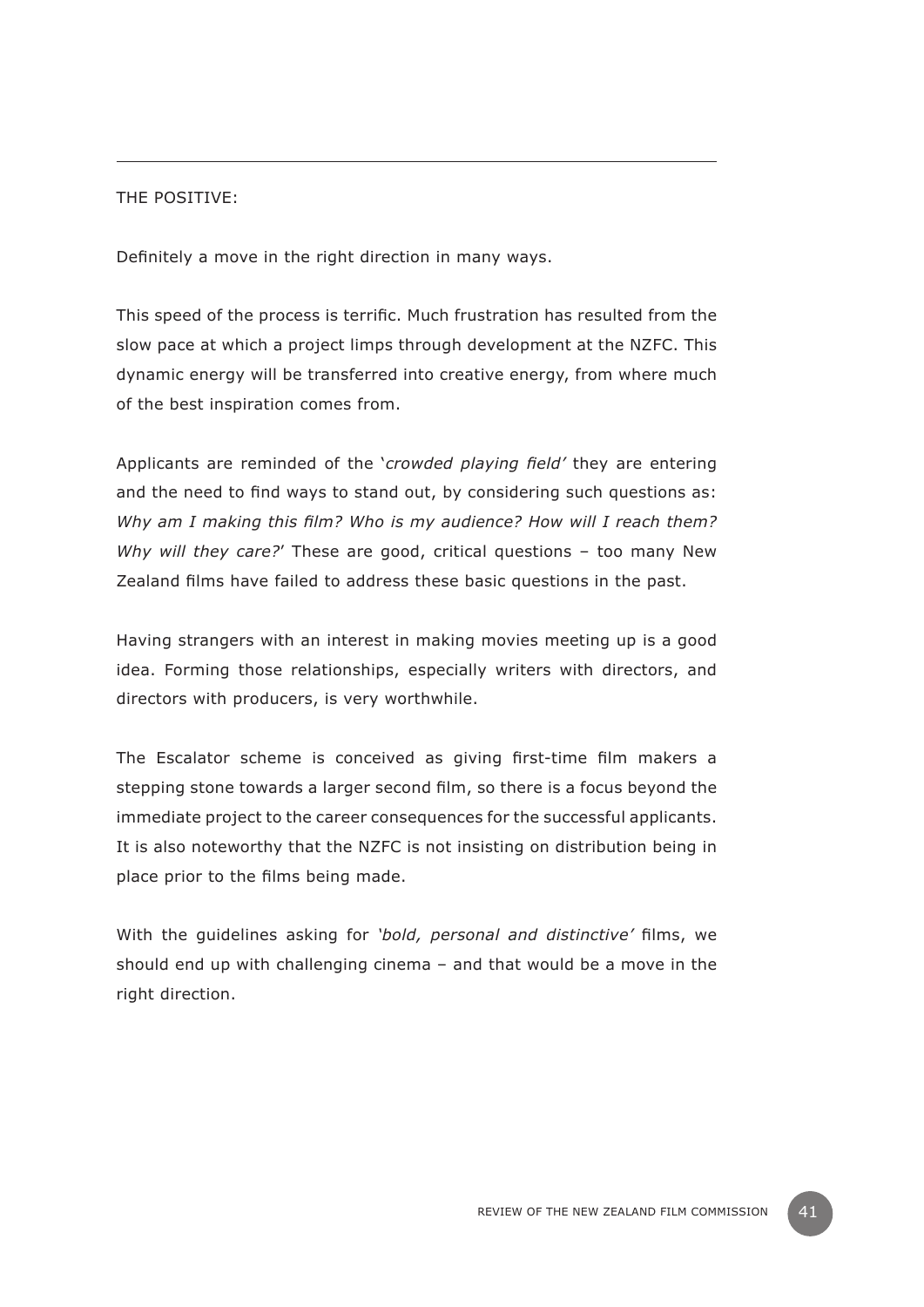#### THE NEGATIVE:

What is the central purpose of this scheme? What is the driving idea?

- Is it to discover new film making talent?
- Is it to develop story ideas that could become good movies?
- Is it to take young film makers of varying skills (writing, directing, producing) and foster possible new partnerships and teams?

These are all worthwhile ideas, but the scheme feels like it's trying to 'have a bob each way', and for that reason falls short.

While this type of scheme has to be open to anyone who fancies having a shot at making films, the Commission needs to move past that point very quickly, and start identifying and targeting the natural talent. It has to be proactive in supporting those people born to tell cinematic stories. The democratic approach will only get you so far, if you are wanting to nurture rare talent.

But this scheme is initially blind to film making talent. Electronic and textonly applications reduce the initial search to something akin to a high school short story competition – yet many successful film makers bring their stories to life with visual flair. Film is a visual medium, and if an applicant is more comfortable submitting visual material, could that not be taken into account in the Escalator selection process – to support the written application, not replace it? Not every great director can write a compelling page of text – one wonders what a young Tim Burton's or Terry Gilliam's application would look like.

An NZFC in talent hunt mode would find half its job already done. It should already have an idea about who the exciting young film makers are – who's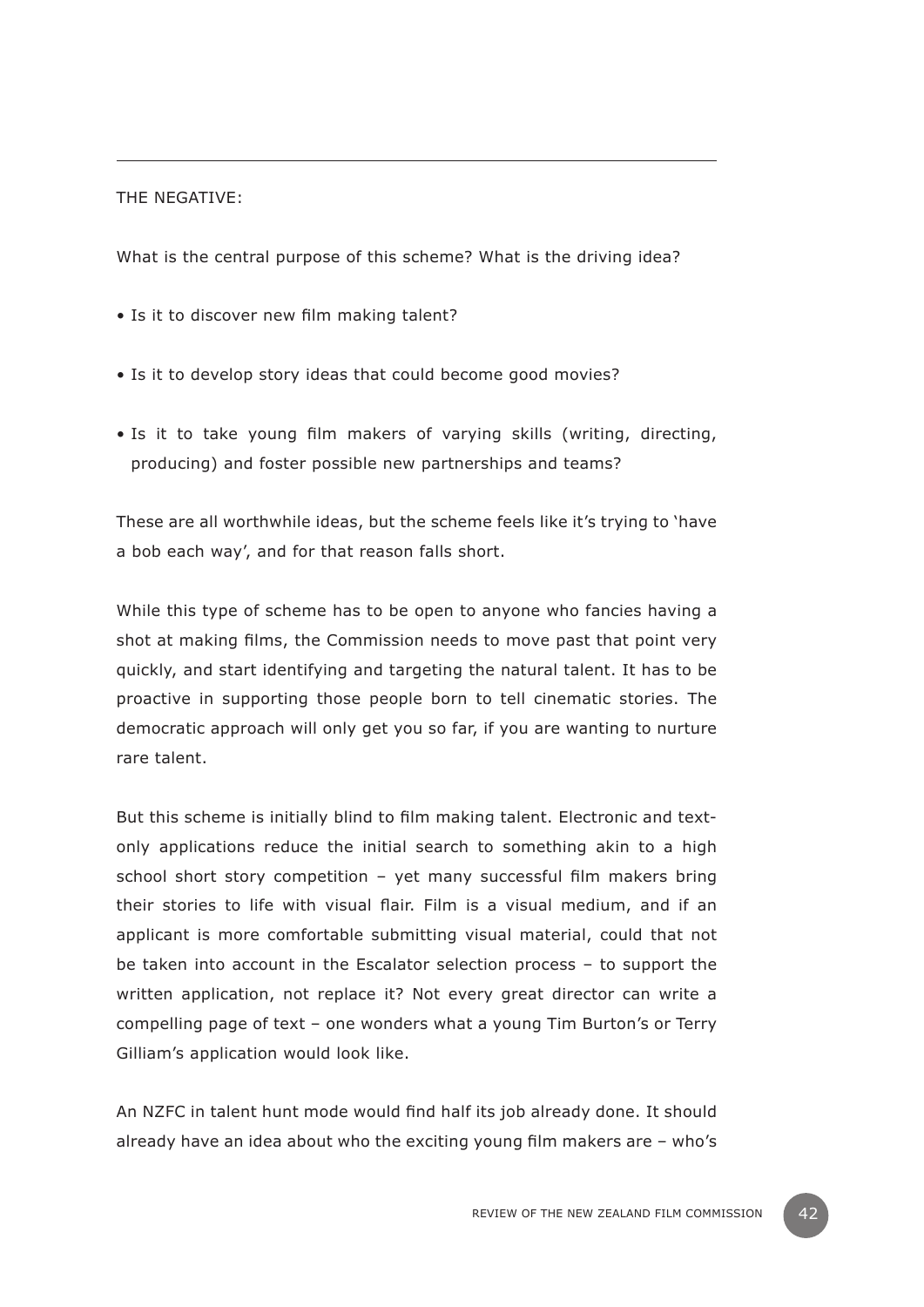winning the film competitions, who submitted the most imaginative films to '48 Hours' (and they are not necessarily the winners), who's making imaginative song clips and TV commercials. They should have watched the DVDs sent in, and even had breakfast with the people who sent them in. After all, we're talking about a very small number of people.

Escalator has quite extensive *'guidelines'* regarding content, locations, characters, etc. One of the criticisms we heard constantly was how guidelines quickly became rules and edicts. Establishing guidelines which directly affect content so early in the process is not helpful. Any serious applicant is going to have some instinctive knowledge of the realities of super low budget film making. The Escalator structure provides expert advice at various stages and if a brilliant story idea is submitted that has too many locations or characters, then the film makers and their 'senior industry mentors' should solve that problem without compromising the great idea. That's one of the skills any film maker needs to master.

Too many bureaucratic edicts upfront runs the risk of terrific ideas never seeing the light of day due to the inexperience and nervousness of the applicant.

The Escalator structure also contains pitfalls, which point to the lack of flexibility within the NZFC, that constantly frustrates.

*• At the first stage, each team will be asked to submit three story ideas, each to be written as a one page synopsis.*

Why three story ideas? It's difficult enough to develop one story idea! A feature film, regardless of its budget, has got to be the product of passion. It has to be a story that a film maker, and their team, is committed to tell. Get rid of two, and just focus on the one they really want to make! We guarantee that 90 per cent of these teams will have one passion project and two others cobbled together just to fulfill the Escalator mandate.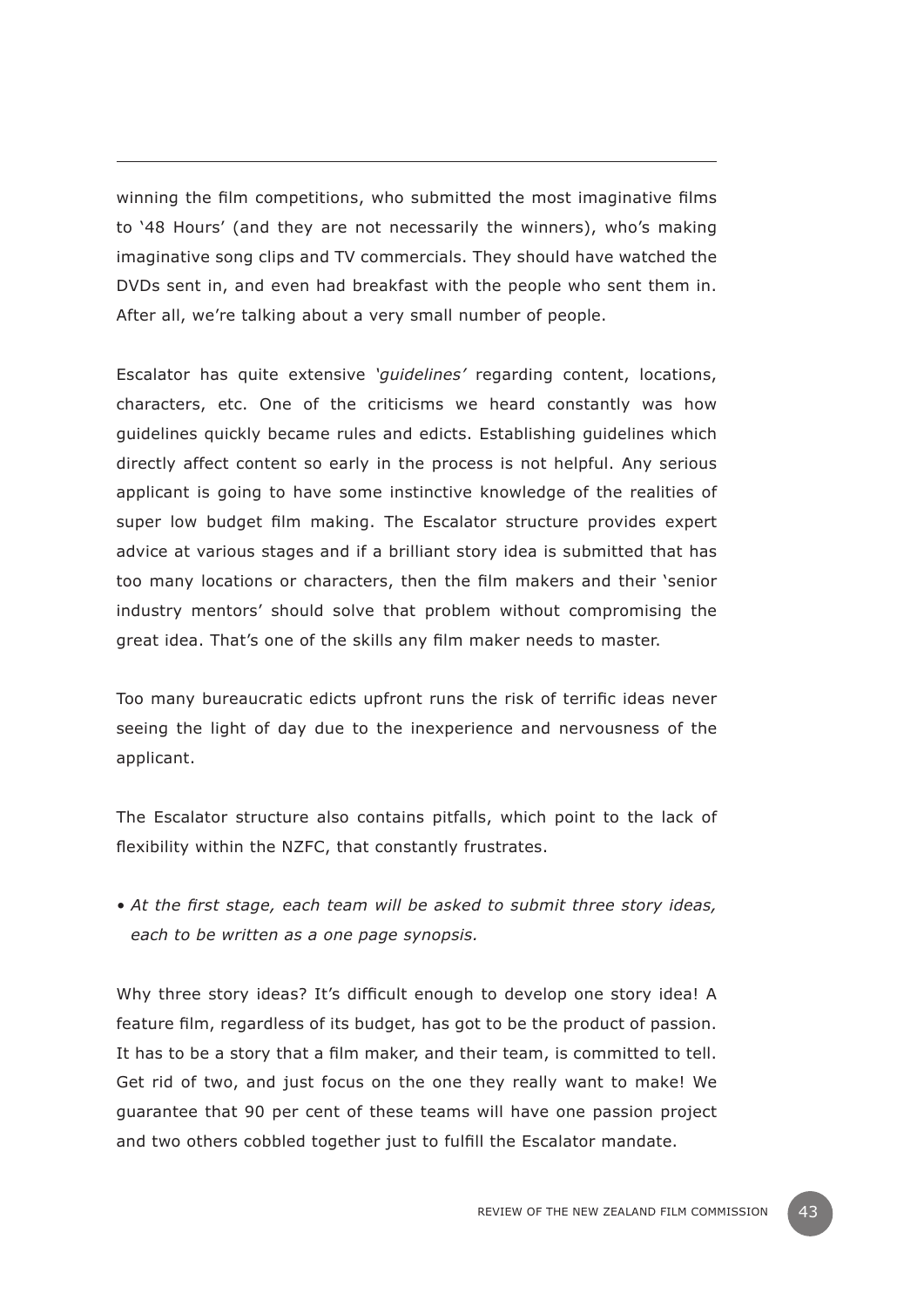*• From these applications, 12 teams will be chosen, and 3 members from each team will attend a 3 day 'boot camp'. Local and international industry professionals will work with these teams and help them refine and focus their 36 ideas.*

While there is so much about approach that is a step in the right direction, it's the old NZFC problem of over-regulated, overly complex procedure.

The idea that the 12 teams are chosen without a single face-to-face meeting is a mistake. At every level, the film industry operates on the personal story pitch. Executives and studios base much of their greenlight decision on face-to-face meetings with the film maker (or film makers). They want to see the passion in their eyes, they want to hear the story being pitched, they want to ask questions.

Opening it up to everybody also creates numbers problems – but at least invite the 25 best applications to come in and pitch their project. It's a skill these young film makers have to learn, and it's likely to be a skill the NZFC will need to foster within its ranks as well.

*• At the end of this three day 'boot camp, one of the three story ideas from each team will be selected* (the guidelines don't say by whom) *and the 12 teams now have a further 3 months to write their script, and prepare a budget and schedule.*

Who decides which of the three stories will be selected? It has to be the film makers – nothing else makes remote sense, in which case, they knew which project was their favourite going in. The three-day boot camp actually stands a chance of achieving some good, if the time's not swallowed up by unnecessary discussions about stories nobody wants to film.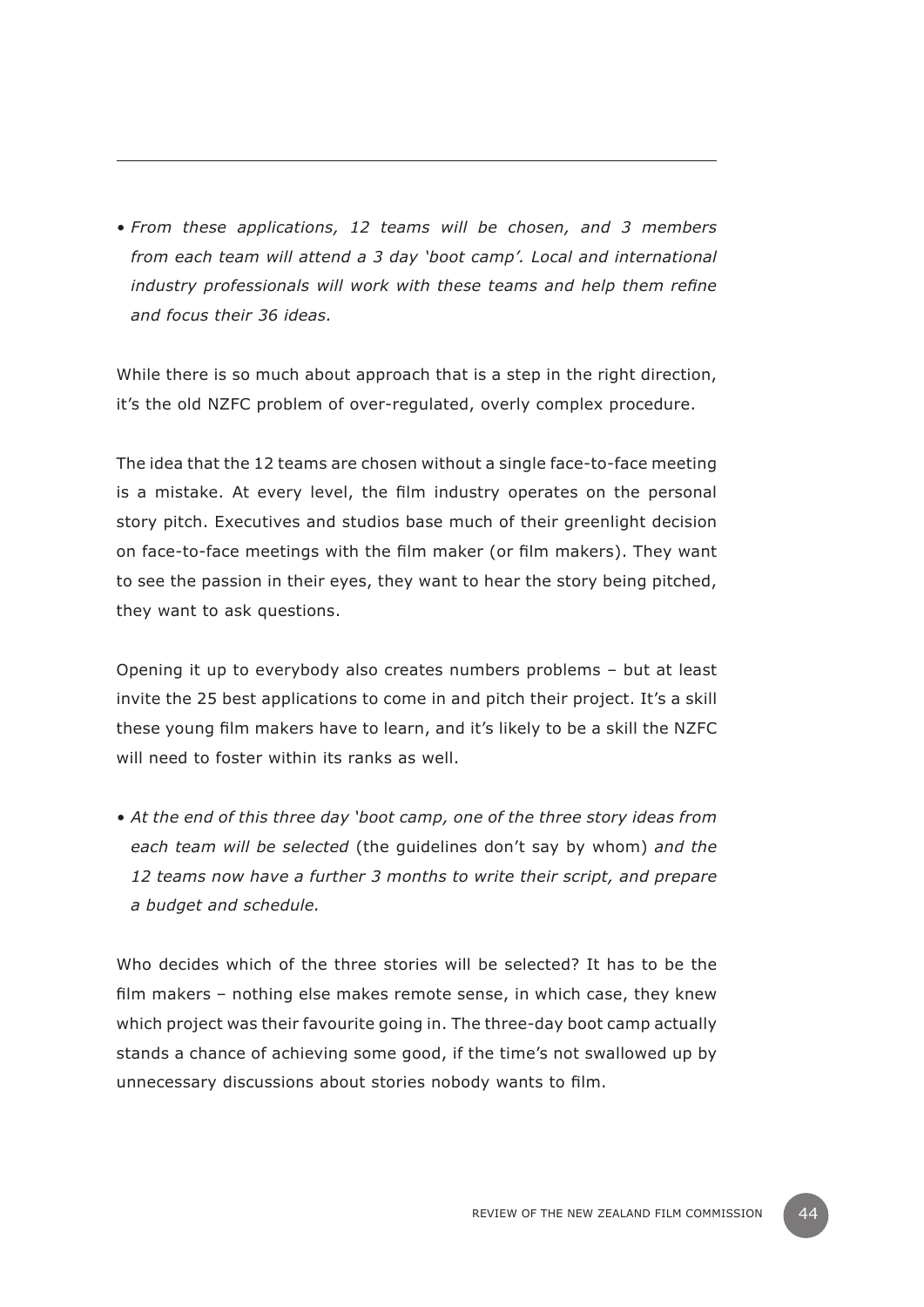• *At the end of this 3 month period, the 12 film making teams, along with their scripts and budgets, appear before an independent panel made up of 4 film makers and one NZFC rep. They choose the 4 best applications, and those lucky winners are given \$250,000, and senior industry mentors to help them make 4 new Kiwi feature films.*

There are some very serious questions to ask here:

Twelve teams have submitted an application containing three storylines, they have attended a three-day 'boot camp', they have worked (no doubt very hard) for a further 12 weeks on writing a feature film, and budgeting and scheduling ... and now eight teams are getting booted out. That is a lot of work to be asking people to do unpaid.

We accept that aspiring film makers have to be able to write scripts unpaid – it's how we all started, but to produce a budget and schedule that is professional in the way this needs to be, requires a considerable amount of work.

And what if at the end of the writing process, only one script is actually worth shooting as a feature film? Or no scripts? The careers of young film makers are on the line here. Just as the NZFC has to talent-hunt and nurture young gifted storytellers, it has to protect them as well. A bad film could very well end a young film maker's career. It happens all the time.

The trick here – and the NZFC has to take a lot of responsibility – is to kick-start a new film maker's career with a movie that succeeds on some level, as we discussed earlier.

Alternatively, what if there are five or six great scripts? Are only four going to get made? We would hope that the NZFC has the flexibility to instantly greenlight another two of these super low budget films if they are terrific projects, with talented film makers.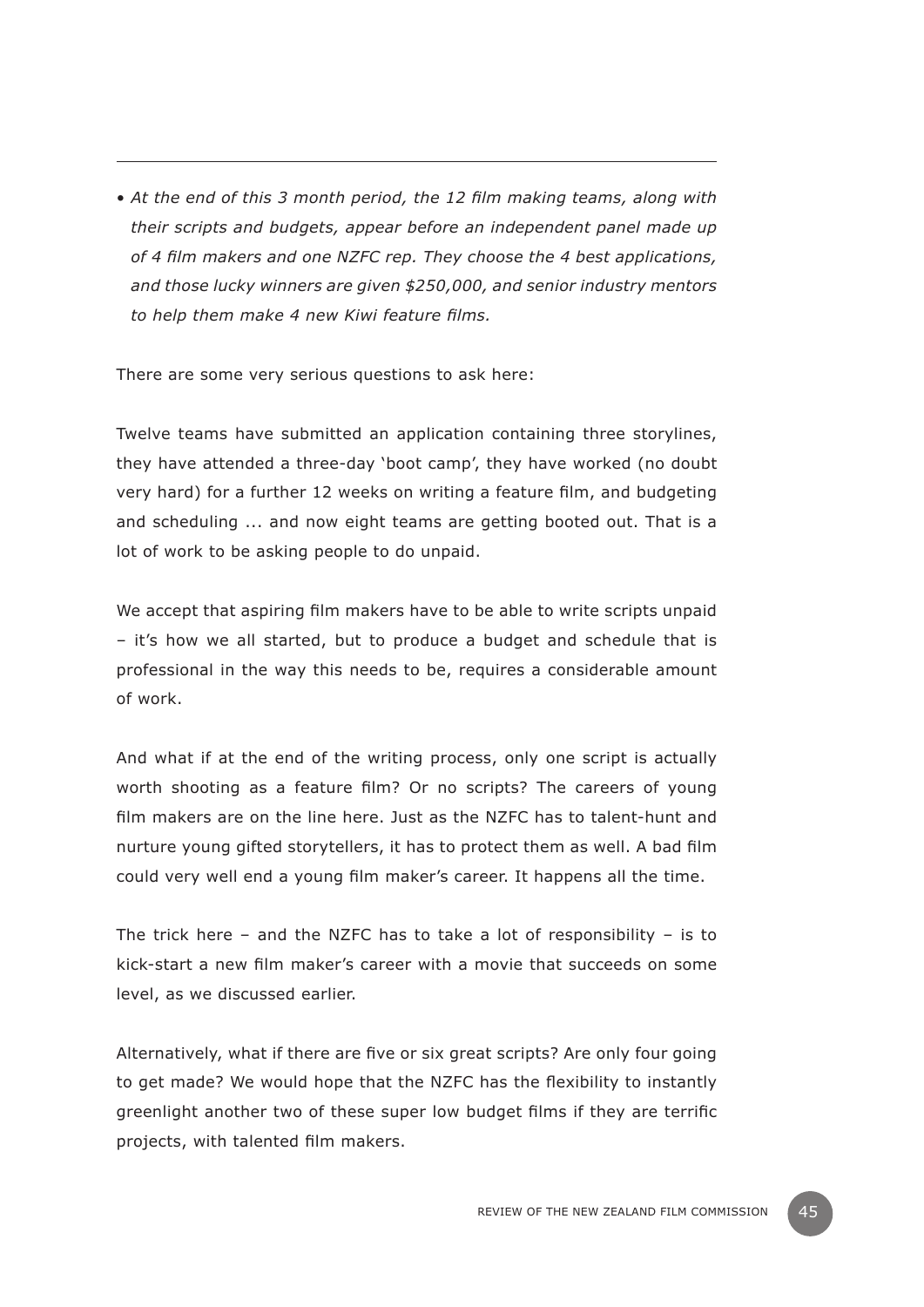• *The guidelines go on to state that NZFC will not be able to distribute the finished films, and that modest support will be made available to each team to help market their film.*

With a little modification, Escalator is a move in the right direction: new talented story tellers, making real movies for the cinema – provocative, challenging, memorable. It represents a wonderful marketing opportunity to showcase a group of 'new wave' film makers. But the Commission must rise to the challenge too, and demonstrate a willingness to match the flair and effectiveness its expects from the film makers.

#### **Short Films**

This country has made some very good short films – but their importance needs to be judged in the context of the feature film industry. If a short film doesn't contribute to the production of an NZ feature film, then it really forms part of the television or new media industries and should be funded and accommodated there.

Traditional thinking describes short films as an ideal training ground for feature films. It's interesting to review the facts that can be gleaned from the past 20 years' worth of short film making.

We took a look at NZFC financed short film production numbers between 1985 and 2009. Of the 284 short films made during this period, 39 of the directors went on to make feature films.

That number feels slightly disappointing. There is no hard and fast formula, but if short films are used strategically to provide training for the next generation of feature film makers, a reasonable target might be that 1-in-5 short film makers (or 20 per cent) go on to direct features.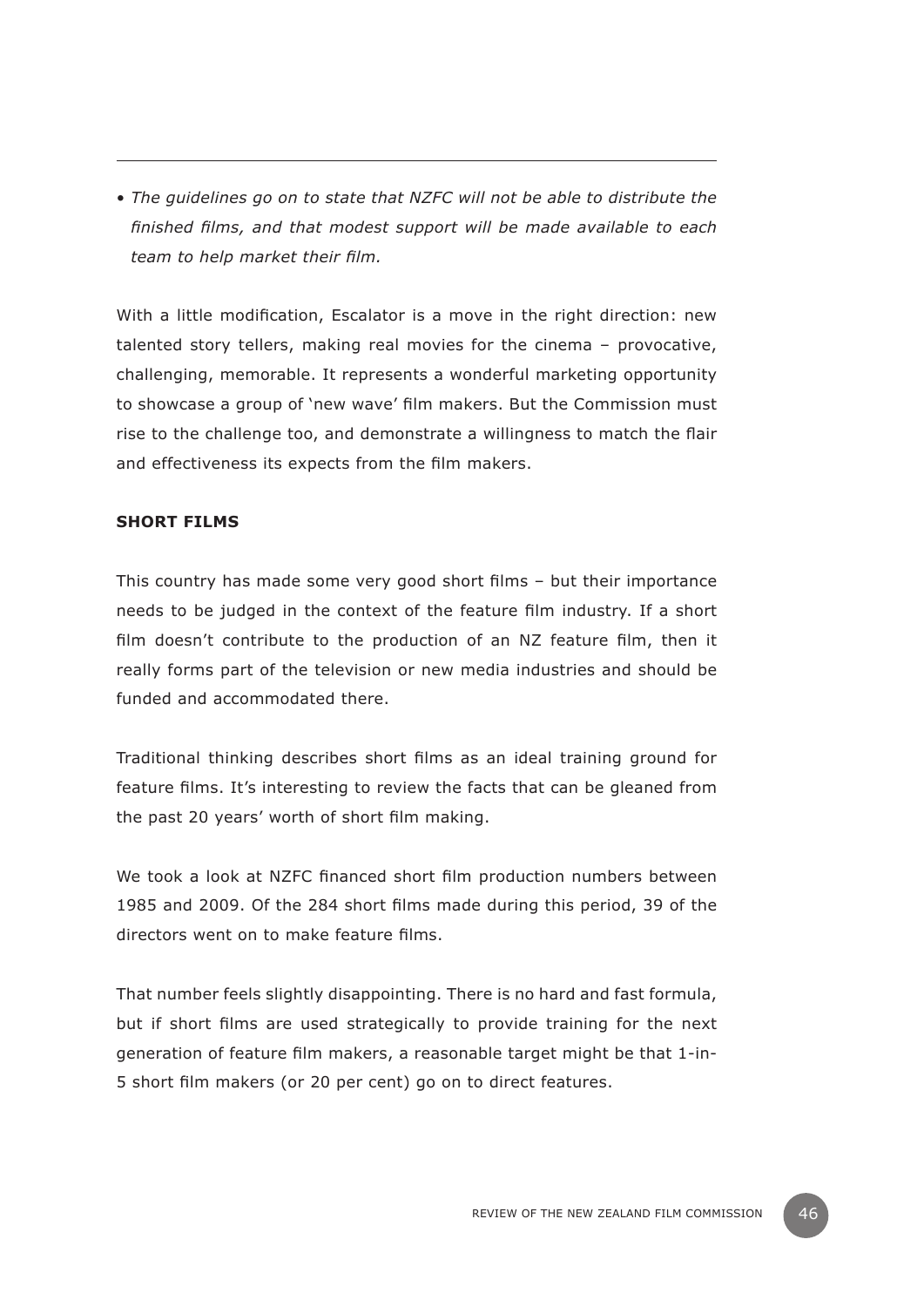The NZFC figures point to 1 in 7, or 14 per cent. It is interesting to note that from the years 1984 to 1997, 30 short film makers went on to direct features (from 173 shorts, ie 17 per cent), yet only 9 new directors emerged from 1998 to 2009 (from 111 shorts), or a very disappointing 8 per cent.

Looking beyond these numbers to the features that the film makers went on to make, we note that the majority failed to generate positive box office results, either in NZ or overseas – a result which throws into question the value of shorts as a talent spotting, or talent training, program.

Many of these short films have won prizes and awards at various festivals, and this generates nice publicity for the NZFC. Their PR value is certainly attractive, but do these short films really contribute to better feature films? It appears not. We recommend looking at new strategic ideas for how short film making can better achieve positive long term results for our feature film industry.

- In an ideal world, a film maker should have a feature film in development before embarking down the short film road. That would result in many positive outcomes: the short film could use a DP, editor or other key crew members, to establish a rapport before the feature film. The short film could target some style or technical aspects of the feature, which would benefit from a dry run.
- It also works in reverse: the NZFC can watch the progress of the short film, and judge the director's suitability to tackle a feature film.
- A film maker with a strong personal passion project could be funded into a short, rather than a feature, if the NZFC is concerned about the marketplace reception.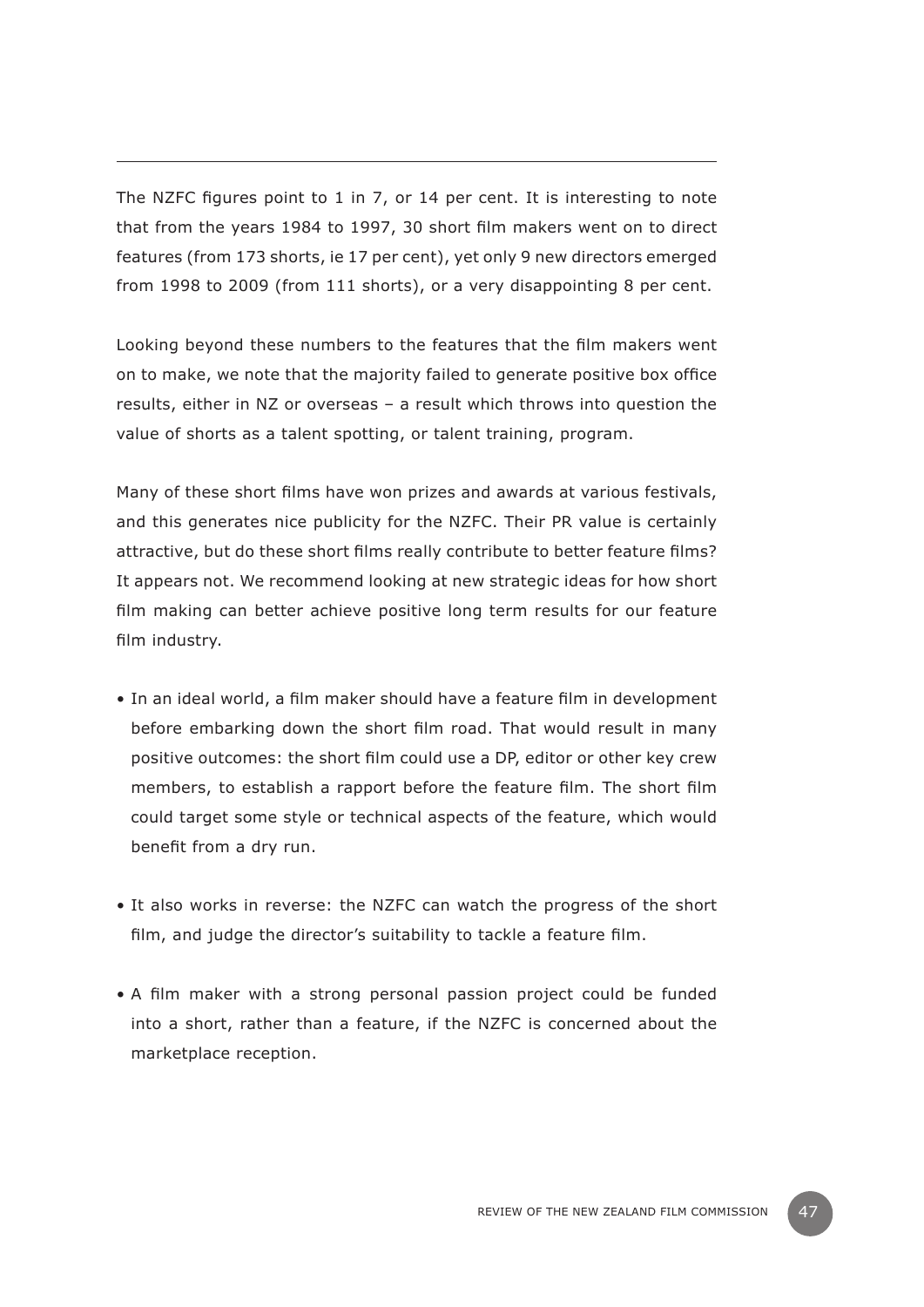- Short films are often shot on 35mm with largish \$100,000 budgets. That is a throwback to the pre-digital days; short films should take advantage of digital equipment to lower production costs.
- The useful information gained from a short, including production experience for the film maker, and most importantly, their confidence with a narrative, will be as apparent in a \$20,000 film, as a \$100,000 film.
- Short films are useful to help transition creative talents with little screen experience. If the film maker has made commercials, or TV drama before, they serve less purpose.
- Short films are not a good stepping stone to features when scripts are considered. A good short film script is a very different document to a good feature screenplay. They are of limited use when judging ability with a structured screenplay.
- At around \$100,000 each, the budget of a 35mm short could be channeled towards a feature film ( 4 or 5 less shorts per year = one super low budget feature), or should the film maker shoot the first 20 minutes of a feature script, to present to the NZFC or other funders, for full feature consideration?
- The current NZFC structure has the short film program managed by industry mentors. Established producers develop short film ideas with film makers and select three each for funding. It's an idea with certain merits, but does not allow for the general strategic planning that should be driving short film funding decisions at the NZFC.
- The NZFC should be using short films to achieve one clear result: we make five shorts, in the hope of finding the next five feature directors. While the chances of ending up with five feature directors are obviously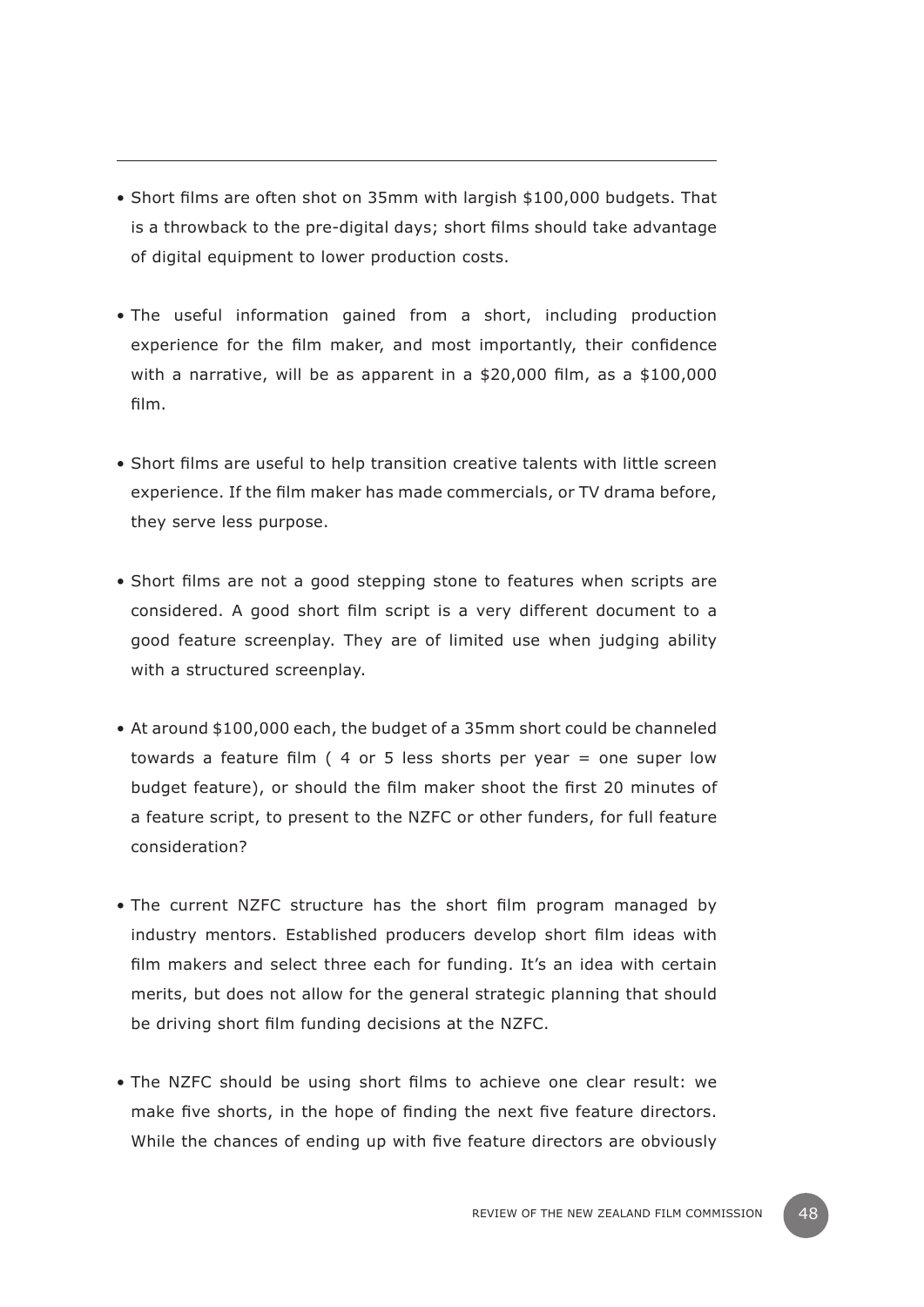slim, if one short excites everyone enough to kick start a feature career, it's a great result.

• Alison Maclean's *Kitchen Sink,* Gregor Nicholas's *Avondale Dogs*, Grant Lahood's *The Singing Trophy and Lemming Aid*, Christine Jeffs' *Stroke*, Niki Caro's *Sure to Rise*, Scott Reynold's *A Game With No Rules,* Ellory Elkayem's *Larger Than Life* and Taika Waititi's *Two Cars, One Night* are all examples of short films that played a significant role in getting their directors into feature films. All these films, apart from the last example, were made under NZFC control, before they devolved short film funding decisions to the current system – which has various groups of independent film makers deciding which shorts are funded.

In summary, short films should be used to lay the foundations of a feature industry. There should be clear strategic reasons for choosing the film makers who are to be funded to make short films, and the genre and subject of those shorts should be part of a game plan. Currently, it's left to chance. We recommend that the NZFC recover control of its short film program.

Some common themes are starting to emerge from this report. Managing a film industry requires flexibility, rather than rigid rules. There is a need for greater strategic thinking than appears to be happening at the moment: a long term game plan. Having a clear strategic plan opens the door to flexibility – it's rather like having a clear understanding of the rules in order to break them.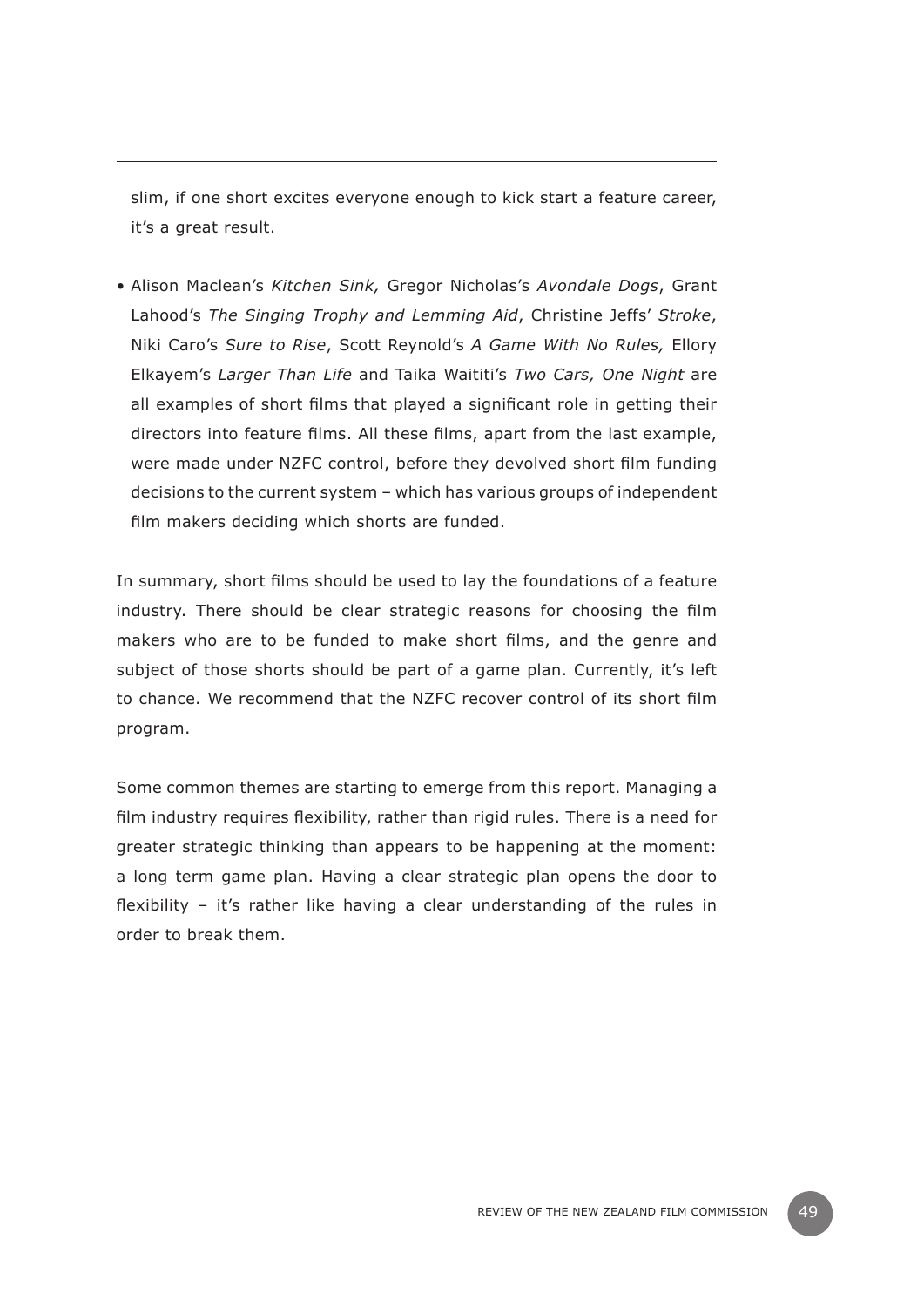# THE LONG TERM GAME PLAN

The NZFC process is built around the individual consideration of each project submitted for funding, but there should be a common strategic reason for every decision made … a vision of the ultimate goal of the NZFC, with every dollar it spends.

A clear game plan should inform all funding decisions.

We would like to offer some ideas for the NZFC and the film industry to consider.

The long term game plan should have a simple final goal:

*The creation of a successful New Zealand film industry, producing a wide range of films, driven creatively by resident Kiwi film makers.*

The films themselves will have a diverse range of budgets, genres and audiences.

We suggest a film industry model that has three distinct levels:

- **1/ Identify the emerging story telling talent, develop screenplays and fund their first feature film.**
- **2/ Assist the successful film makers to develop their next NZ movie – and encourage them to stay based in this country.**

# **3/ A growing number of successful Kiwi film makers base themselves in NZ, attracting big budget finance from offshore.**

In this 3-level model of a successful NZ film industry, the NZFC has a very clear part to play at the beginning, but its role and responsibilities steadily reduce as film makers achieve success and attract their own funding.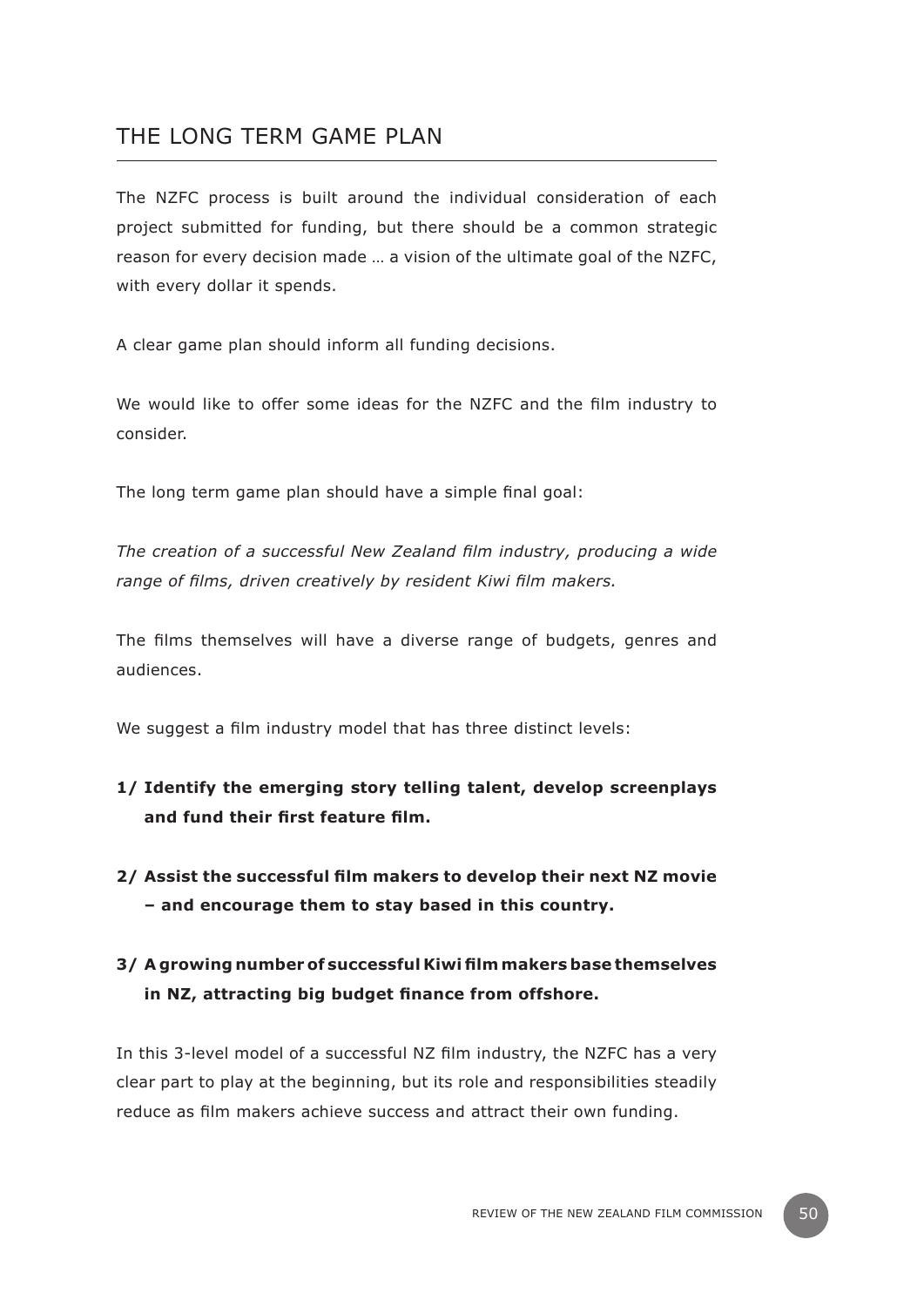This model is not rocket-science, and a version of it happens today – naturally. If the NZFC adopts it as a game plan, and applies a more focused and deliberate strategy, it would inform many of the decisions and policies that are otherwise made with a more scattershot approach.

In the Hollywood structure, it's very difficult to find early support, in both senses of the word:

- Supporting a novice film maker early in their career.
- Supporting a more experienced film maker, early in a project's development.

The NZFC has a critical role to play in both areas, as we shall discuss.

With a smart game plan, the NZFC can give our resident film makers an advantage over those working in larger film industries.

# **The 3-level model in more detail**

1/ Find the talent and develop their first feature film

This is the main focus of the NZFC, where most of their funding is spent, and most of their energy goes. But the game plan needs to be sharpened.

It needs to be both flexible and focused.

• The NZFC has to become a talent scout. It has to become much more active – hunting, identifying and supporting new and rising story telling talent within New Zealand. These are usually writers and directors (producers typically rise through the ranks over time).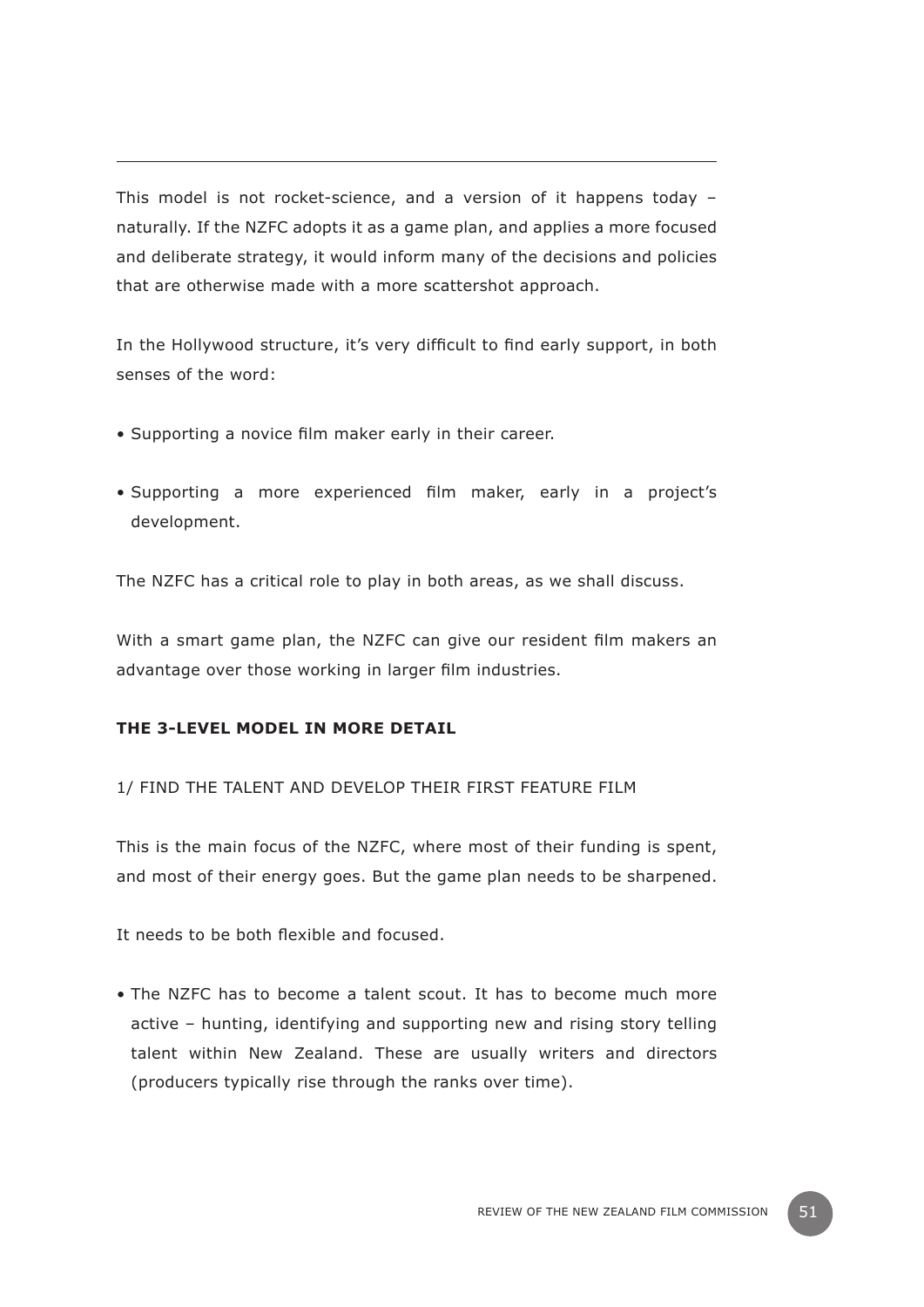- The NZFC is looking for story tellers who use film as their medium. People are born with this talent, like our best novelists, musicians or sportspeople. Following the likes of John Walker and Kiri Te Kanawa, they need to be tutored and nurtured, and the NZFC must play a part in this.
- The NZFC appears to have grown away from this role. Over the years, it has placed script development more in the hands of producers. As a result, younger writers and directors are actually alienated from the organisation, which they see as unwelcoming and an 'old boys club'.

How ever it's done, the NZFC must actively ensure that emerging storytellers are taught screenplay structure. It cannot be left to chance. There are many ways to achieve this, mostly based on building a good personal relationship between the NZFC and the story teller.

- The NZFC could have a stronger role in nationwide film contests like the '48 hours' competition. Talk with the competition organisers, who have much knowledge about who the passionate and skilled new film makers are.
- Watch many of these films. The most inventive are not always the winners.
- It's important to meet these potential new film makers face-to-face learn who they are, and what their interests are. Ask them about their dreams, their ambitions. What stories would they love to tell one day? Where do they see their future? Connect on the personal level.
- When a new film maker is judged worthy of support, find out how best to help that person. Different individuals will have different needs. There should be no 'guidelines' or 'rules'. Be inventive with how to help each person.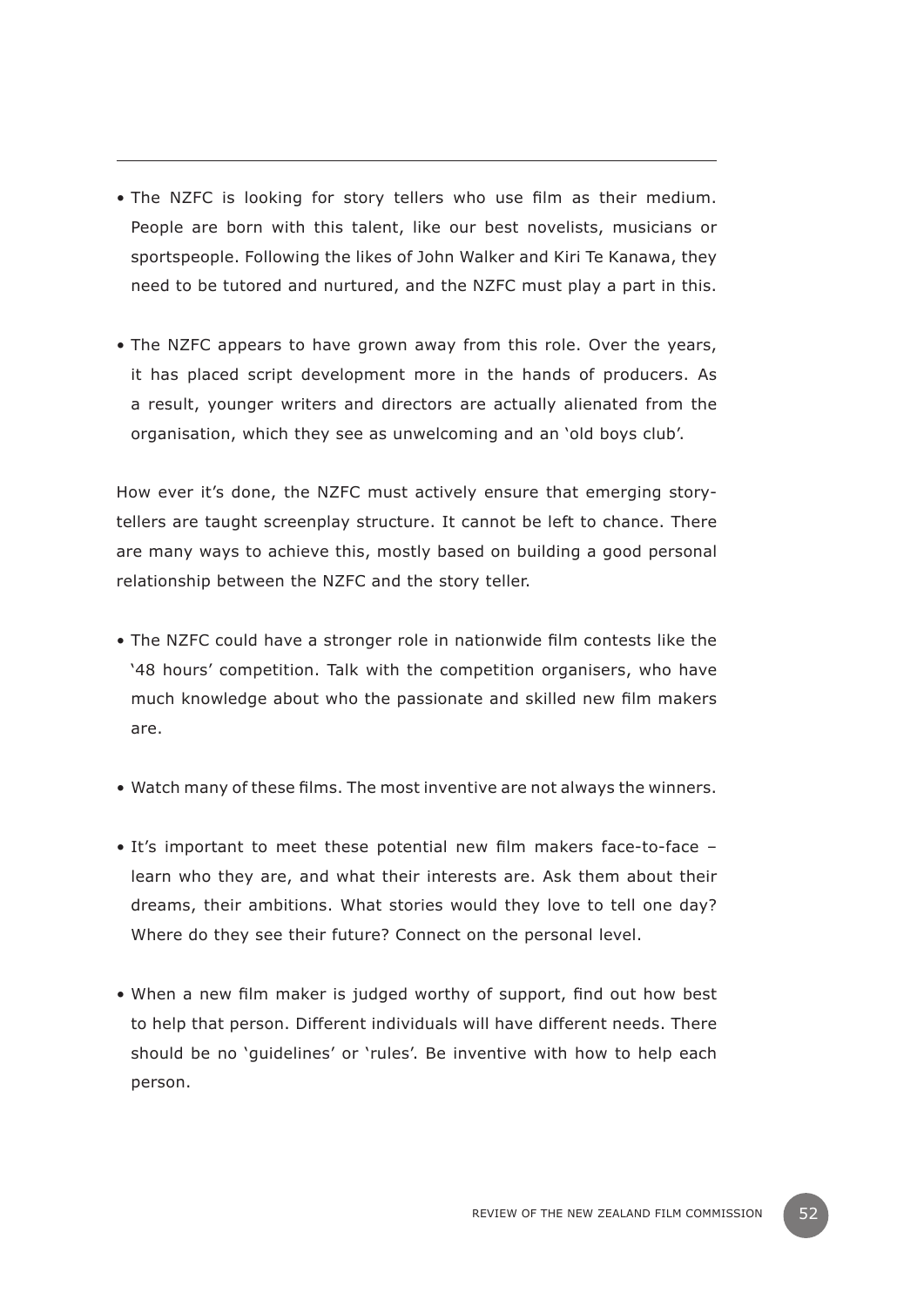• Do they have a script? Read it quickly – keep momentum. It's likely the script will have problems, but for the important thing is the great idea, no matter how poorly structured. The crafting of a good story idea can to be taught, but great ideas spring from the imagination. Good scripts are not written – they are re-written.

Our feature films are often let down by the quality of their scripts – it's the industry's weakest link. There is no shortage of great NZ stories but the craft needed to shape a screenplay must be taught. Regular local script workshops would be helpful, bringing in the best international talent to work with local writers.

Here we need to get past the cultural cringe of imagining *'we don't want to tell American stories'*. A good story tutor teaches principles that have driven storytelling since the ancient Greeks. Great screenwriting workshops teach craft that is not specific to any country or culture. If there have been bad experiences with overseas script consultants, it's a problem with the individual, not the principle.

# *When supporting new talent, the NZFC must be talent-focused, not projectfocused.*

The challenge is a simple one: there are hundreds, if not thousands of films made internationally each year, and everyone is looking for the exciting new storytellers. Those are the people who will walk straight into funding for their next film. The NZFC should be working to get our film makers noticed amidst the cacophony of competing claims.

Emerging feature film makers with unique qualities are likely to display a driving passion, almost obsession; be a natural story teller able to craft a script; have a visual style that is born out of creative freedom. The NZFC must listen to and believe in this person, provide support and advice – but always allowing the film maker the final choices.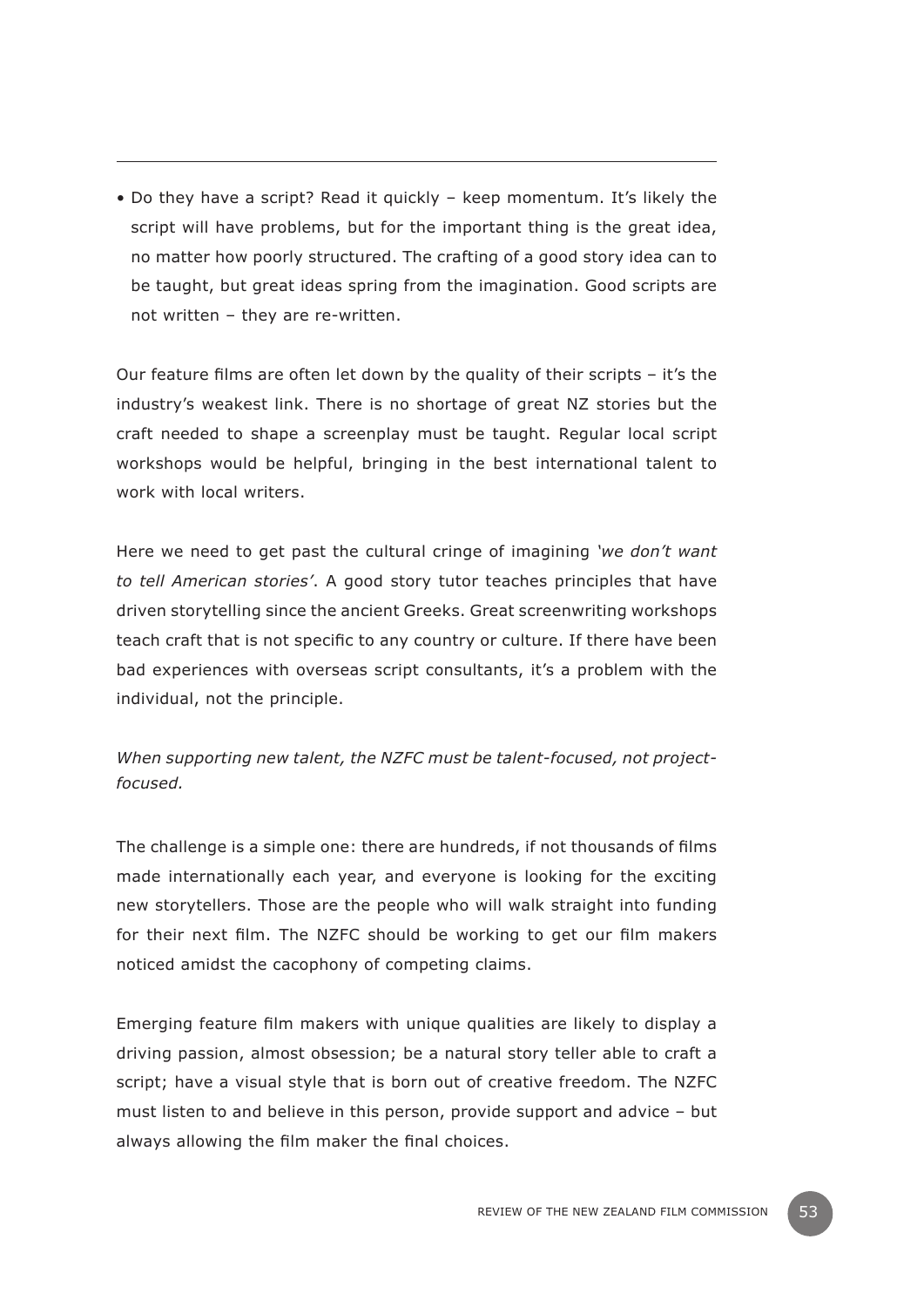In order to give the NZFC and film maker room to craft the best possible first feature film, various established rules and guidelines will need to be relaxed:

- A talented writer should be able to receive funding without a director or producer attached at the start.
- Likewise, a writer/director may choose not to have a producer attached until the script is deemed to be strong.
- If the screenplay is great, and the budget within parameters, the NZFC should be able to provide 100 per cent funding – if that makes sense.
- The requirement that a NZ distributor be secured before a project is funded should be relaxed, as discussed earlier.
- There should be no restrictions on genre. However, the passion of the film maker must be genuine, and the film must have an audience. The NZFC must rely on gut-reaction in many of these areas.

It is not uncommon for a first time feature film to be a wild comedy, or a thriller & horror-type genre film. This allows the new film maker to showcase inventive camera work, and skills with editing and sound design, in a cost effective manner. Making a drama or romance as a first feature film often requires stronger script skills and a confidence with actors that may only come with experience.

We have referenced staff accountability during the development process. The success of script development relies almost as much on the skill of the executive, as it does on the writer. These are critical positions to fill. Following this proposed game plan, success is defined by how much positive attention was received by the new story teller or film maker. A film could do poor business at the box-office, but the film maker generates enough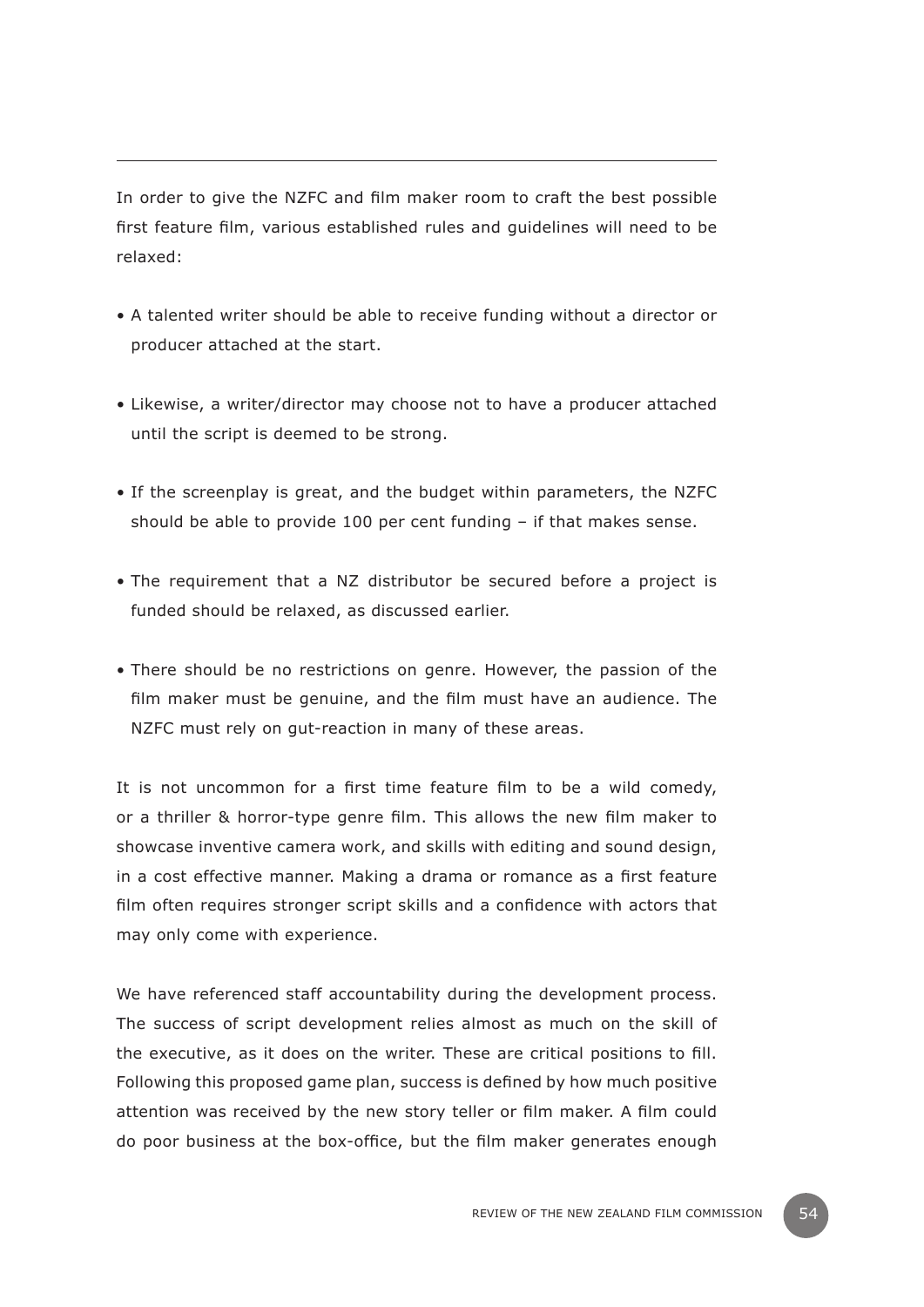excitement to receive an offer of funding for their next film – that is not uncommon. Alternately, a film that performs well at the box-office may be credited to an actor or marketing campaign, and the film maker receives very little interest.

What's important here is getting a career underway – that's worth more than dollars in this game plan.

The second step of the 3-level model:

# 2/ Assist the successful film makers to develop their next NZ movie - and encourage them to stay based in New Zealand

A talented film maker is always going to face pressure to leave New Zealand, and continue their career overseas. What's more it's natural for a second or third feature film to require a larger budget, and although it may still be small by international standards, it very quickly rises beyond the NZFC's ability to fund.

Our proposed 3-level model relies on the film maker staying based in NZ, but not necessarily receiving NZFC production funding. Our industry badly needs these mid-level projects to support and grow the film infrastructure – studios, post-production, equipment rentals, as well as providing employment for growing numbers of world-class skilled crew.

It's worth exploring the various ways the NZFC could help anchor these mid-level productions: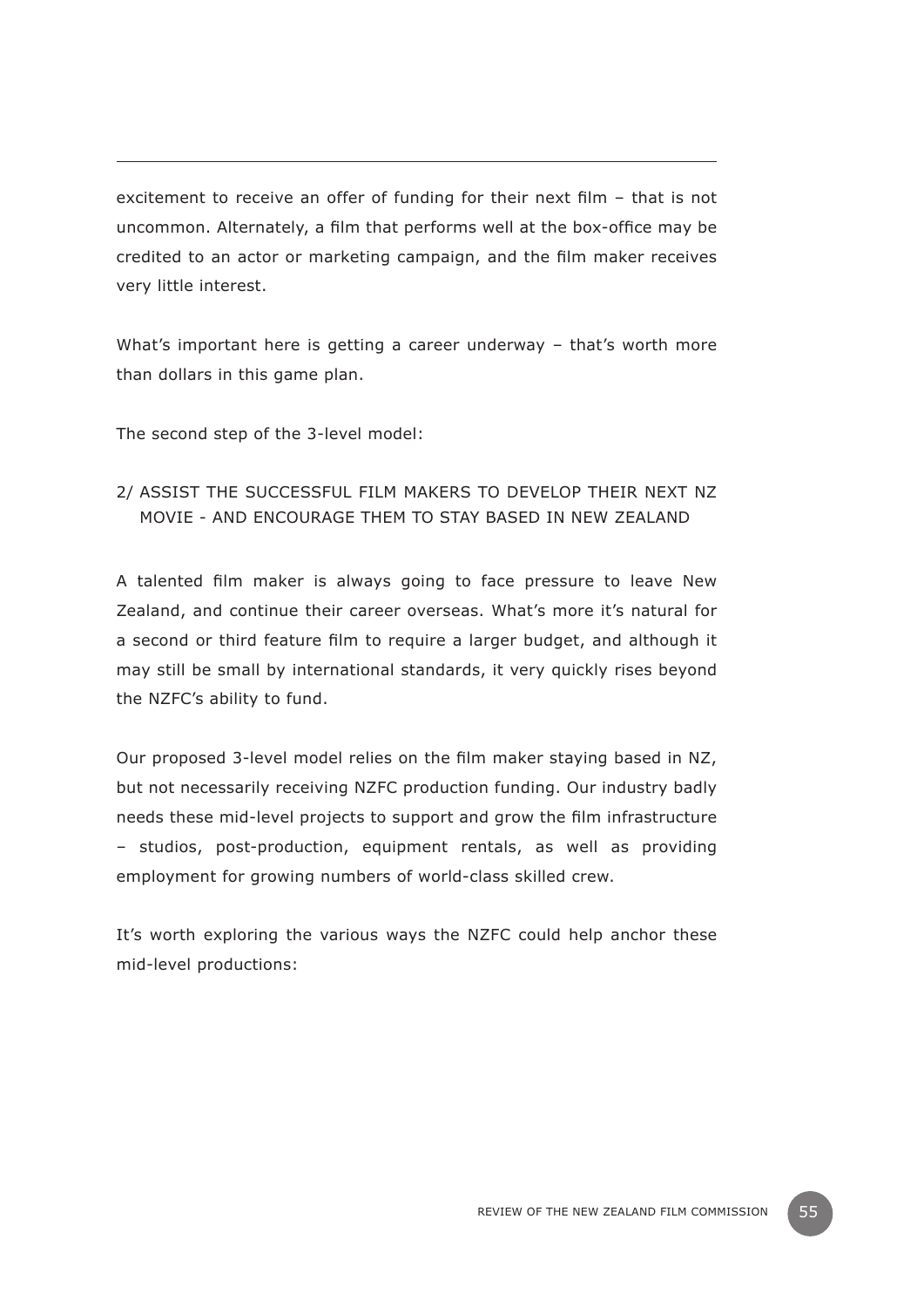- It could provide script development funding. This type of early seed money, helping an established film maker, can have contractual strings attached that tilt the production decision in favour of NZ. For example, the development money could be required to be repaid to the NZFC on the first day of photography, if the film is shot offshore? But it's shot in NZ, repayment is deferred until the film goes into profit?
- In an ideal world, a film maker would receive a level of script development funding that allowed them to write full time, and thus realise the full potential of the script before going to the marketplace with it. Nothing is more valuable in the film industry than a great script – and that value could be strong enough to allow the film maker to insist on an NZ-based production.
- Delaying taking a script to market until it's polished also increases the chances of having more than one interested party – which again could translate into an NZ base of operations.
- One sure fire signal that a NZ film maker has created a impression internationally is being signed up by a leading talent agency, especially one based in LA. The agency will work hard to get its client a film (agents usually receive 10 per cent of a director's fee). To the extent that the interests of the film maker, the agent and the NZFC align, they may find ways to collaborate.
- One form of collaboration between the NZFC and the film maker (and possibly their agent) would be in providing early development funding separate to the screenplay, for example, funding that allowed for conceptual designs (including large illustrations showing key visual sequences), storyboards, location recces (especially NZ locations), preliminary casting, and a professionally presented schedule and budget. Studios react very positively to visual material, and funding a package to accompany the script would make a powerful impression.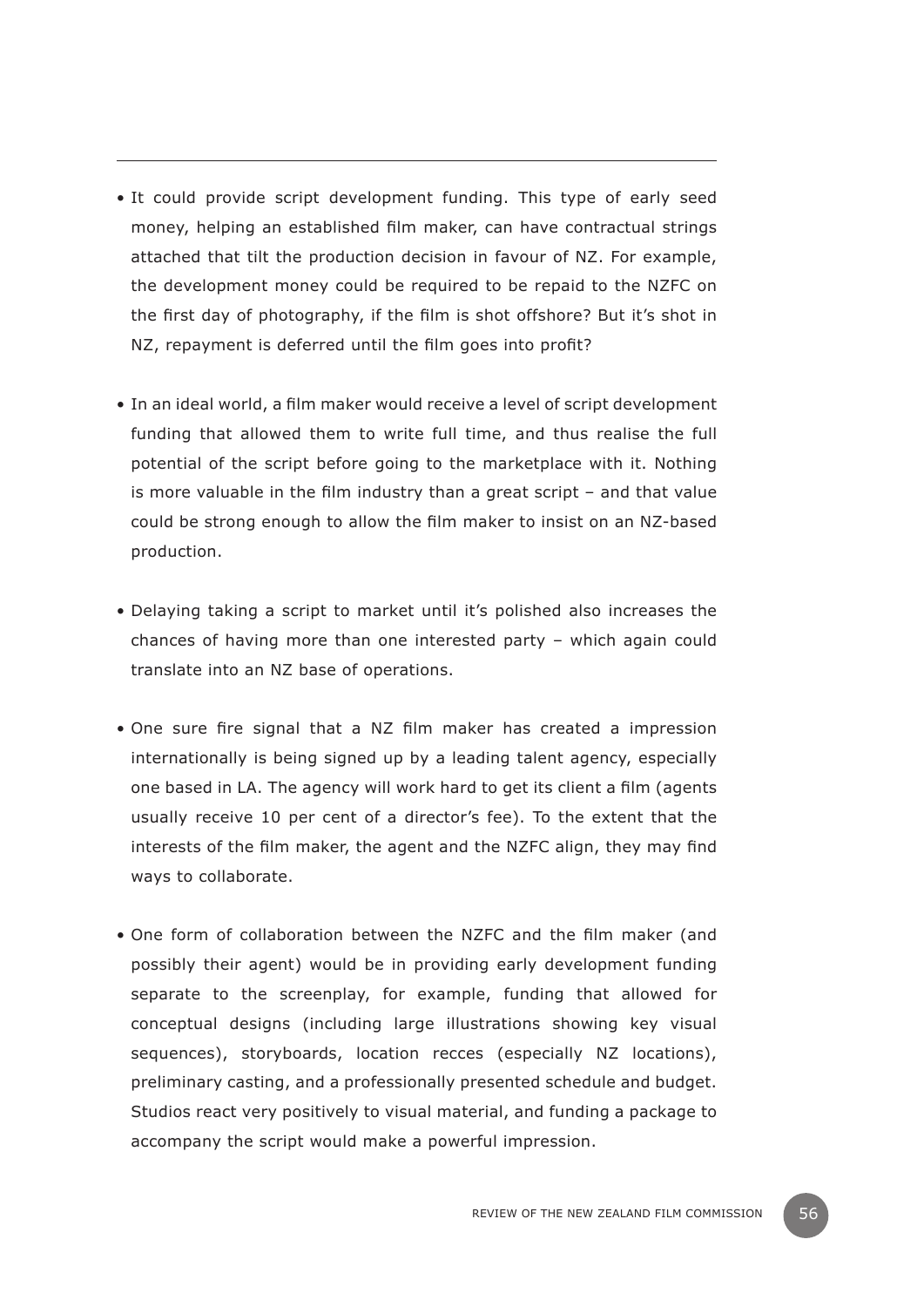- Similarly, the NZFC could fund the production of a 'trailer'. It's unusual, but not unheard of, for a film to raise money because the film makers have shot a 3 minute trailer, showcasing the style and tone of the movie. This would have to be approached in a cost-conscious way, that is, have money for production value, but no large fees for the 'above the line' talent.
- A more basic way that the NZFC funding can get a project off the ground is to offer its funds on a 'first in, last out' basis. Such concessional investment is consistent with a developmental role.

This middle level of our film industry model presents the trickiest challenge: how to keep emerging film makers in NZ, when they have achieved international attention, and can no longer be fully funded by the NZFC.

The third level comes naturally, and contains the greatest reward, with the least input – as it should. It's the level that justifies the early risks.

3/ A growing number of successful Kiwi film makers base themselves in NZ, attracting big budget finance from **OFFSHORE** 

In our proposed NZFC game plan, this is the level that sees the greatest financial return on the original investment. The government funding, lottery funding and various other sources of funds that make up the NZFC's annual budget see potentially huge returns at this stage.

That return comes in many forms:

- Foreign exchange from large budget films funded internationally and produced locally
- Large employment opportunities
- Related income tax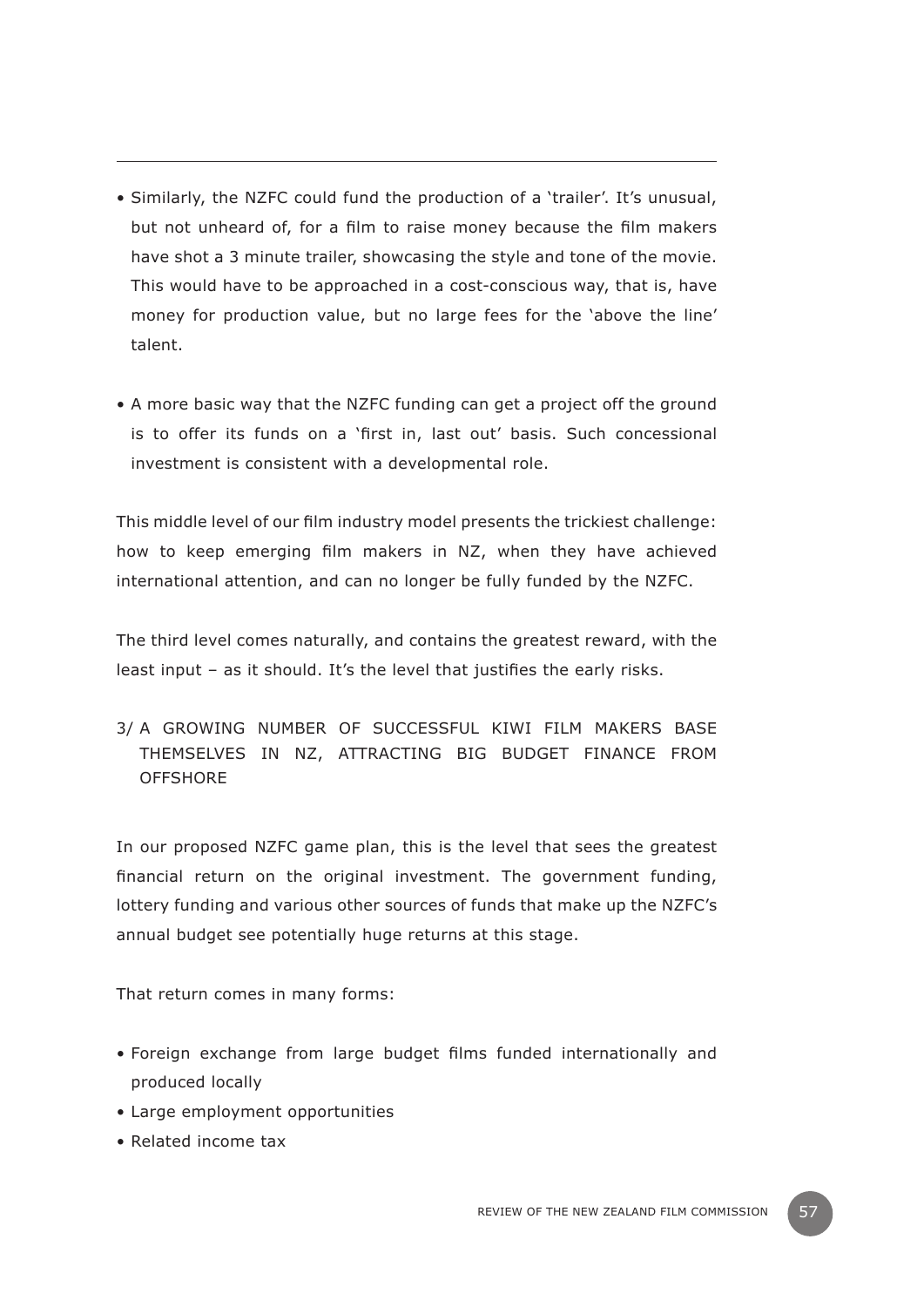- Up-skilling of NZ film crews
- Growth of local film infrastructure and related businesses
- Tourism opportunities
- Promotion of New Zealand

This concept is based on first-hand experience at WingNut Films with *The Lord of the Rings*. While *LOTR* is often viewed as a unique situation, we believe there is enough talent in NZ to see several more film makers create something similar for themselves.

To be specific, we are talking about film production companies, built around an individual film maker, who are able to attract independent, international funding for their projects. Budgets will vary, but they will most likely be large by NZ standards.

It's an attainable goal, but it needs to be deliberately targeted, with support committed at several strategic points, as we have laid out in this game plan. It's the natural end result of a talent–based development system. At the moment it's left to chance, and when a film maker has to choose whether to stay in NZ, or leave to pursue work, there is little to keep them here.

The early help the NZFC gave to Peter has been a strong factor in making him determined to try and stay working here. It creates a loyalty that's impossible to legislate – and points again to the importance of a trusting relationship between film maker and NZFC.

This 3-level concept is built strictly on NZ resident film makers, who choose to live and work here, developing projects they feel passionate about. We are not considering foreign productions that import their above-the-line talent, shoot and leave.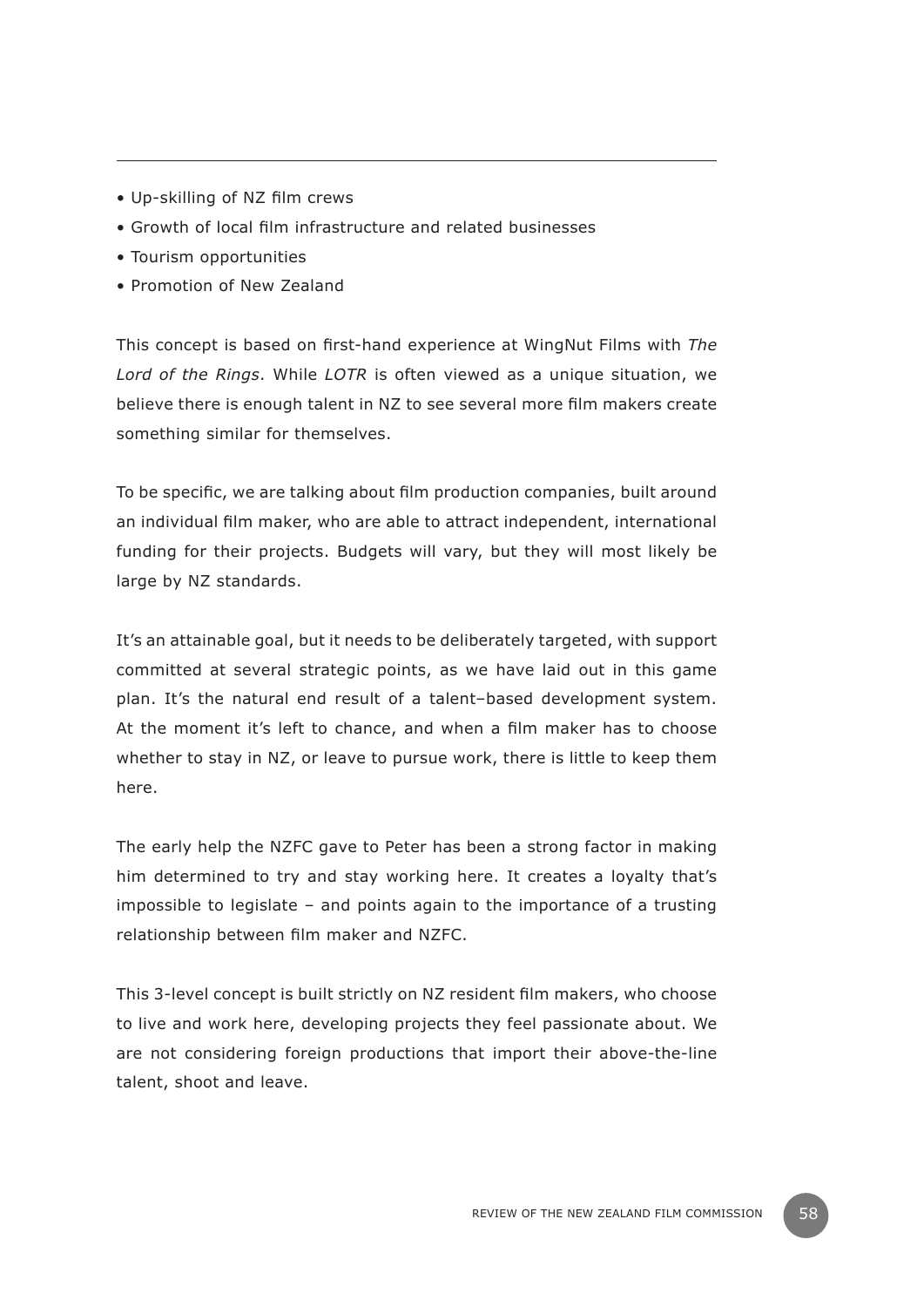If we had six or eight strong Kiwi storytellers based here, attracting US dollar budgets, there will be a natural mix of films with Kiwi content and films without. WingNut Films secured its infrastructure by telling stories set in Middle-earth, and now it has at least three films in development with strong NZ content.

# **In summary**

- The NZFC should work to a long term game plan, and every dollar it spends should be aimed at achieving some aspect of that plan.
- At the moment, the NZFC tends to be project driven it focuses on the project that has been presented to it. But it should look beyond that, with equal attention given to the creative talent, and how best to support them, to achieve long term objectives.
- The NZFC should invest in talent, and measure its success in more than box-office dollars.
- With the staff making all funding decisions, and the Board looking after policy, the film maker will experience consistency in development and funding. The process will be centred on the film maker.
- No two film makers are alike, and the NZFC must have greater freedom to 'back horses', based on individual talent, without being constrained by precedent.
- The NZFC should look at ways to provide strategic support (rather than funding) to talented storytellers as they attempt to establish international reputations with their second and third films.
- We will have a truly successful film industry when we have a healthy, consistent rate of production across all 3 levels of the plan.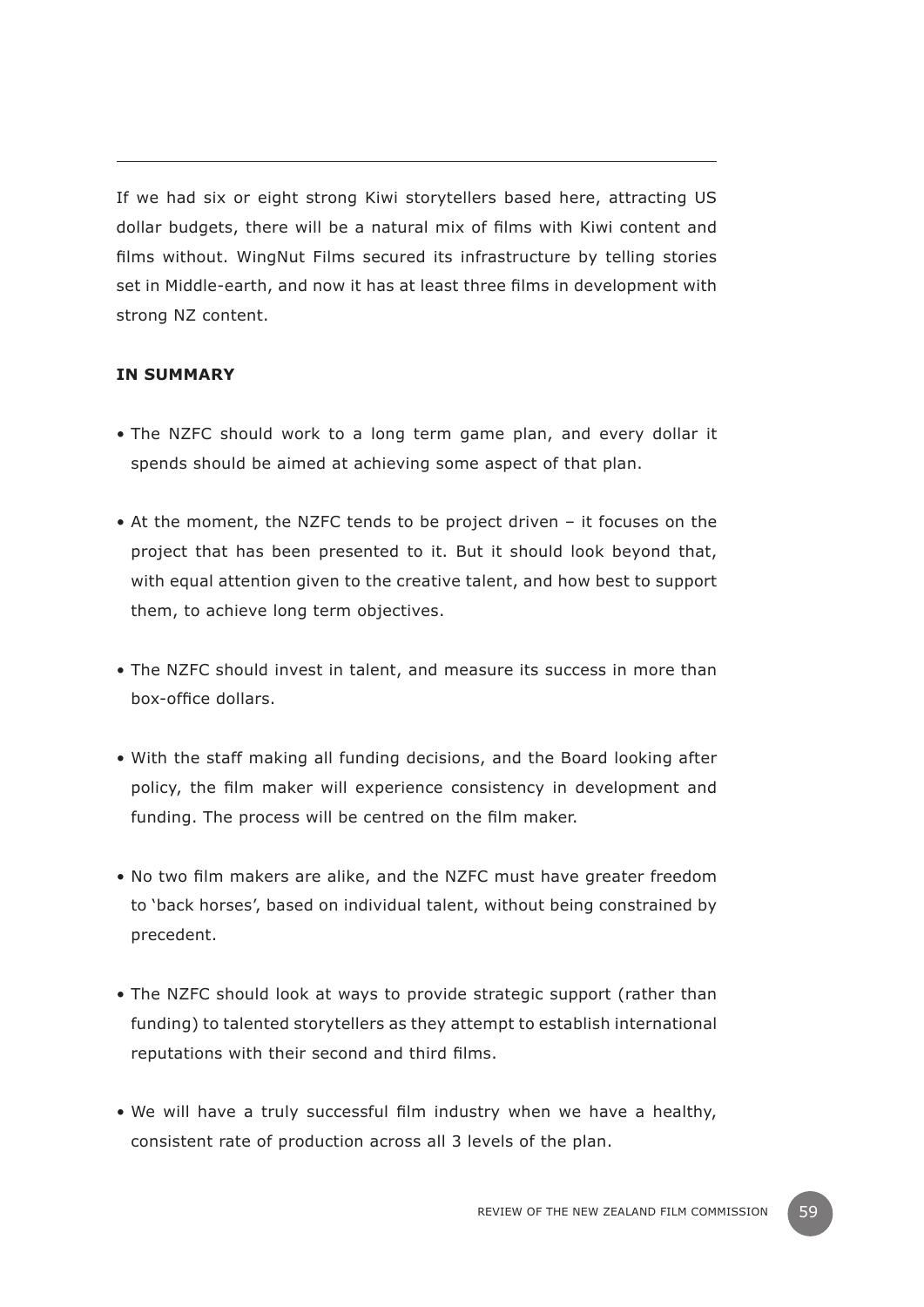# THE FINANCING OF FILMS IN NZ AND THE ROLE OF THE NZFC

The ambitious scenario we paint in this report of an industry operating across three orders of magnitude, from the micro (films made for 10s of thousands) to the macro (movies made for 10s of millions), cannot be delivered on the current policy and funding settings. To bring it off will require a matching ambition on the part of the NZFC and the Government. In this section we describe an approach fitted to that task.

#### **• The importance of incentives**

It is a fundamental principle of economics that people respond to incentives, and film makers are no different. As obvious as this seems, it is nevertheless the case that films are often structured in ways that give film makers little or no incentive, or even the wrong incentives. For example, film makers generally have no meaningful share in the box office revenues of the films they make. There are too far down in the chain of payments. They are thus disconnected from the audience feedback of full (or empty) cinemas. We believe this situation is unhelpful to the industry's development. Giving film makers the right incentives, and aligning their interests with other participants', should be a priority for the Commission. The Screen Production Incentive Fund (SPIF), introduced in July 2008, was a positive step in this direction. It gives producers an ownership stake in their films, which has the effect of aligning their interests with the interests of other owners, including the Film Commission. Building on this approach, we propose the creation of a Box Office Incentive Scheme that would augment returns from the New Zealand box office, amplifying the feedback to film makers from cinema audiences. The proposal is described later in this section.

#### **• Bringing distributors to the table**

Film financing traditionally is driven by distribution commitments made by film distributors. Their involvement helps connect the film making process to the distribution process and ultimately to audiences. But in a country as small as New Zealand, and as distant from the major markets, such financing is hard to find – and has grown harder to find in the wake of the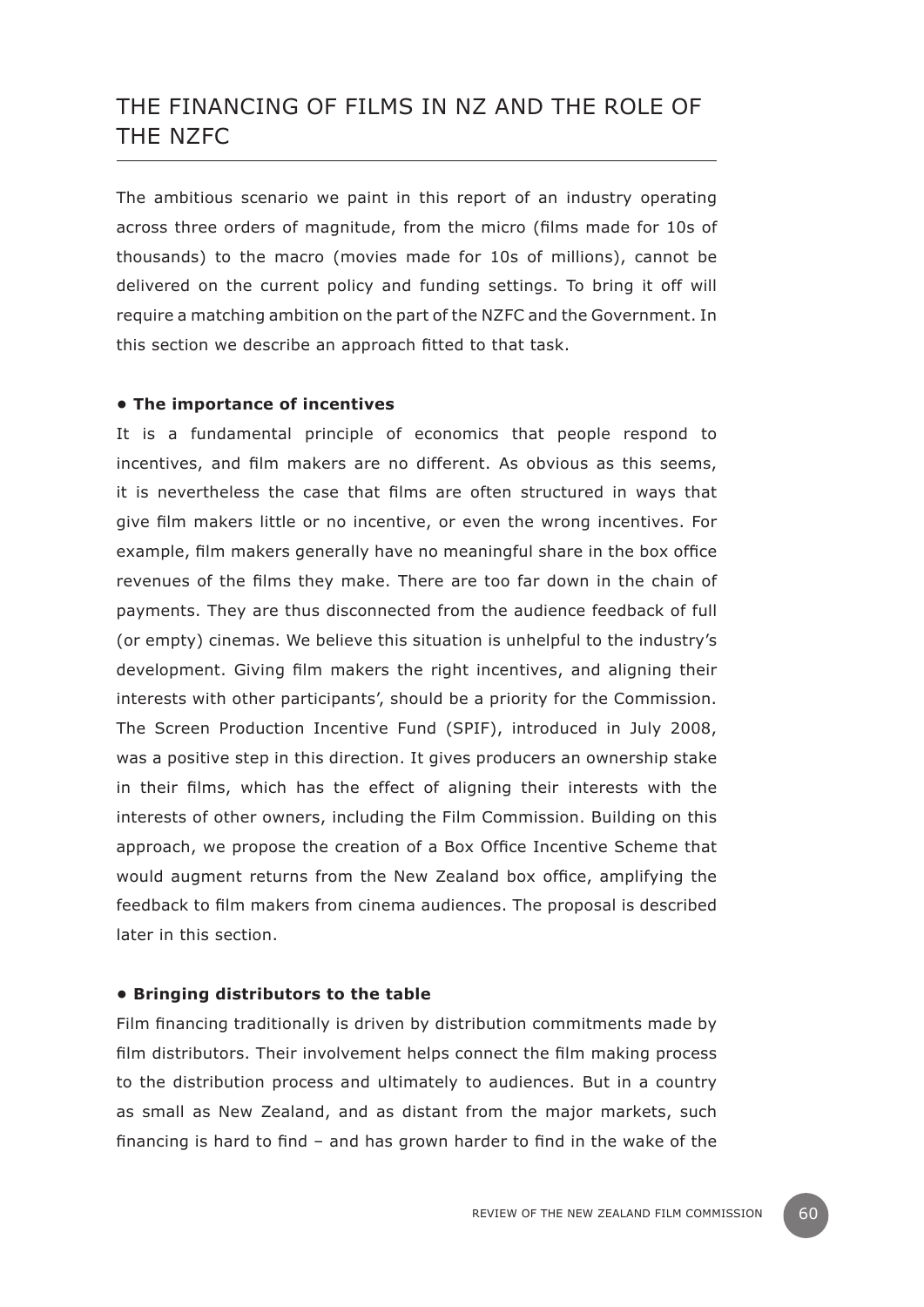global financial crisis. Below we propose a Mezzanine Distribution Fund designed to match distributors' financial commitments to New Zealand films. As well as encouraging distributors to back local films, we believe the Fund could play a critical part in helping first-time film makers make the difficult leap to their second and third films.

#### **• Attracting foreign investment**

Commercial film making is a business carried on at a global level. Most of the capital it needs comes from specialised funds or major distributors, the US studios in particular. Competition for funds is intense, with many jurisdictions around the world now offering rebates and tax concessions designed to reduce net costs of production. New Zealand has the Screen Production Incentive Fund, described above, the Large Budget Screen Production (LBSP) Grant and the Post, Digital and Visual Effects (PDV) Grant. The SPIF scheme supports producers and investors in domestic productions with significant New Zealand content, while the LBSP and PDV schemes provide incentives to producers who bring major international productions to New Zealand. We believe it is essential that New Zealand remain a viable location for major productions. A loss of competitiveness could see even major New Zealand films pushed offshore, in pursuit of lower costs. While that might make sense for individual films, for the industry as a whole the result would be a dissipation of talent, skills and infrastructure, all hard-won. Below we discuss the SPIF scheme and the projected 2011 review of the Large Budget and PDV schemes.

#### **• Engaging the financial sector**

The film industry has been hampered in its development by its lack of engagement with the financial sector. Few producers have sufficient capital to properly fund their operations or develop their businesses. Most limp from project to project. When it comes time to finance those projects, they rely almost exclusively on a single, overstretched financier – the Film Commission. With little understanding of the language or expectations of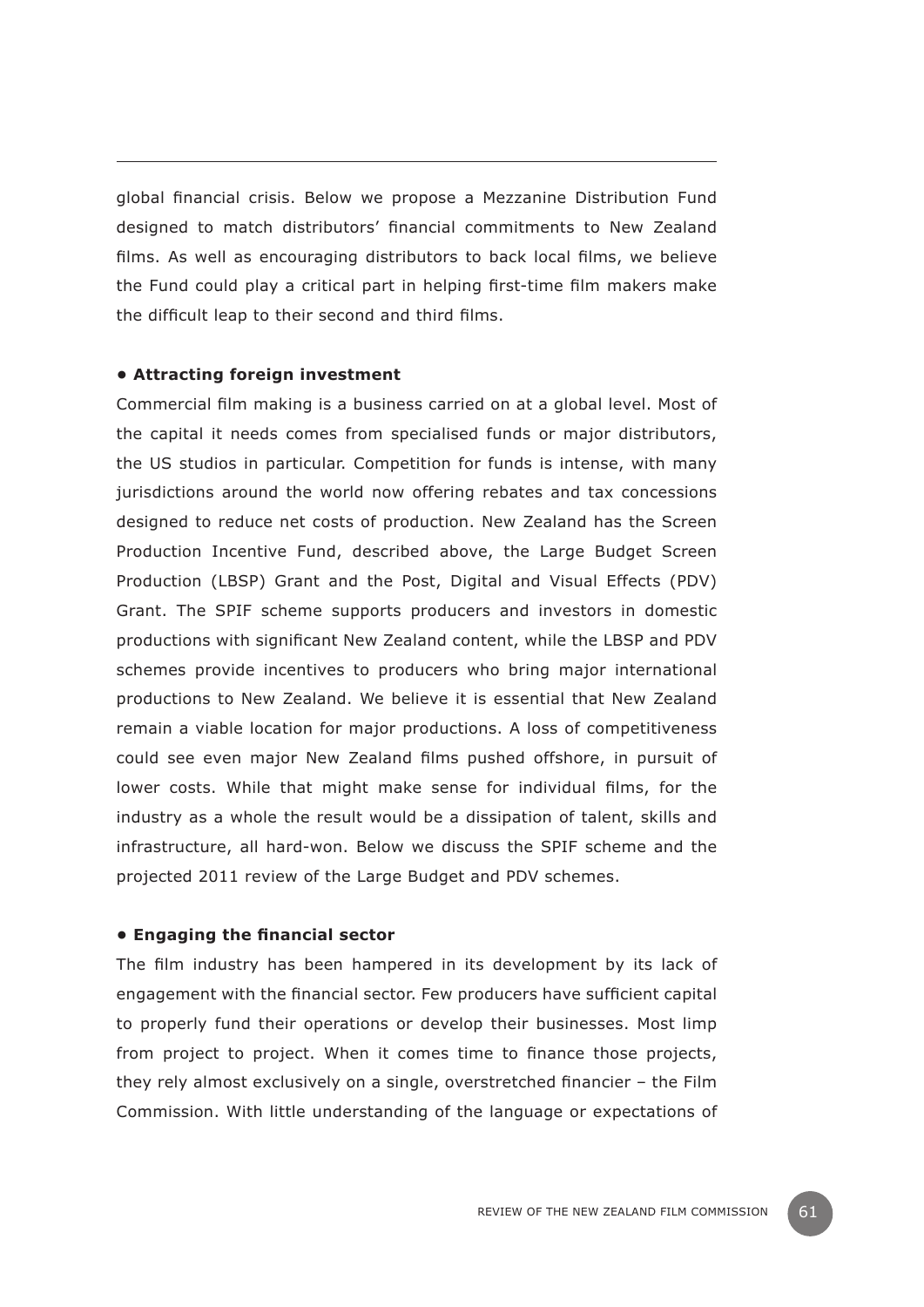the financial sector, they hardly know where to start. The financial sector for its part knows next to nothing about the film industry.

For film makers demoralised perhaps by the unforgiving economics of the business, it's easy to view the industry's lack of connection with the financial sector as somehow permanent – something that can't be fixed. But this underestimates not just the appeal of the business but the ingenuity of the financial sector. Both are considerable. Later in this section we discuss how the Film Commission can help the industry engage with the financial sector.

# **A Box Office Incentive Scheme**

New Zealanders watching New Zealand films is the end goal of everything the Film Commission does; every other goal is subsidiary. It is one of the two guiding outcomes specified in the Commission's Statement Of Intent. Undoubtedly it is an important goal for film makers too. Yet there is no financial reward for local box office success. Even a hit film generating \$2 million or \$3 million at the NZ box office is unlikely to return any profits to the film maker. There are too many costs and film makers are too far down the chain of payments.

This disconnection between box office and film maker is something the Film Commission should address. It could, for example, follow the French model and allocate some part of its project funding purely on the basis of past box office performance. Thus a film that performed well at the local box office would automatically generate an NZFC contribution to the film maker's next project. Taking this idea one step further, we propose the creation of a Box Office Incentive Scheme. The Scheme would reward local box office performance through grant payments at the rate of, say, \$1 per \$10 of gross box office. Thus a film that did \$2 million at the box office would attract an incentive grant of \$200,000. As a guide, we note that New Zealand films collectively generated average annual NZ box office of about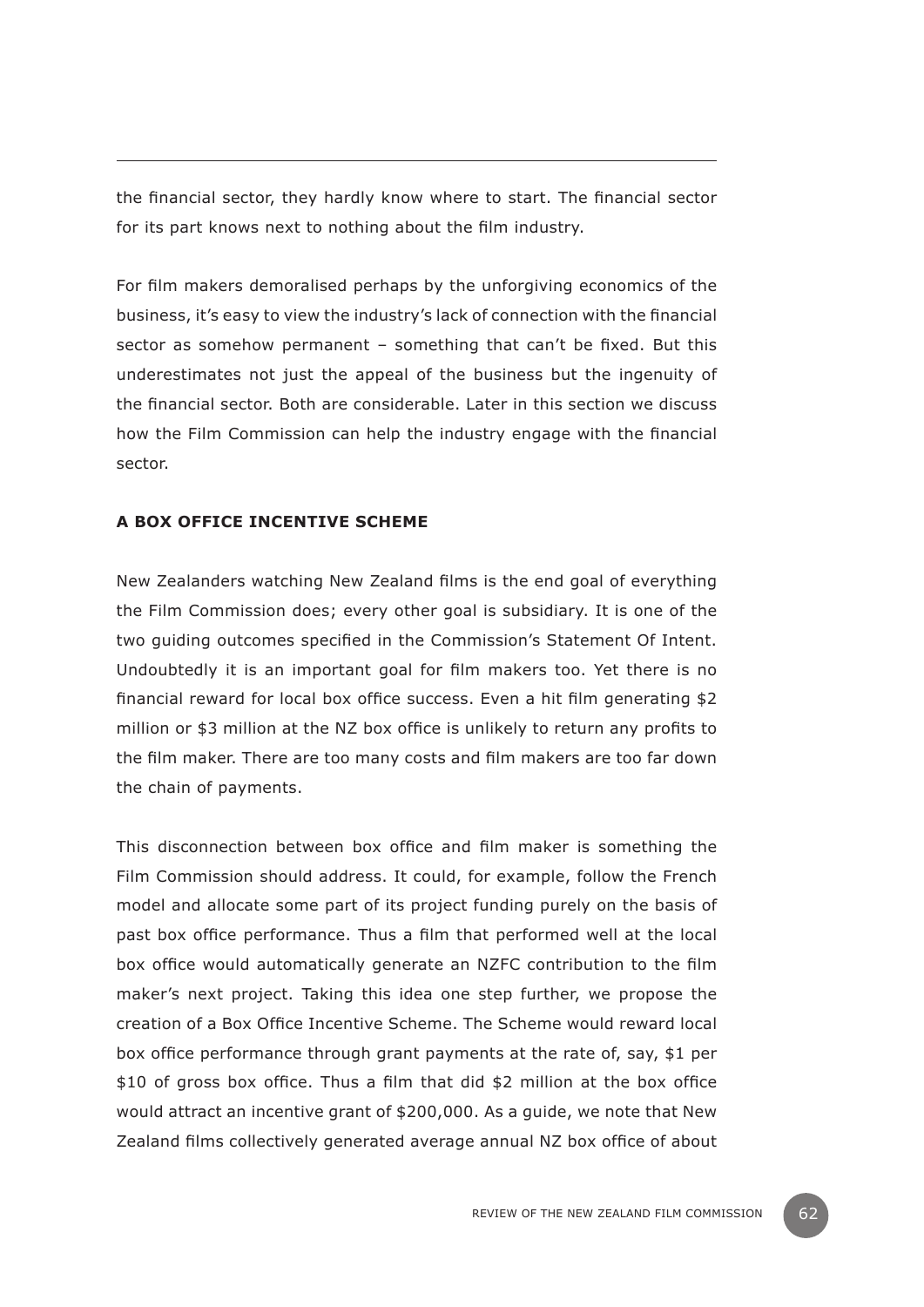\$4.2 million during the past decade; similar performance, with the new scheme in operation, would generate total incentive payments of about \$420,000.

Payment would be made to the production company and ideally would be unconditional, that is, it would be up to the production company to determine how it was used. It is reasonable to expect that such payments would quickly be reflected in contractual arrangements and thus might be applied as a reward to investors, or to fund production company overhead, or new project development. At a future time, it may be appropriate to apply the same approach to new media, such as video-on-demand, as these new media become important pathways for films to connect with local audiences.

#### **A Mezzanine Distribution Fund**

Film distributors are the middlemen of the film industry, mediating the connection between film makers and audiences. Getting them involved in the marketing and release of New Zealand films is crucial. But New Zealand is a small and distant market and it's sometimes hard to get distributors' attention. To meet this difficulty, we propose the creation of a Mezzanine Distribution Fund.

The Fund would match the advances made by local or overseas distributors to New Zealand films and used in the financing of the films. As we envisage it, the match would be \$1 for \$1 and would be by way of loan funds drawn down in parallel with the distributor's advance, to meet the costs of production. There would be minimum and maximum loan amounts, determined by the Film Commission from time to time. While the Fund and the distributor would share the risks of the film equally, and recoup their advances side by side, the Fund would give the distributor priority in the recoupment of its distribution fees.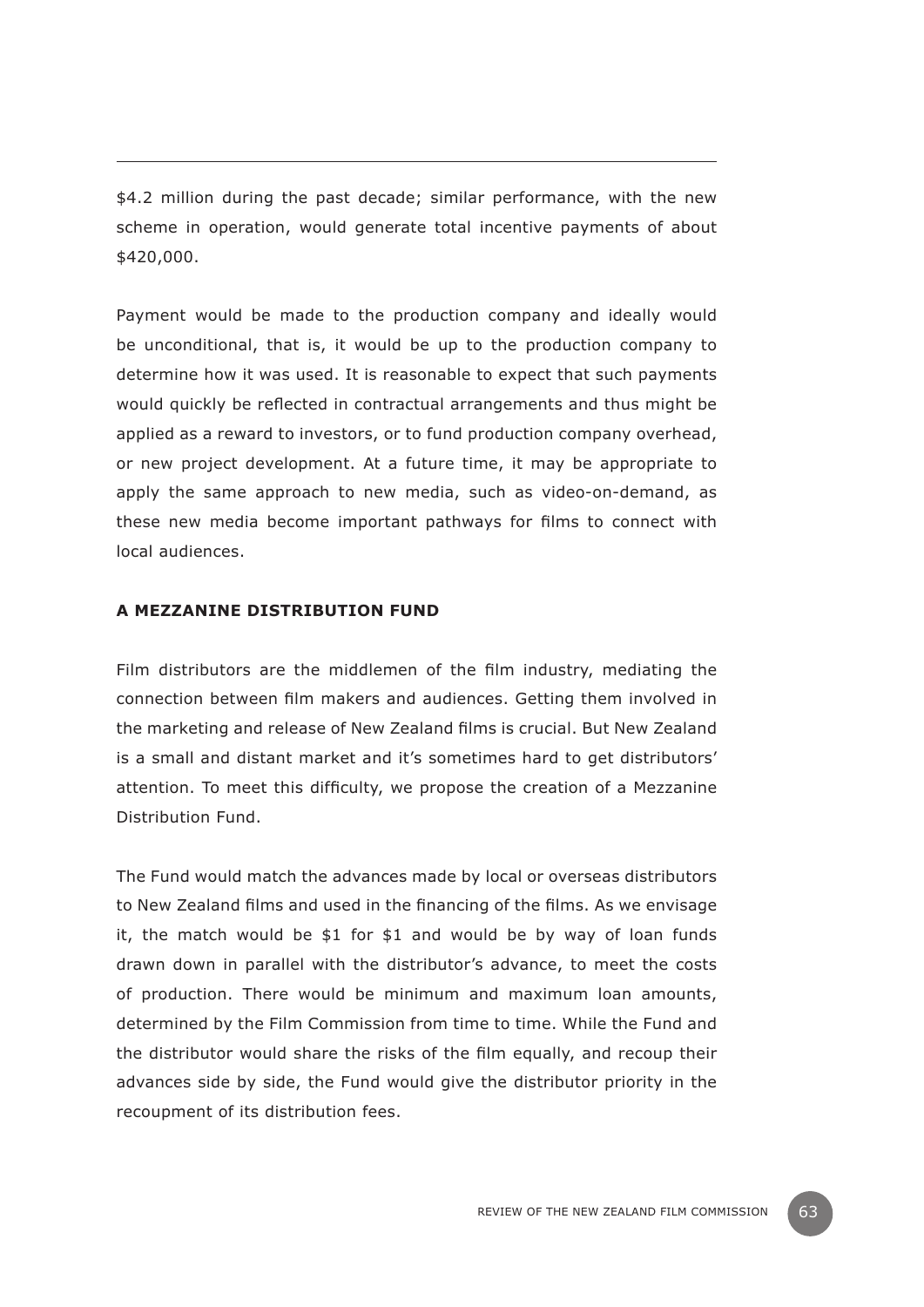To be specific, there would be a standard recoupment schedule where, in first position, from the gross film rentals, the distributor would recoup all marketing and release expenses approved by the Fund; in second position, the distributor would receive 50 per cent of its normal distribution fee; in third position, the Fund and the distributor would recoup their advances, *pro rata and pari passu* (that is, at the same rate and the same time); in fourth position, the distributor would receive the balance of its distribution fee; and then in fifth position the Fund would receive the interest due on its advance. Proceeds from all media would be applied to meet this schedule until the Fund was fully recouped including all interest due.

The idea of the Fund is to embolden distributors in their engagement with New Zealand films. But the benefits would extend beyond distributors. The films and the film makers themselves would benefit from the closer connection to audiences that distributors enable. The active involvement of a distributor in the making of a film brings a discipline to the process that is about understanding who the audience is for the film, what will work (or not work) for that audience, and how to find and communicate with the audience to persuade them to come to the film. Involving a distributor at an early stage also helps to deepen its engagement with the film, allows longer lead times to develop the marketing campaign, and gives time for the producer to respond to the distributor's feedback about the film.

Importantly, the Fund would help film makers who have made one or two successful small films to make the difficult transition to making larger, commercially supported films.

## **2011 review of the LBSP and PDV incentives**

The LBSP and PDV schemes offer incentives equal to 15 per cent of qualifying production expenditures for major productions brought to New Zealand, or for NZ productions that do not satisfy New Zealand content requirements owing to the number of foreign elements, such as, for example, *District 9*.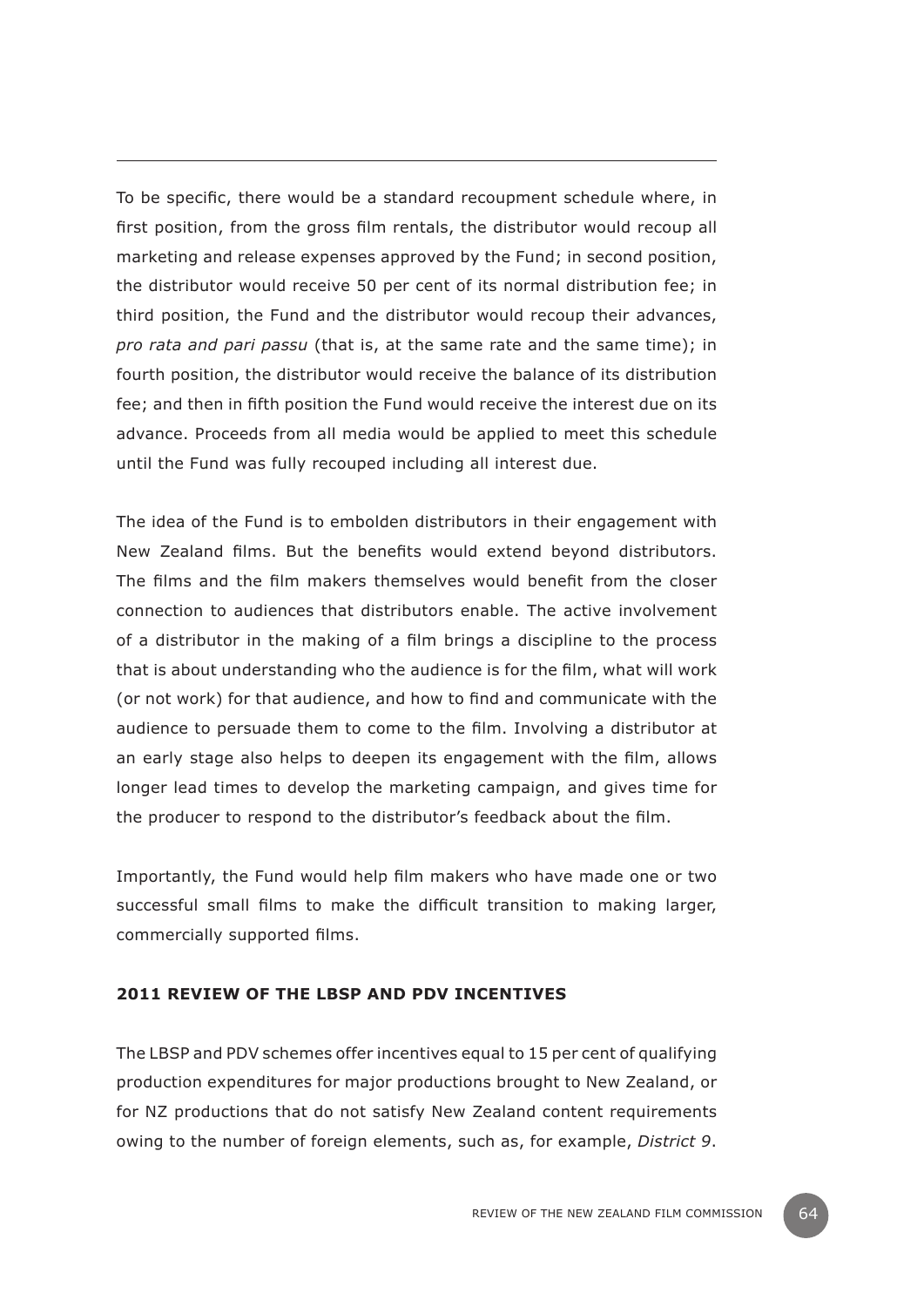The two schemes are due to be reviewed later in  $2011 - a$  review which will follow on the heels of the current Australian Government review of the Australian Screen Production Incentive scheme. The Australian industry reportedly is lobbying hard for substantial increases in the value of its location and PDV incentives.

In the context of the projected review of the LBSP and PDV incentives we would emphasise:

- The incentives offered by New Zealand need to be competitive with incentives offered in other countries but we do not have to lead the competition in a 'race to the bottom';
- There is no need to compete with every country offering incentives, only those which present genuine alternatives to producers who would otherwise come to (or stay in) New Zealand;
- There is a need to be responsive to long term currency movements (as distinct from short term fluctuations) as a factor shaping competitiveness; and
- There is great value in stability, predictability and simplicity in the operation of incentive schemes.

Without incentives, our vision of an industry capable of producing six to eight major commercial films annually is very unlikely to come about. The studios may still make these films, but not in New Zealand.

# **The Screen Production Incentive Fund (SPIF)**

The SPIF is a relatively new fund offering grants equal to 40 per cent of qualifying New Zealand production expenditure in eligible New Zealand films. The Fund is modelled on the Producer Offset scheme legislated in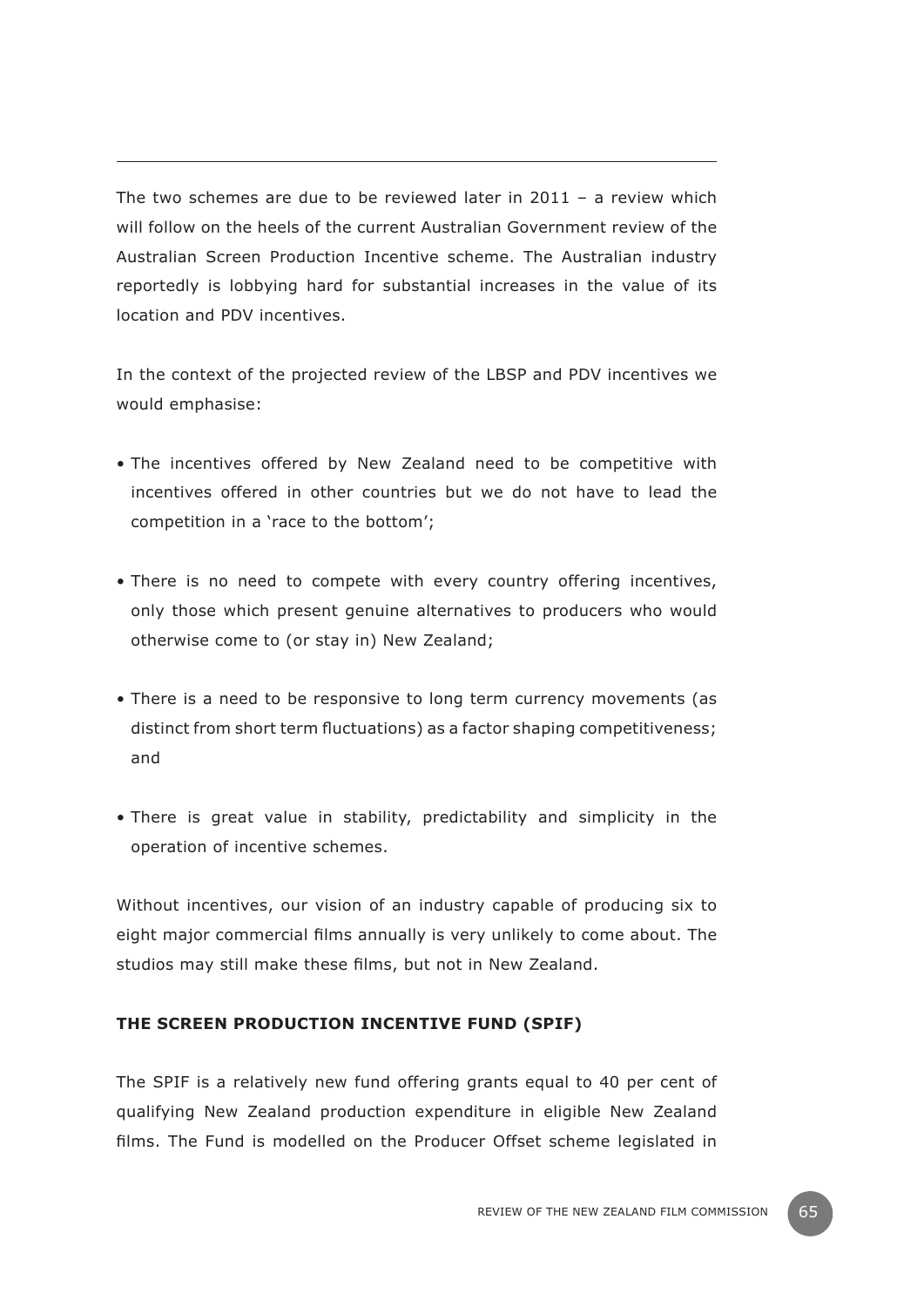Australia in 2007. The SPIF expenditure threshold is \$4 million – smaller films don't qualify – and the maximum grant to any one project is  $$6$ million. The government has forward committed \$68.5 million to the Fund over five years.

The SPIF is an important policy innovation. For one thing, eligibility is based on objective criteria; there is no subjective assessment of the creative elements, as there is for other Film Commission funding. Secondly, it's a grant rather than an investment, and it's made to the production company rather than directly into the production. The effect is to give producers an ownership stake in the films they produce, since the grant, once invested in a film, gives rise to an equity interest held by the producer. Of course the value of the stake depends on the preparedness of other equity investors to recognise the producer's interest – which is to say, it's a matter for negotiation. Importantly, the Commission has agreed to recognise producers' SPIF interests, though with limitations.

We think giving producers an ownership stake in the films they produce makes good sense. It aligns the interests of producers with the interests of other owners, including the Commission itself. It gives them an incentive to make the best films they can and to use the resources they're given in the most effective way. While we don't doubt that film makers always want to make the best film they can, the SPIF reinforces that impulse and rewards its successful achievement. We strongly support its continuation.

#### **Release of confidential Treasury report**

As this report was being finalised, a confidential Treasury report was obtained and partly published by a local newspaper. It presented a negative perspective on government support for the NZ film industry, mainly criticising the Large Budget Screen Production Grants scheme.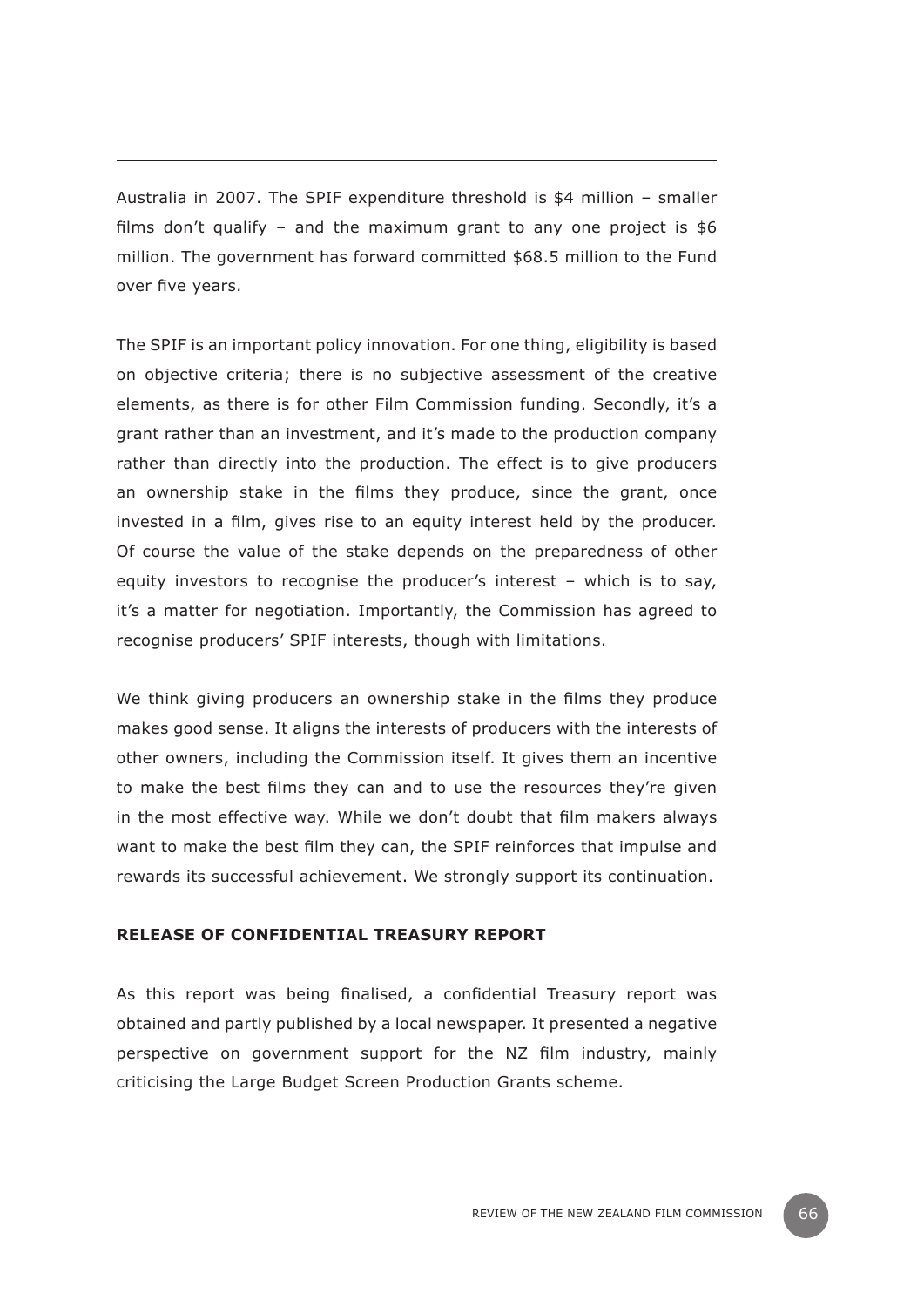The Treasury report made the comment that the *'recipients of LBSPG funds to date have been large international media companies, such as 20th Century Fox and Disney'.* This comment, intentionally or not, produced a negative spin. Thus reports in NZ news media highlighted the Avatar rebate going to 'Rupert Murdoch'. The reality is that in today's film industry, the only funders of large budget movies are the Hollywood studios – and all the studios are owned by large corporations:

- 20<sup>th</sup> Century Fox is owned by News Corp
- Universal is owned by General Electric
- Sony and Columbia are owned by Sony, Japan
- Paramount is owned by Viacom
- Warner Bros and New Line Cinema are owned by Time Warner

So if New Zealand wants to be in the business of making movies with US\$100m budgets, they will be funded by a large corporation, which will be seeking budget relief from the LBSPG scheme.

The other reality is that all these companies are publicly traded, and have shareholders to whom they report. The studios attempt to save money at all times – every dollar in a production budget is picked over and questioned. Without the incentives, WingNut Films would not have been able to make *The Lord of the Rings*, *King Kong* or *The Hobbit.*

Removing these incentives would undermine the studios' appetite for bringing expensive productions to NZ – and there are plenty of other countries, as well as states and provinces, that would be only too willing to take those films and those dollars. We may think our landscape is unique, but a publicly traded multinational conglomerate won't hesitate to substitute the mountains of Canada, the black forests of Germany or the lush green of Ireland if the numbers point that way.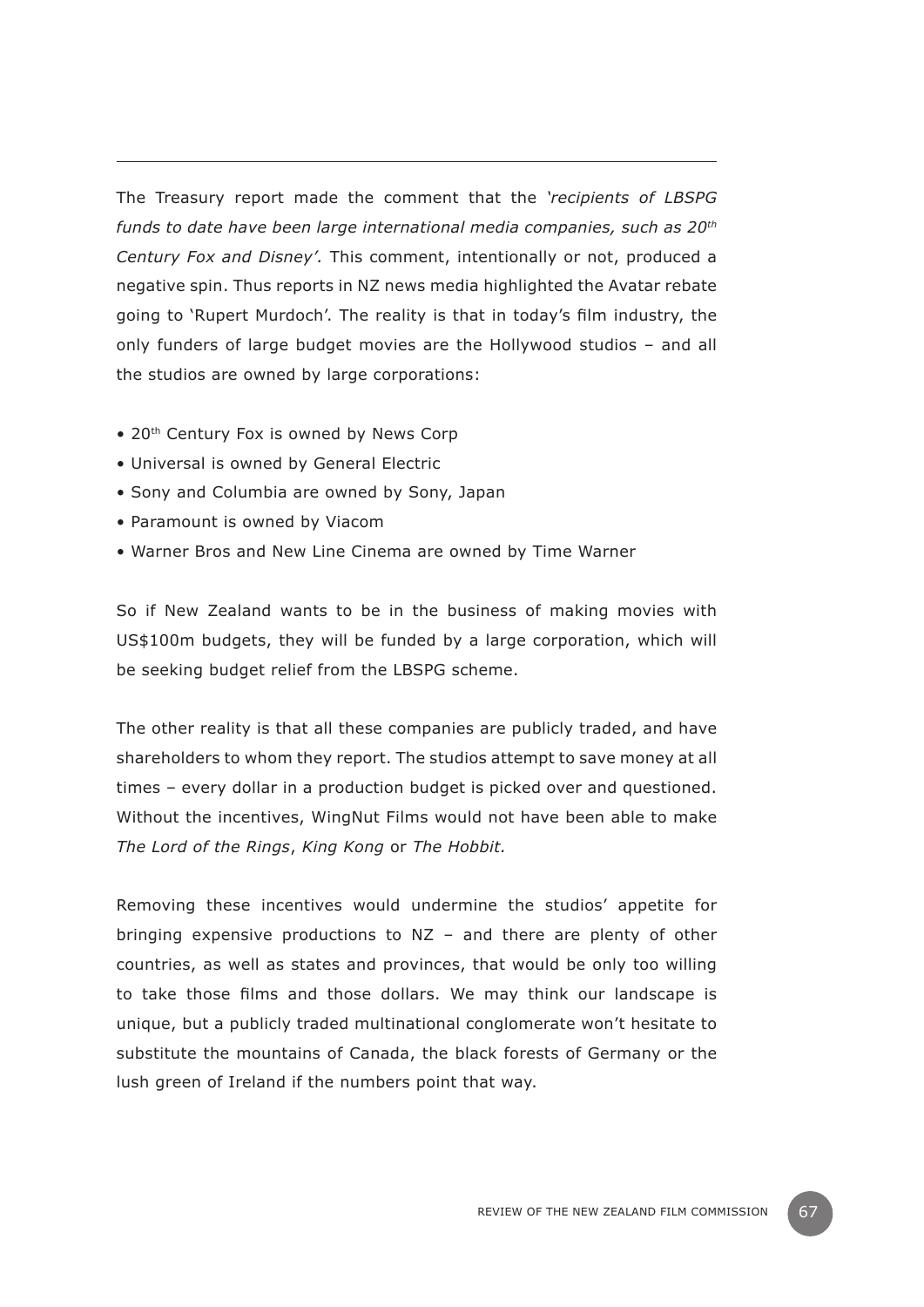The Treasury report refers to a 2005 LBSPG evaluation, which concluded that *'very large budget films that come to New Zealand usually did so for quality and creative reasons rather than economic reasons'.* This is simply untrue. Without the LBSPG, Universal would have insisted *King Kong* be moved to Canada in the blink of an eye. There's nothing this country offers that justifies the budget hit Universal would have taken by basing the film in a country with no production incentives.

Reports like the one from Treasury, and the resultant media coverage, create the impression that these NZ production incentives are unusually generous. To put this in perspective: the NZ Large Budget Screen Production Grants scheme offers a 15 per cent rebate on all production dollars spent in NZ.

By comparison:

#### **Canada:**

Alberta: 29 per cent of all eligible production expenditures

British Columbia: 18 per cent tax credit. 25 per cent of qualified BC labor. Plus an additional 15 per cent vfx tax credit.

Ontario: 25 per cent for all local spend. That can be bundled with an additional 16 per cent on Canadian labor. They also have a 20 per cent tax credit on vfx.

Quebec: 25 per cent all spend production tax credit  $+$  20 per cent tax credit bonus on labor expended for all greenscreen and vfx shots + 16 per cent federal tax incentive for Canadian labor. That's a total of 43 per cent possible!

**France:** 20 per cent incentive

**Germany:** Partnering with a German production company and shooting in a studio like Babelsburg, which can make government sponsored investments to lure work to the studios, can generate up to 40 per cent of a production budget.

**Hungary:** 20 per cent incentive

**Ireland:** up to 28 per cent tax break on Irish spend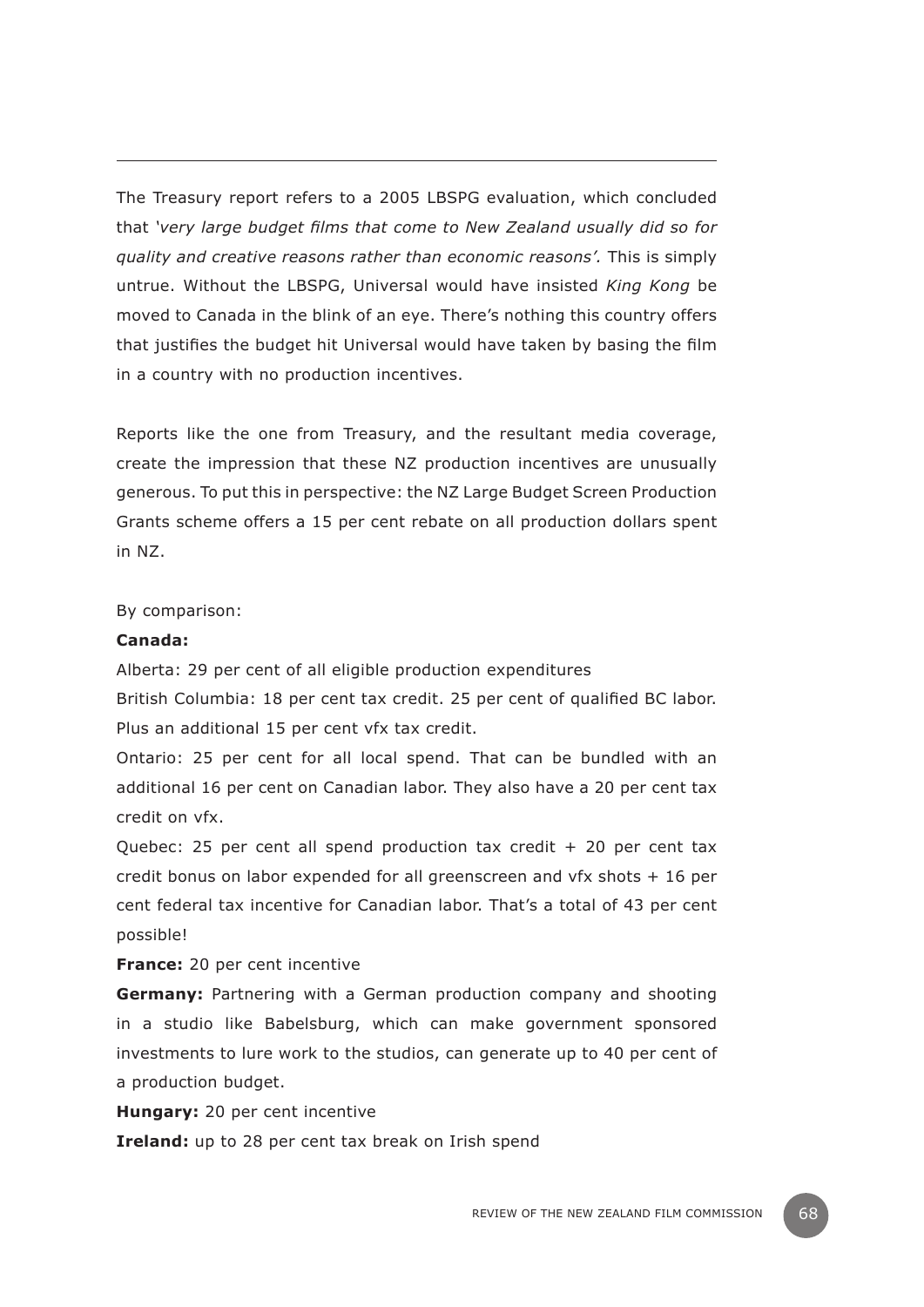**USA:** 40 states offer incentives. Some examples:

Louisiana: 25 per cent motion picture investor tax credit; 10 per cent Louisiana employment tax credit; 15 per cent sound recording tax credit; 15 per cent digital media tax credit; 40 per cent infrastructure tax credit. New Mexico: 25 per cent tax rebate + no sales tax.

Michigan: 40 per cent

New York: 30 per cent state tax credit; sales tax exemptions; 5 per cent tax credit on investment in construction and upgrades to qualified film production facilities.

Georgia: 30 per cent (20 per cent for production and post prod expenses + 10 per cent for inclusion of the Georgia promotional logo).

Connecticut: 30 per cent + hotel tax is waived for anything over 30 days. Illinois: 30 per cent across the board.

These countries offer incentives because they know the benefit in labour opportunities for their local workers and the spend that a large film production can generate in hotels, restaurants, local shops, car services, etc.

**Australia**: 15 per cent Location offset. 15 per cent PDV offset.

Interestingly, an Australian Government paper entitled '*2010 Review of the Australian Independent Screen Production Sector'*, points to rather different conclusions than those reached by NZ Treasury: '*Large budget offshore productions locating to Australia provide important employment and skills development opportunities for the local film and television industry. The size of such productions encourages creative workers to upgrade their equipment, and ensures a strong skill transfer from large budget productions to independent film.'*

Australia has recently modified its incentives, dropping the 70 per cent Australian expenditure threshold for the Location Offset (thus matching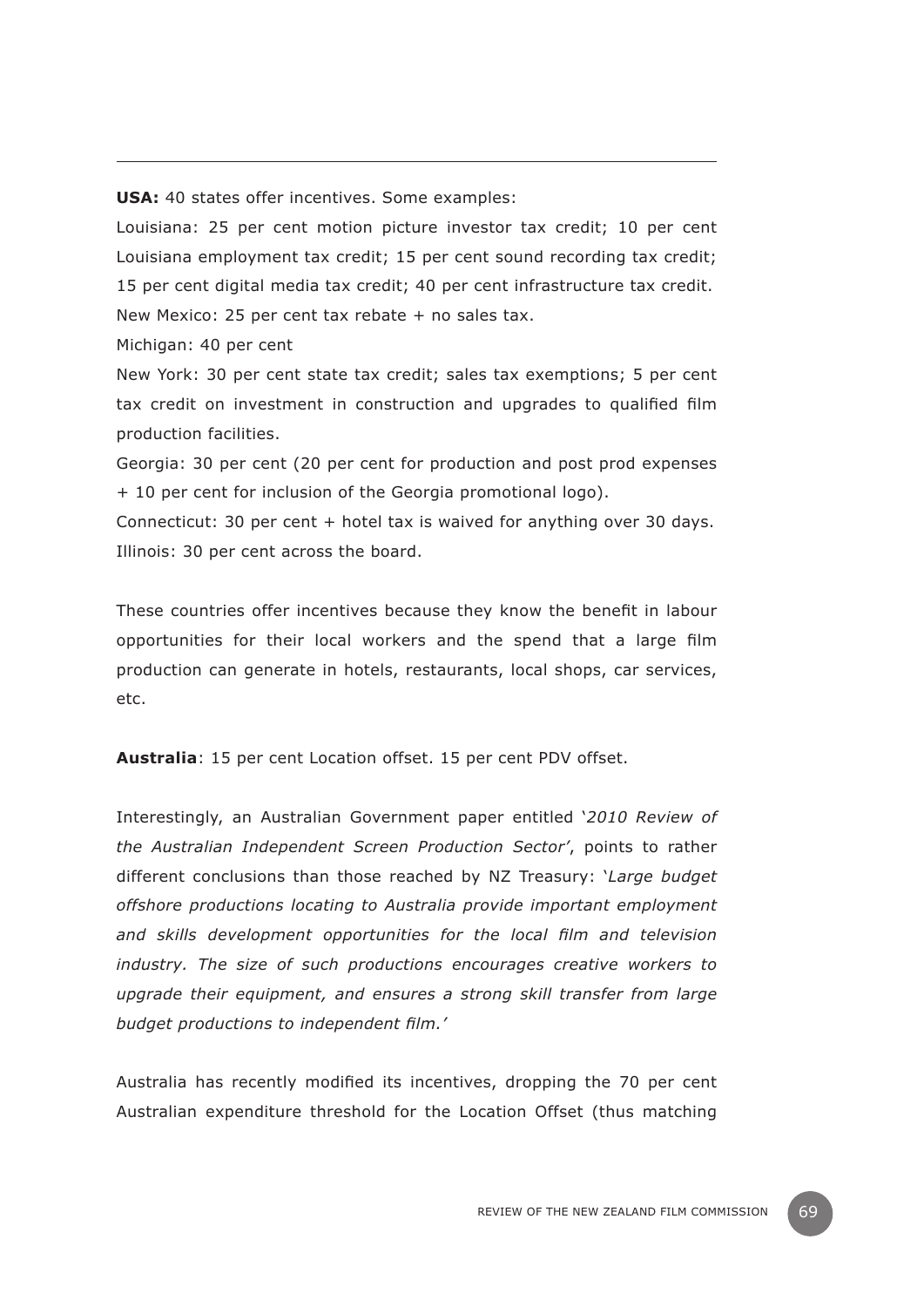New Zealand, which dropped the 70 per cent threshold in 2007), and reducing the threshold for the PDV Offset from \$5 million to \$500,000.

The Australian Minister of Arts and Heritage, Peter Garrett, says: 'These changes will provide a fresh boost for the Australian film industry'. Assistant Treasurer Nick Sherry says that the changes are part of the Australian government's commitment to building a strong and thriving local film industry. 'These changes will increase the likelihood of productions choosing to film in Australia, providing increased employment opportunities for Australian casts and crew'.

It's too early to say how these changes will affect NZ film making, but we do often compete for the same offshore productions. The Government should pay close attention to this.

## **Engaging with the financial sector**

It has been said about the movie business that 'nobody knows anything'. Certainly it is an industry that produces surprises. But a film is not an unknowable 'black box'. There are parts of the cashflows of a film that are relatively secure and predictable – the presales negotiated before the film is made, the minimum guarantees pledged by distributors, and the 'low' end of the sales estimates provided by sales agents. Lenders familiar with the industry finance these prospective cashflows quite readily.

The further, less predictable cashflows of the film are the province of equity investors. Their appeal depends on the expected ratio of reward to risk, the timing of returns, and the internal considerations of the investor. The latter can include factors that go beyond the purely financial. Some investors may relax their financial expectations, or accept risks they would ordinarily shun, because an investment pays off in other ways – the glamour of association with the film industry, the chance to be part of something creative. We note that the Hollywood industry has been particularly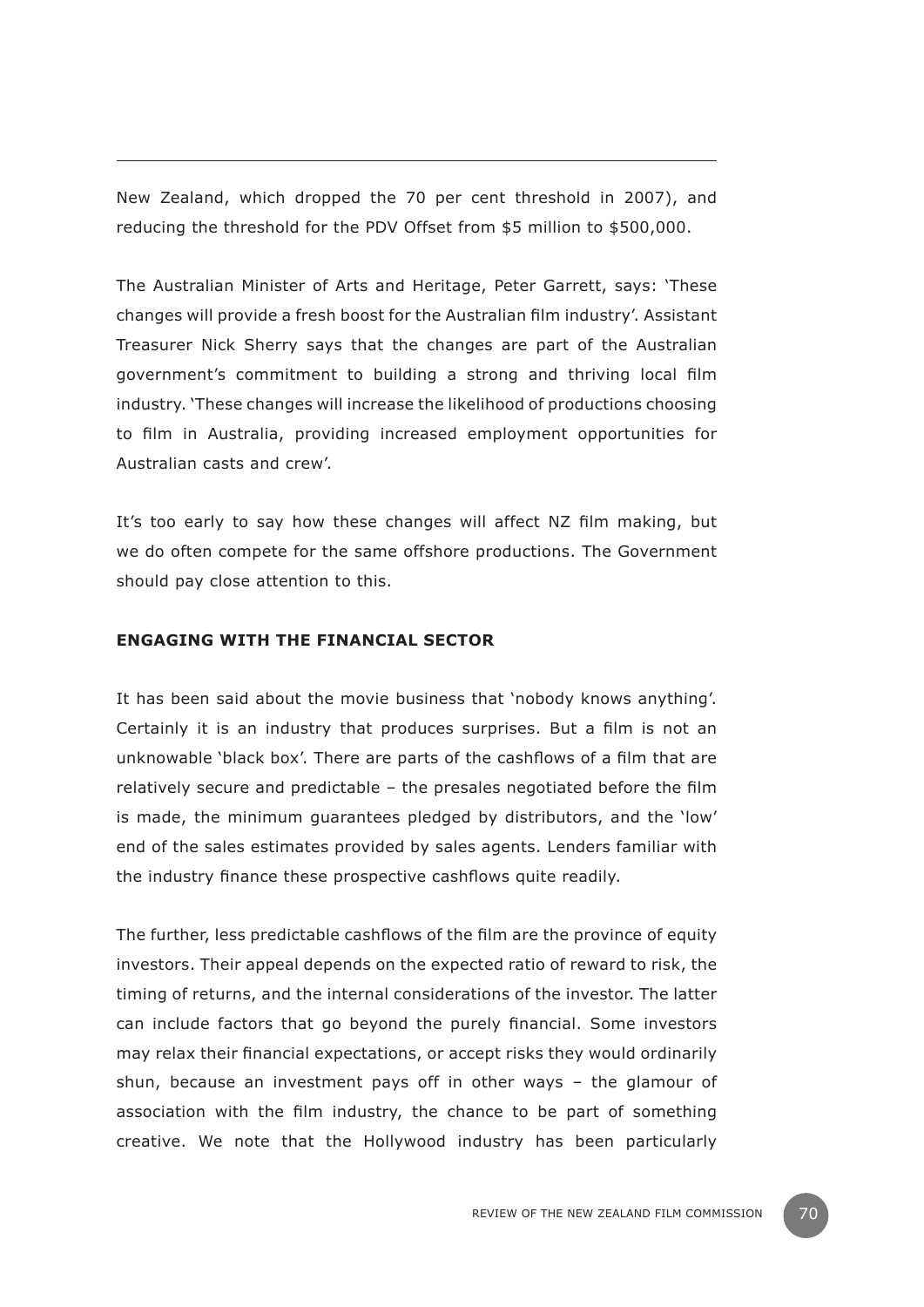effective in delivering these kinds of benefits, thus reducing its cost of capital to rates well below what would be justified by the risk profile of the movie asset class.

There is a role here for the Film Commission. It already deals with commercial lenders and investors as co-parties to the films it helps finance. The role we envisage goes beyond this but begins simply enough with the sharing of information, since information is the lifeblood of markets and trading. It involves helping develop new financial structures and instruments, and the documentation describing them. And it involves promoting – and explaining – the film industry to the institutions and intermediaries that make up the financial sector.

We do not foresee a time when the industry will not depend, to some extent, on the Film Commission and the programs it administers. Nor do we imagine that the kind of engagement we describe here can come about quickly. It will require a long-term effort, perhaps 10 years. We see that effort as integral to the vision offered here.

## **Expected returns**

From inception, the Film Commission has been the single largest investor in New Zealand films. In its first 30 years it invested \$217 million in film production – \$190 million in feature films, \$21 million in short films and \$6 million in low budget, experimental films. Data for the period 1993- 2006 shows the Commission typically invested at least 50 per cent of the production costs of a film (39 films out of 58); in eight cases it met 100 per cent of production costs – all relatively low budget films. (There were also films where the Commission was a minority investor only, investing less than 20 per cent of production costs. There were eight films in this category in the period, all relatively high budget.)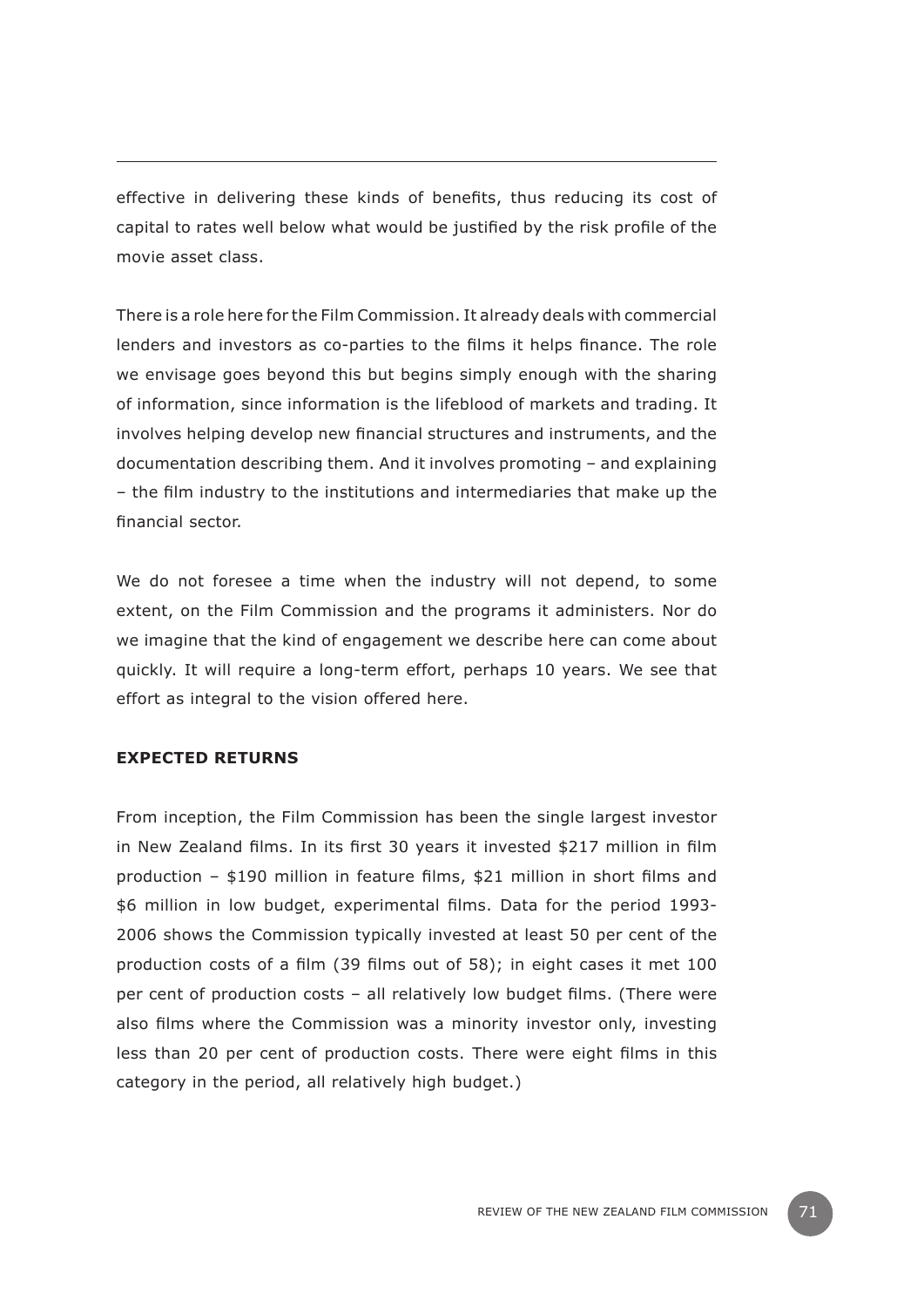The Film Commission is an equity investor, absorbing much of the underlying risk of the films it helps finance. It typically recoups in a subordinate position, behind commercial investors such as distributors and sales agents, that license particular rights in films or put up guarantees against future sales. These commercial investors retire their guarantees and recover their costs before any money is paid to equity investors like the Commission. In this respect, the Commission's financing policy is similar to other funding agencies'.

Unsurprisingly, the Commission has incurred substantial losses in its investment program. These reflect not just the risks of its investments but also the small size of the New Zealand market (the primary market for most New Zealand films). The pattern of returns is the same for films the world over: a small number of hit films wildly outperform the rest. This characteristic 'right-skewed' distribution yields high returns to investors in the hit films but poor returns in the average case. For an investor like the Commission, the position is made even more difficult by its commitment to policy goals that do not fully align with commercial objectives. While we were unable to access data for the full 31 years of the Commission's life, data for the 1993-2006 period shows the Commission recouped just under 20 per cent of its investment in the 58 films it supported in that time – in dollar terms, \$12.9 million recouped against \$66.2 million invested. (By way of comparison, the Film Finance Corporation, Australia invested AUD\$1,345 million in 1,165 film and television projects between 1988 and 2008, recouping \$274 million, or 20.3 per cent.)

In conclusion, we make the observation that the financial returns achieved by the Commission are an incomplete measure of its success or failure. Much of the value of its work lies elsewhere. It is in the confident, outward-looking New Zealand culture that the film industry has helped create. It is in the way people in other countries regard New Zealand, and their willingness to visit and do business. Arguably, the industry itself is a 'return' to the Commission's long investment since without it, there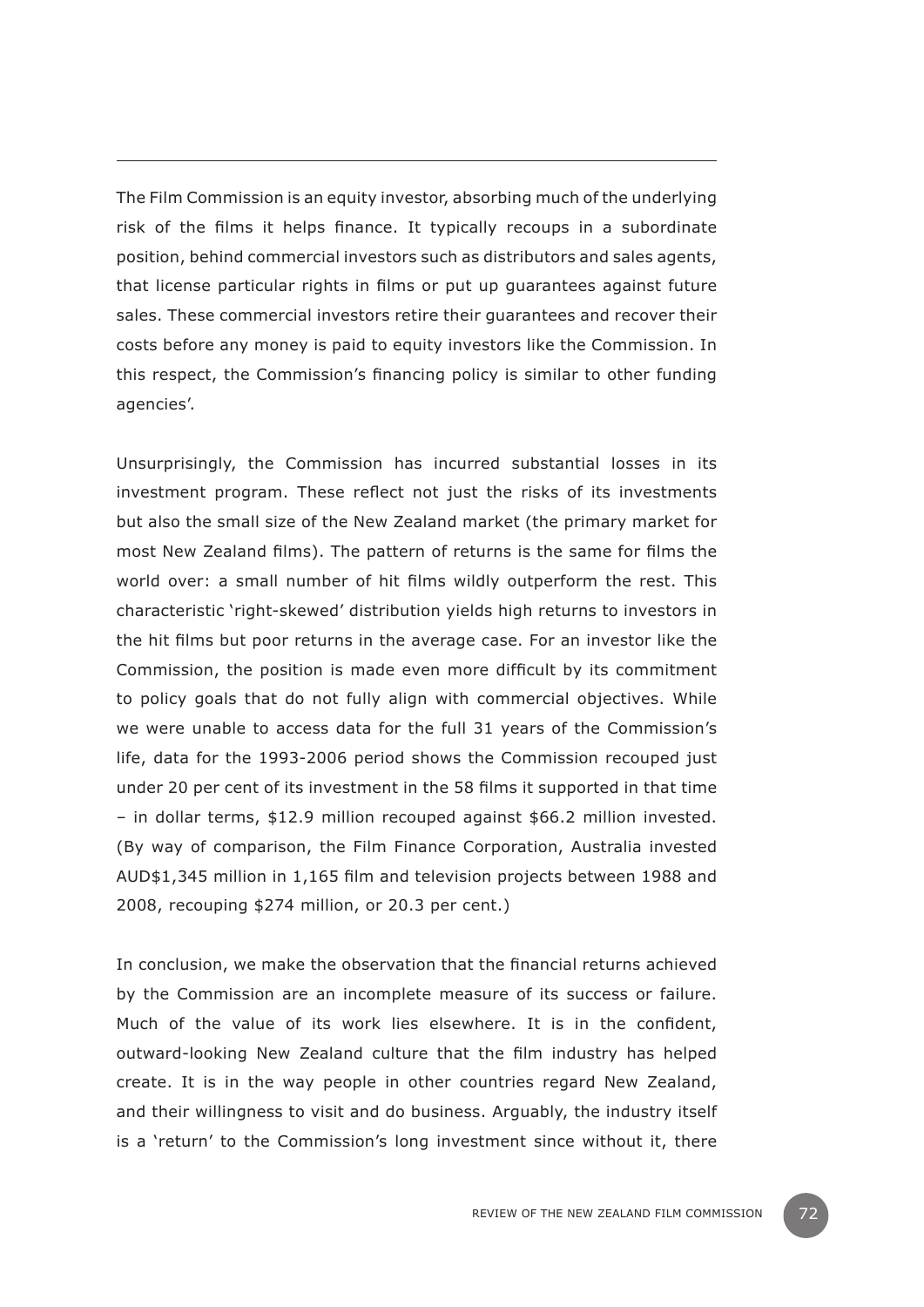would be no industry. To give some scale to this: Statistics New Zealand assessed the contribution of feature films to the gross revenue of the screen production sector at \$487 million in 2007/08 – or more than 20 times the Film Commission's budget in that year.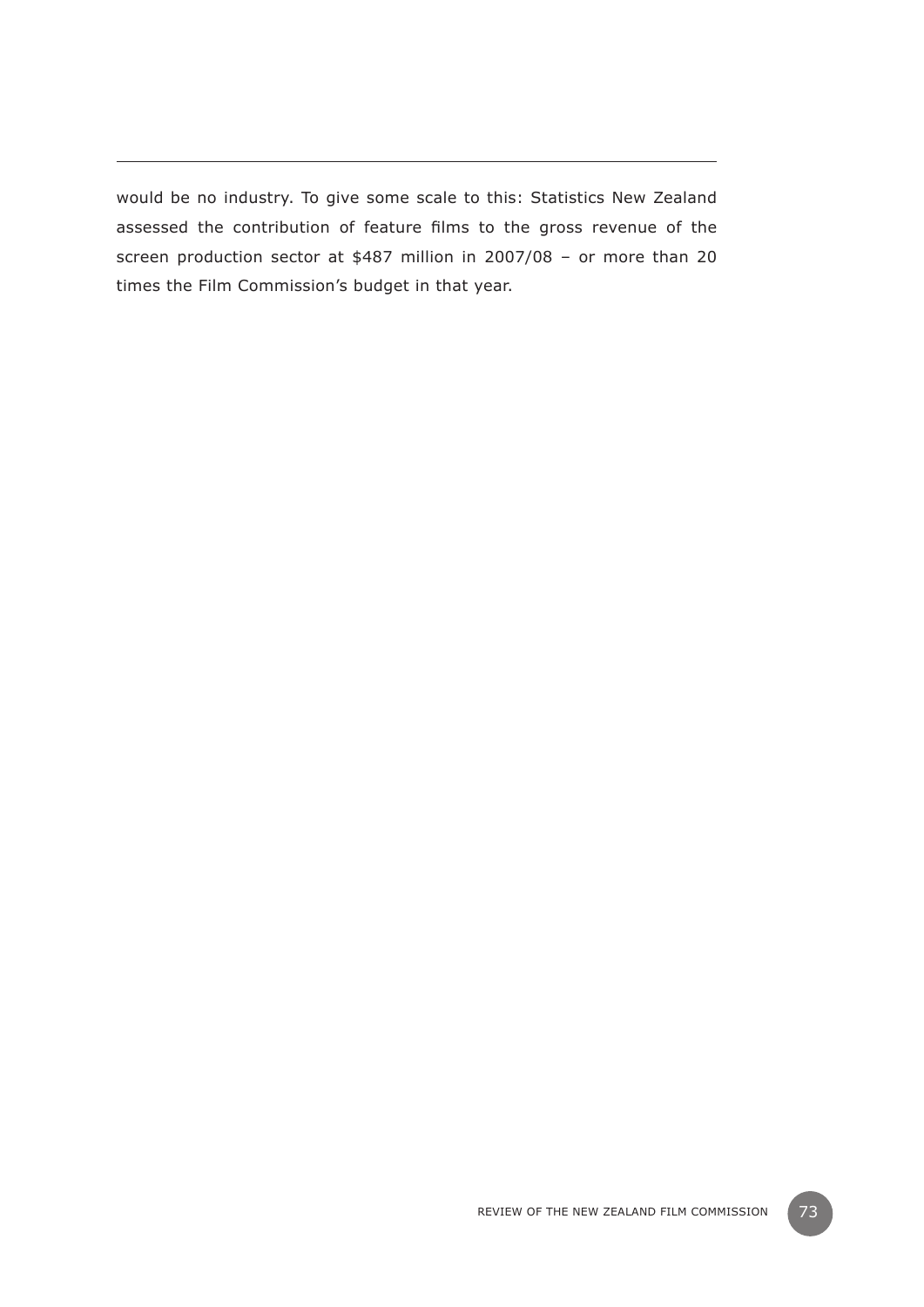## OTHER NZFC OPERATIONS AND FUNCTIONS

Below we present our assessment of the Film Commission's other operations and our recommendations for change.

#### **From adversary to partner**

The Commission is a demanding negotiator in its investment program. People who have dealt with it describe it as 'tough', 'difficult' and 'inflexible' in its position-taking. That may not be cause for concern when it's negotiating with international distributors and buyers, who can be expected to give as good as they get. But it is cause for concern when the counterparties are the Commission's own clients – the film makers it's meant to support. This appears to be the situation. As one producer put it, dealing with the Commission is 'like trying to climb a mountain with your fingertips, with someone rapping on your head with a spoon'. What comes across is an organisation that has constructed its relationship with film makers as one of 'us and them', as fundamentally oppositional.

That is not compatible with the model we propose, of a talent-focused partnership. To move towards the partnership model will require quite deep changes in the culture of the organisation. Examples of the changes we have in mind are: developing within the organisation a deeper understanding of the film making process; having more clarity in decision-making; sharing information more candidly; and having an appreciation of the personal circumstances of film makers, especially the financial stresses they may encounter in the film making process. Lack of awareness of those stresses was among the most common criticisms of the Commission by film makers to whom we spoke.

Beyond questions of attitude, there are practical ways in which the Commission could manifest its commitment to a partnering model. Here are three we advocate.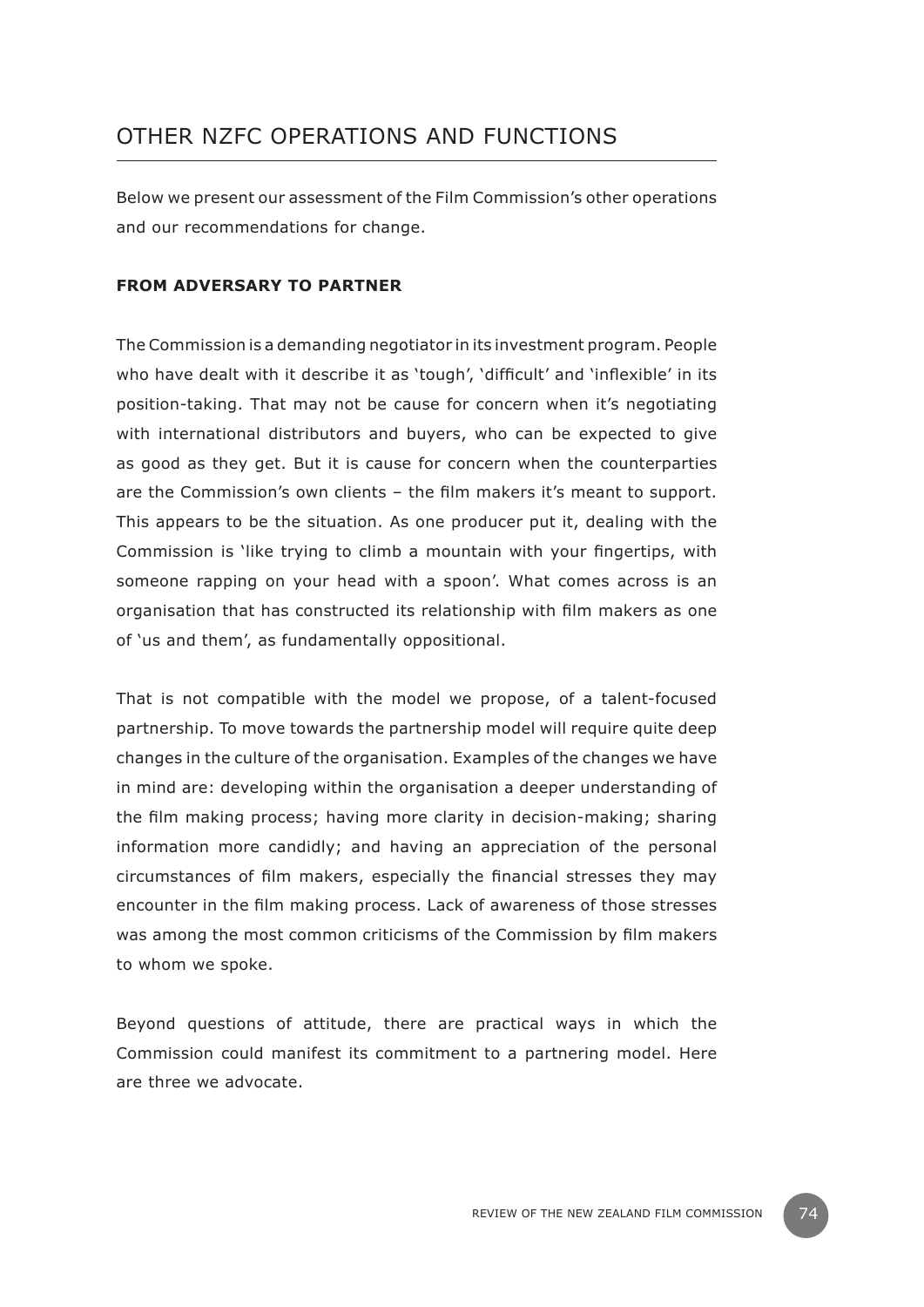#### **Less stick, more carrot**

The Commission has already moved to extend the equity-sharing model of the SPIF (described above) to non-SPIF films it supports, giving producers a 40 per cent 'corridor' in the recoupment schedule, alongside the Commission. We welcome this move but urge the Commission to go further. Rather than a corridor, we propose a full equity partnership, where the Commission and the producer share 50:50 in the equity that arises from the Commission's investment in a film. (In SPIF films where the Commission co-invested, the partnership equity would be capped, so that the total equity available to the producer from the SPIF and the Commission was no more than 50 per cent.) Further, we propose that the Commission's equity share revert to the producer five years after delivery of the film. We make these proposals having regard to the relatively low contribution that investment returns make to the Commission's budget. We speculate that giving film makers the incentive of an equity stake may lead to higher average returns from the Commission's investments. These higher returns should at least partly offset the negative impact of increased equity sharing. Over time this approach should increase the capital of New Zealand producers, reducing their dependence on the Commission.

#### **Sharing decision-making**

The decision to back a particular film maker or film making team must obviously rest with the Commission. But once that decision is made, it creates a relationship within which decision-making can, and should be, shared. As an example, consider a decision to back a particular team to develop a film with a view to production. Suppose the Commission committed \$100,000 to develop the project. That decision belongs to the Commission alone. But decisions about how to allocate the \$100,000 should be shared decisions, made by the team and the Commission acting together. Below a certain level, in this example say \$30,000, they could be made by the film making team alone. We believe this kind of shared decision-making is appropriate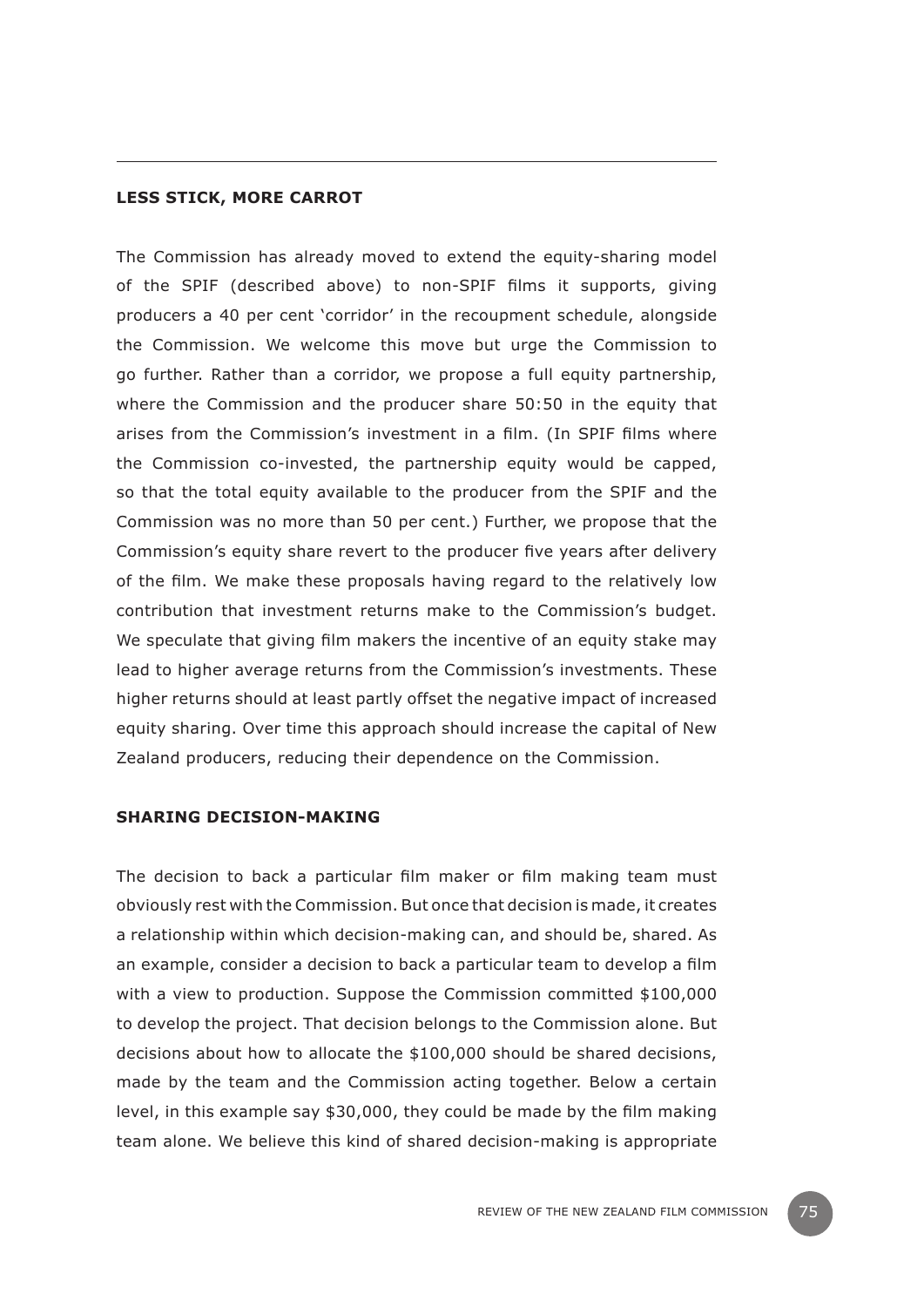to a partnership model. The Commission has worked in this way in the past with its Devolved Development Funds and Producer Overhead Funds. What we are proposing builds on this earlier approach.

#### **More flexibility, fewer guidelines**

Much of what the Commission does is scheme-based and guideline-shaped. It's at once directive (deciding what schemes to offer) and reactive (waiting to see who comes in the door). Once again, this approach is not consistent with the partnership model we are advocating. Fewer schemes, simpler guidelines, more flexibility – these should be the goals*.*

#### **Marketing and sales**

The Commission is unusual among its peers in having not just a marketing department but a sales agency too. All the film agencies in our survey (see table 2, Attachment 2) are involved in marketing their industries to the world, primarily by attending the major film festivals and marketplaces. But only the New Zealand Film Commission is directly engaged in sales. (There are other film agencies that undertake sales, outside our survey group. They include agencies in China, Mexico, Russia, Spain and Ukraine.)

In our discussions with film makers we heard no significant criticism of the Commission's marketing role, other than its cost. The Commission is widely viewed as an effective representative for the industry, helping build the NZ film brand. A 2007 review by consultant Sue Murray supported this view. The sales agency, in contrast, is controversial. Until recently, film producers were obliged to engage its services as a condition of investment by the Commission. This requirement has now been relaxed so that producers may engage other sales agents. The industry welcomed this move but there remains a question whether the Commission should be involved in sales at all. A new factor bearing on the question is the sales expertise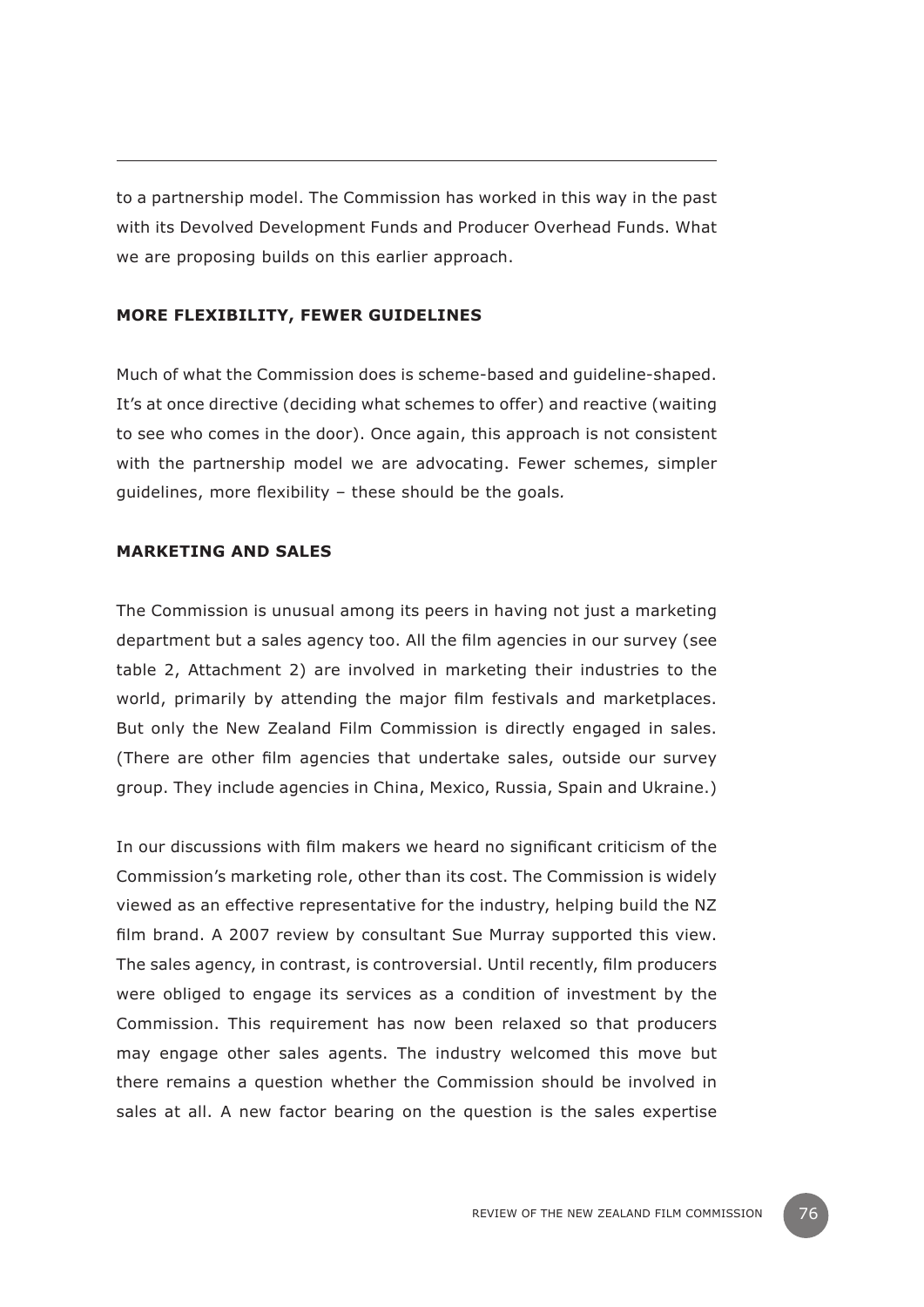of chief executive, Graeme Mason, whose career path has included sales roles at several major companies.

The case for the sales agency emphasises its relative stability and the ready access producers have to it as a New Zealand-based agency. These are relevant considerations in a volatile business transacted mainly on the other side of the world. Another consideration is the agency's preparedness to take on films that might not otherwise attract a sales agent. The case against the agency rests on its costs (which reportedly have exceeded its revenues in some years) and an argument that more specialised agencies might achieve better sales results. This is probably the most serious criticism of the agency. It has also been argued that the agency's New Zealand location and time zone are not a benefit but a limitation, reducing its effectiveness as a sales agent.

The question of costs is hard to untangle. In its latest Statement of Intent the Commission reported 2008/09 expenditure of \$956,000 on international sales and marketing. There is no breakdown of costs between marketing and sales – the two roles are very closely intermingled. Realistically, if costs were apportioned between the two roles, the sales agency probably lost money, with income from sales commission of just \$230,000. (Film income was \$850,000 but this is income that derives from the Commission's investments, which other sales agents could probably have matched and possibly bettered.) But whatever the cost, with the agency now optional for New Zealand producers, its viability must decline, as other sales agents pick off the more commercial films, leaving it with the harder-to-sell titles.

In this circumstance, of borderline and declining viability, we think the Commission should pull back from sales and instead position itself as a producers' representative, along the lines proposed in Paul Davis's submission to this review. Paul suggests the sales function be 'moved up a level in the distribution chain' so that the Commission 'becomes responsible for licensing films to sales agents, not licensing rights to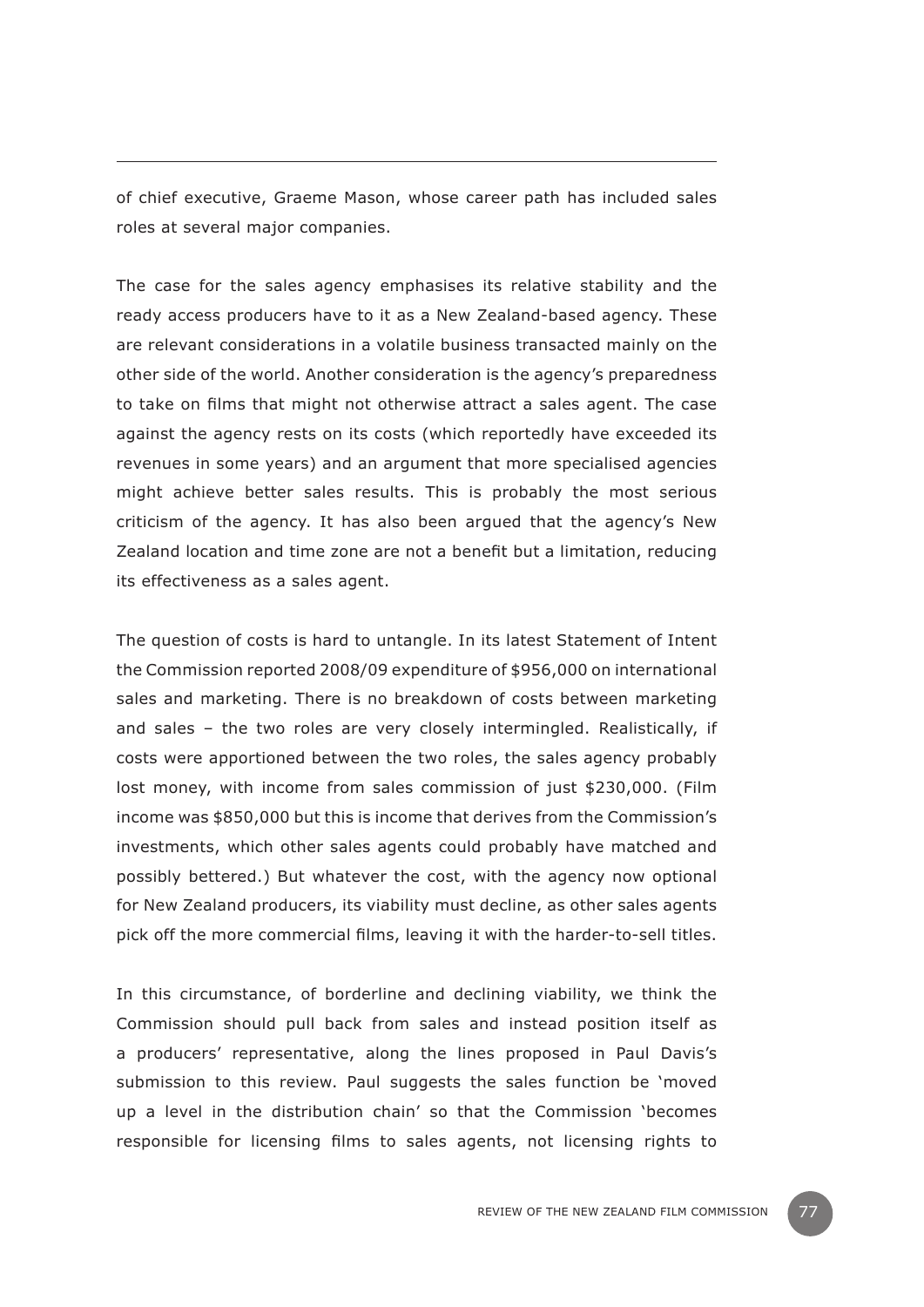individual territories as it is now'. This would involve working with film makers 'to identify appropriate sales agencies and making approaches on behalf of, or together with, film makers, and then working closely with the agency through the sales cycle to ensure the film is properly represented and reports and payments are forthcoming'.

We would add that where this role overlapped with the financing of a film – as it usually does – it would be appropriate for the Commission to take (or share) an executive producer fee and credit on the film.

This approach should secure most, if not all, of the benefits of the sales agency role, without all of its expense. It would also arm producers in their dealings with international sales agents, giving them the benefit of the Commission's expert advice and supervision.

#### **The power of information**

Statistics New Zealand counted 2,223 active businesses in the screen industry in 2008. More than 1,900 of these businesses had revenues of less than \$500,000; over 1,000 had less than \$100,000. The heart of the industry is thus the micro-business – one person working alone, perhaps two, trying to pull off projects that require the assembly of people and capital in outsize quantities – like ants dragging a caterpillar.

To do this they need information. They need to know about markets (what buyers are looking for, how much they're paying, whether they're paying); talent (who's available, who's hot, who's not); money (who's got it, what they want for it); technology (what works, how it works, what it costs); the list goes on. Because they're small, they don't have much capacity to gather or analyse the information they need. Compared to their counterparties – the agents, suppliers, distributors and financiers with whom they do business – they are information-poor. That poverty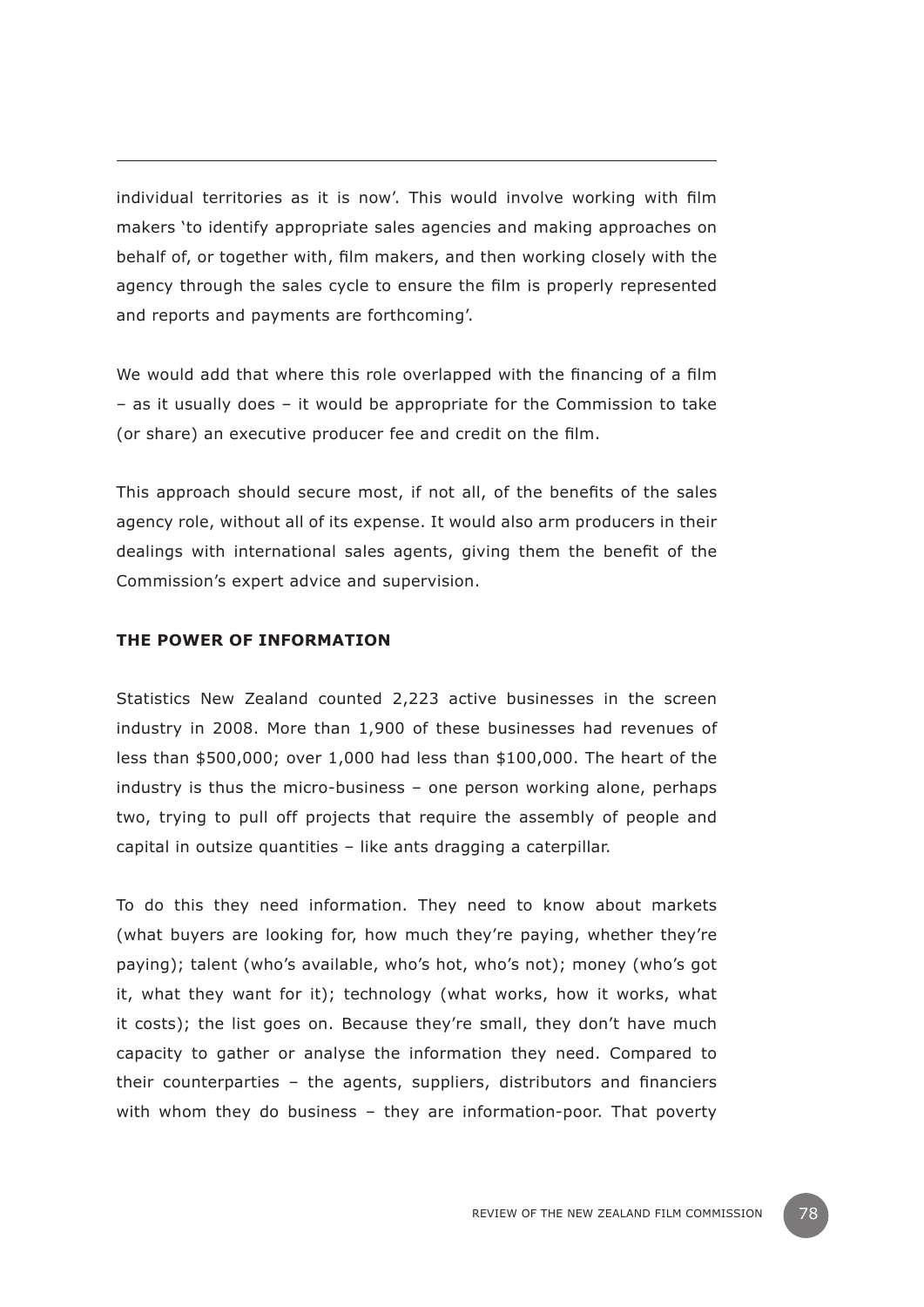leads to lost time, wasted effort, poor decisions and eventually, in some cases, to business failure.

The organisation best placed to alleviate producers' information poverty is, of course, the Film Commission. After 32 years in operation, nearly \$200 million of investments in more than 130 films, whose commercial histories are held in its files – the Commission is information rich. With every new film it supports, every market it attends, it adds to that wealth. Some of this information is shared, through post-market briefings and occasional seminars. But most of it is inaccessible, buried in the physical files, unindexed, and hedged around by confidentiality rules. The Commission therefore sits on its information wealth, a hoarder not a sharer.

Below we describe a model that might help solve the problem. The model is essentially an online subscription service or 'wiki' open to New Zealand film makers. The service would build and maintain a database of New Zealand films describing their financing, production and distribution. There would be a modest subscription fee, which would go towards building and maintenance of the database. As a condition of subscribing, film makers would agree to share information about their own films, including information held by the Film Commission. It would be an opt-in system, with no obligation to join. There would be a reciprocal undertaking between the service and its subscribers to respect the sensitivity of information; a protocol would govern this. Access to the database would be password protected. Subscribers would be welcome to add their own commentary and analysis. Over time the wiki would accumulate the information depth of a major company but put this in the hands of small, independent film makers.

This service or something like it is what it will take to fix the problem of information poverty. The role of the Commission could be to manage the service, building on its own information holdings. But this is not essential; it could be managed by another organisation. What matters is that the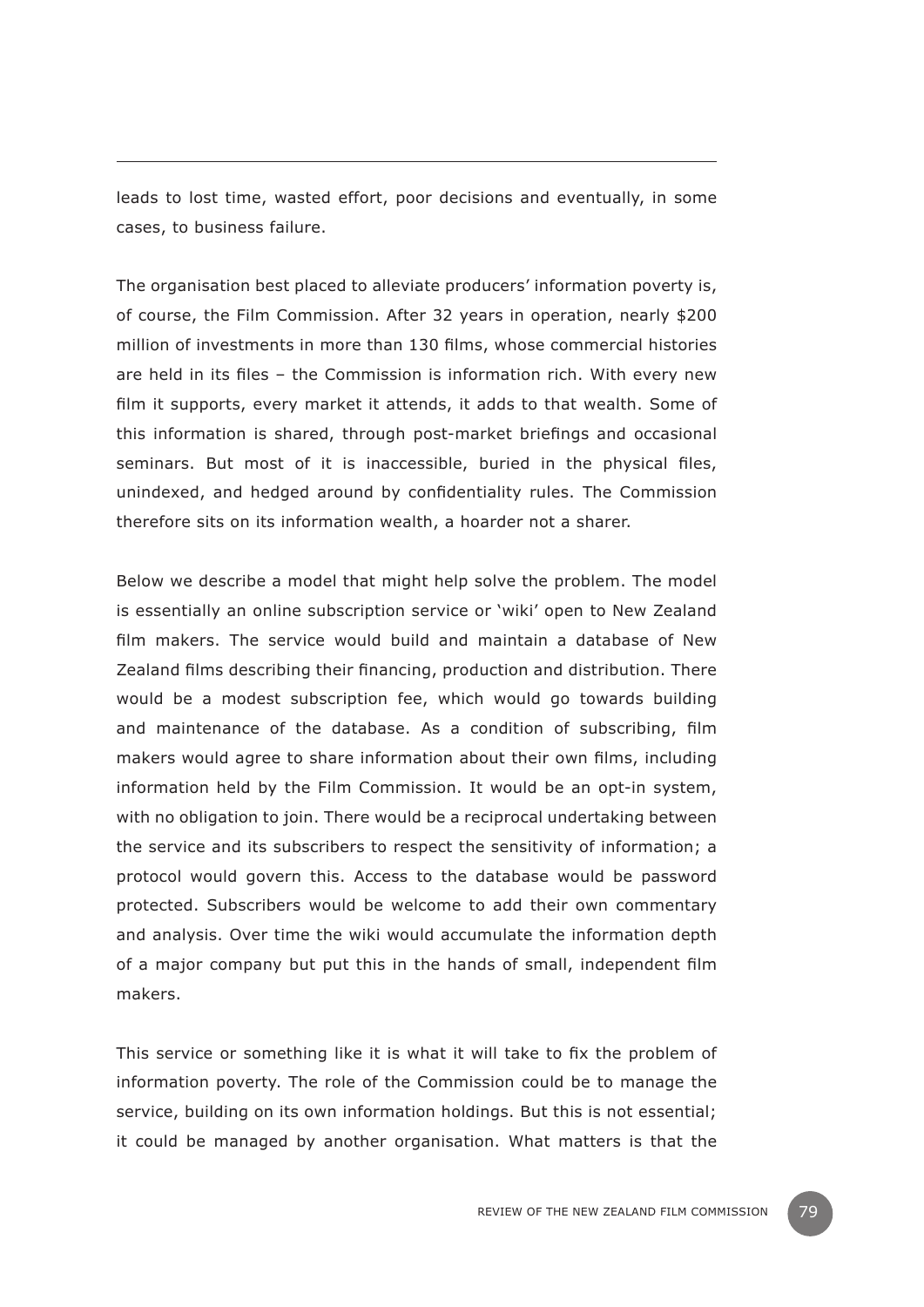Commission support the idea and work to share its information with the industry. Doing so would signal its intention to be a true partner, trusting its information with New Zealand film makers.

The film industry has paid a high price for its confidentiality. Whether there has been any great benefit is questionable. (Some of the most senior people we spoke to didn't think so.) We believe it is timely to consider a different approach. Technology has made possible an efficient sharing model – the wiki – that may be worth the effort of change*.*

#### **Training and professional development**

The Commission's enabling legislation provides that it should promote the 'study and appreciation of films and film making'. This made good sense at the time the Commission was established. The film industry barely existed and training opportunities were very limited. That is no longer the case. There are three undergraduate media degrees and two art schools offering film majors; there are also video production courses at provincial polytechnics and a half dozen private training enterprises. A study in 2003 found there were 67 courses offering training of some relevance to the film industry. However, there remain questions about the industry readiness of graduates from some of these programs, and there are gaps in the area of continuing professional development for film practitioners. What role, then, should the Film Commission play?

While training is obviously crucial to the industry's growth and development, we believe the Commission is neither the best nor the logical home for this function. For the Commission it will always be a subsidiary function, and arguably a distraction from its core function, of building a talent partnership with New Zealand film makers. The Commission is too small an agency to carry out diverse, expert functions, without spreading itself too thin. It needs to bring all its attention and skill and resources to bear on its core function – do that one thing, and do it well.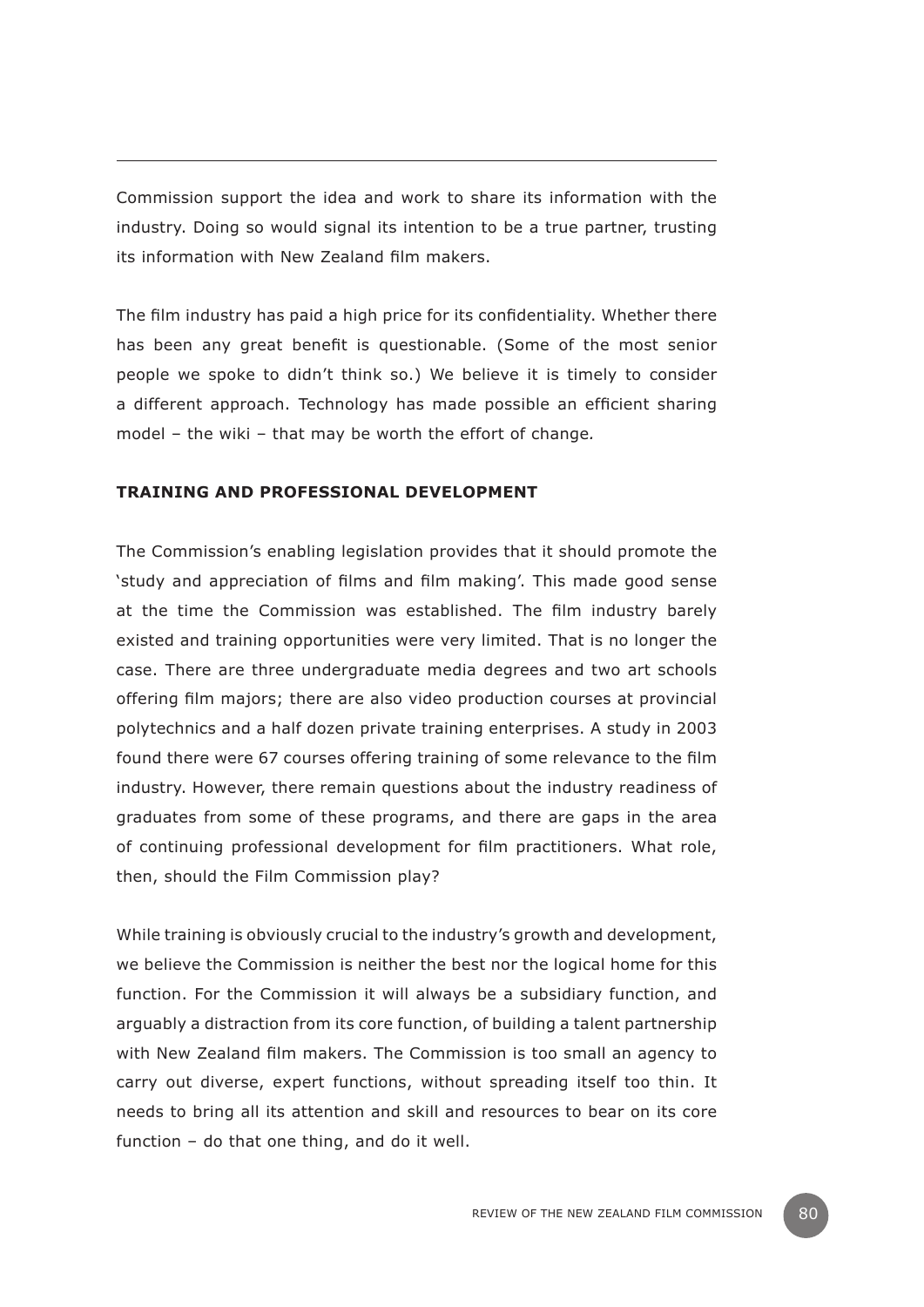With these thoughts in mind*,* we would urge the Commission to explore alternative, possible homes for its training function, possibly within an existing organisation or perhaps a new entity formed for the purpose. It would seem logical to involve the industry guilds in this exploration, and in the administration of any new training entity. There may also be merit in joining forces with other organisations in the screen content sector, particularly those involved in television production, with similar training needs. There is almost certainly scope for a shared training approach.

We envisage that the Commission's current funding commitment to professional development (\$560,000 in 2008/09) would be maintained until the new arrangements were in place, and thereafter be paid as an annual grant to the new entity. There may be scope to reduce this commitment over time, as new funding arrangements are developed.

As part of any new training arrangements, we support the idea of a training levy on film production in New Zealand. Levies have been used for this purpose in many other industries and countries. The levy should apply to all film productions above a minimum production expenditure of say, \$500,000, and be calculated as a fixed percentage, say 0.15 per cent (a rate that would have yielded a levy contribution in the order of \$500,000 in the 2007/08 year). The levy would be paid into a fund administered by the entity described above. Contributions from the Film Commission (and any other founding organisations) could be paid into the same fund.

The Commission should also encourage producers to take on trainee attachments, a highly effective form of training and a direct way for producers to give back to the industry.

#### **The archive function**

The Commission is charged in its enabling legislation to promote 'the proper maintenance of films in archives'. For many years now that obligation has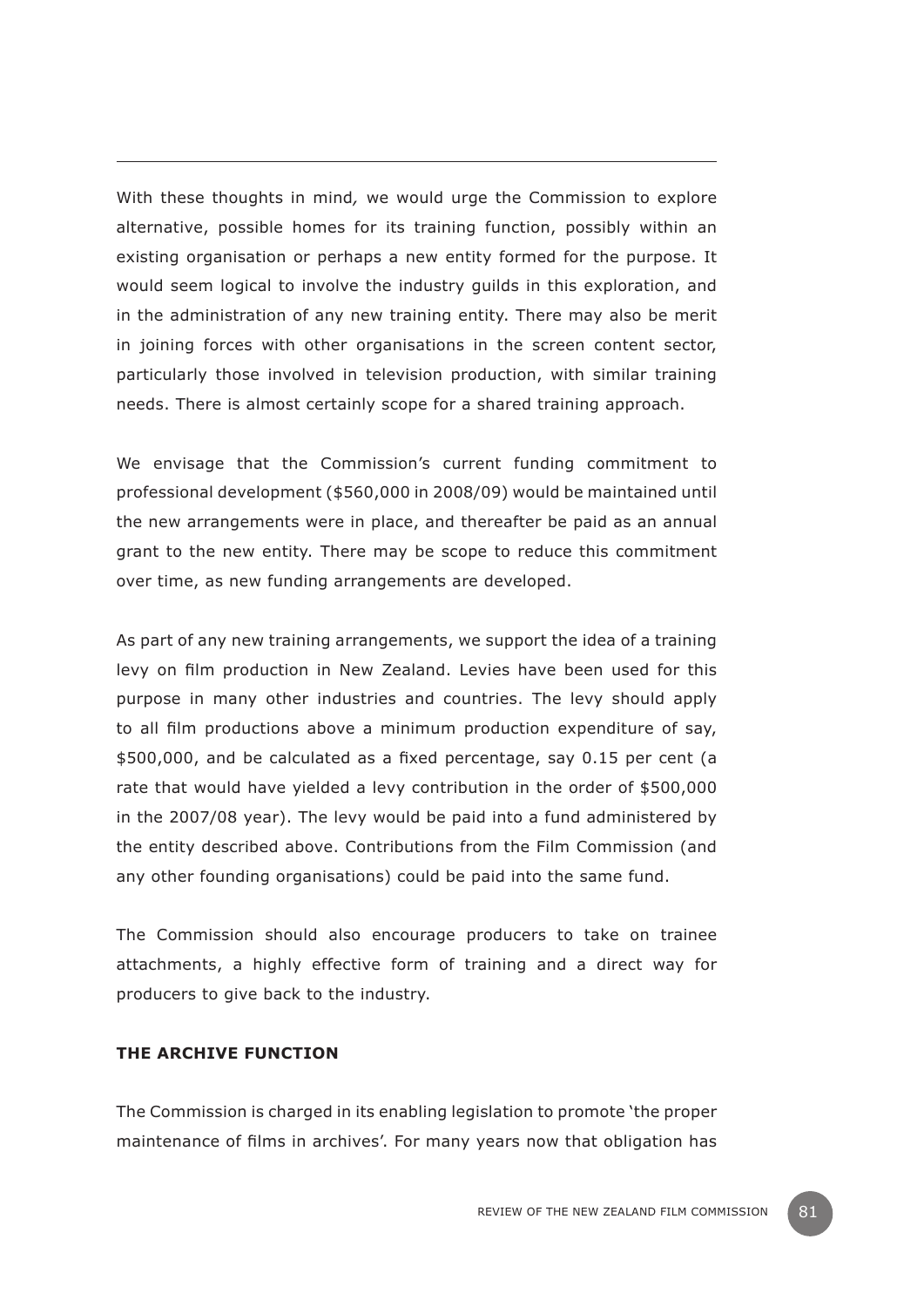been acquitted by providing funds to the New Zealand Film Archive – \$210,000 in 2009/10. The Film Archive was founded in 1981 and operates as a charitable trust, with a collection of more than 120,000 titles. It summarises its three basic roles as 'collect', 'protect' and 'connect', which it has done to the best of its ability with very limited resources. But the Archive is now facing challenges it is unable to meet. Perhaps most seriously, there is a preservation backlog affecting films from the 1970s onwards. Failure to act soon to begin clearing this backlog could result in permanent damage to, or loss of important titles.

The situation has been recognised, with a review of the Archive's services, governance and funding arrangements just completed and delivered to the organisations that fund it, including the Film Commission. We see no need to duplicate the findings of this review but confirm here our support for its proposals. In particular, we support the argument that the Archive should be reconstituted as a stand-alone institution with a 'single funding stream and mandate'. Fundamentally, the Archive should be viewed as an institution formed for the very long run, and protected as far as possible from short-run stresses and administrative contingencies. Much of its value lies in the future, for unborn generations who cannot be its advocates but very likely would be, if such advocacy were possible.

As with the training function, the Commission should continue to fund the Archive until it is reconstituted (if that recommendation is adopted). At that point, with its funding obligations taken over by government, the Commission would cease funding the Archive. We note that the Archive's funding must increase if it is to carry out the urgent preservation work described above. We strongly support this increase*.*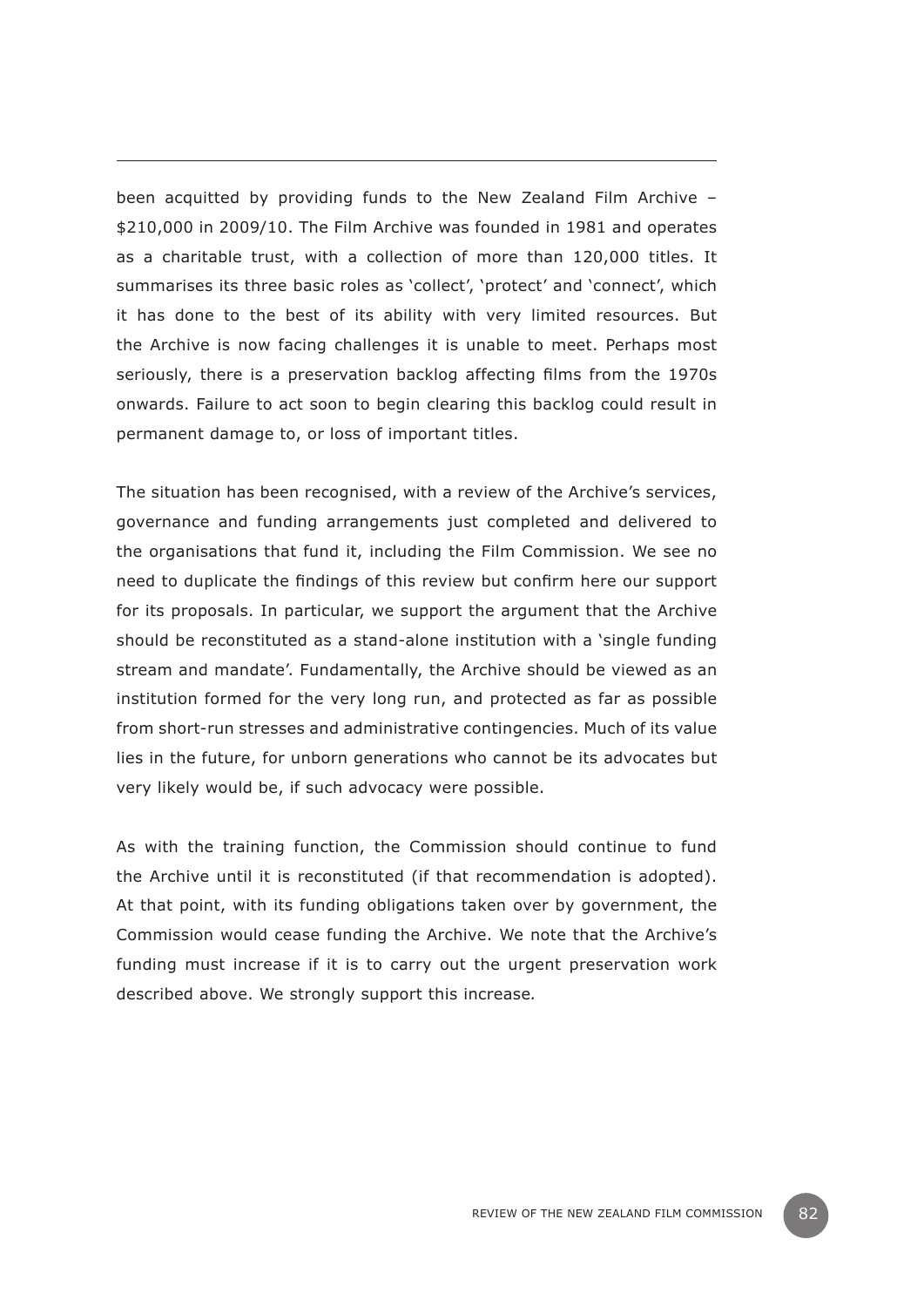### **TERMS OF REFERENCE FOR THE GOVERNMENT REVIEW OF THE NEW ZEALAND FILM COMMISSION**

#### **Purpose**

To examine and identify what is needed to enable the New Zealand Film Commission (NZFC) to work in the most effective way possible as New Zealand's film funding agency in a rapidly changing environment and taking account of wider policy and economic imperatives, including fiscal sustainability.

This will include, but is not be limited to, the following topics:

- What are the challenges facing the NZFC in a rapidly changing domestic and international film industry context? This will include looking at technological changes, and the development, financing, production, marketing and distribution challenges that the New Zealand industry faces in an international setting.
- How can the NZFC most effectively act in a facilitative role to enable the industry to develop and produce high quality film projects that meet New Zealand cultural content objectives and reach a domestic and international audience?
- What impact has the introduction of the Large Budget Screen Production Grant Scheme and the Screen Production Incentive Fund had on the public funding environment and the role of the NZFC? What is the role of the NZFC in helping New Zealand production companies take advantage of these new incentives?
- What is the NZFC's role in providing assistance to ensure that New Zealand films reach an international market? Are there tensions between the NZFC's own interests and the interests of film makers and third party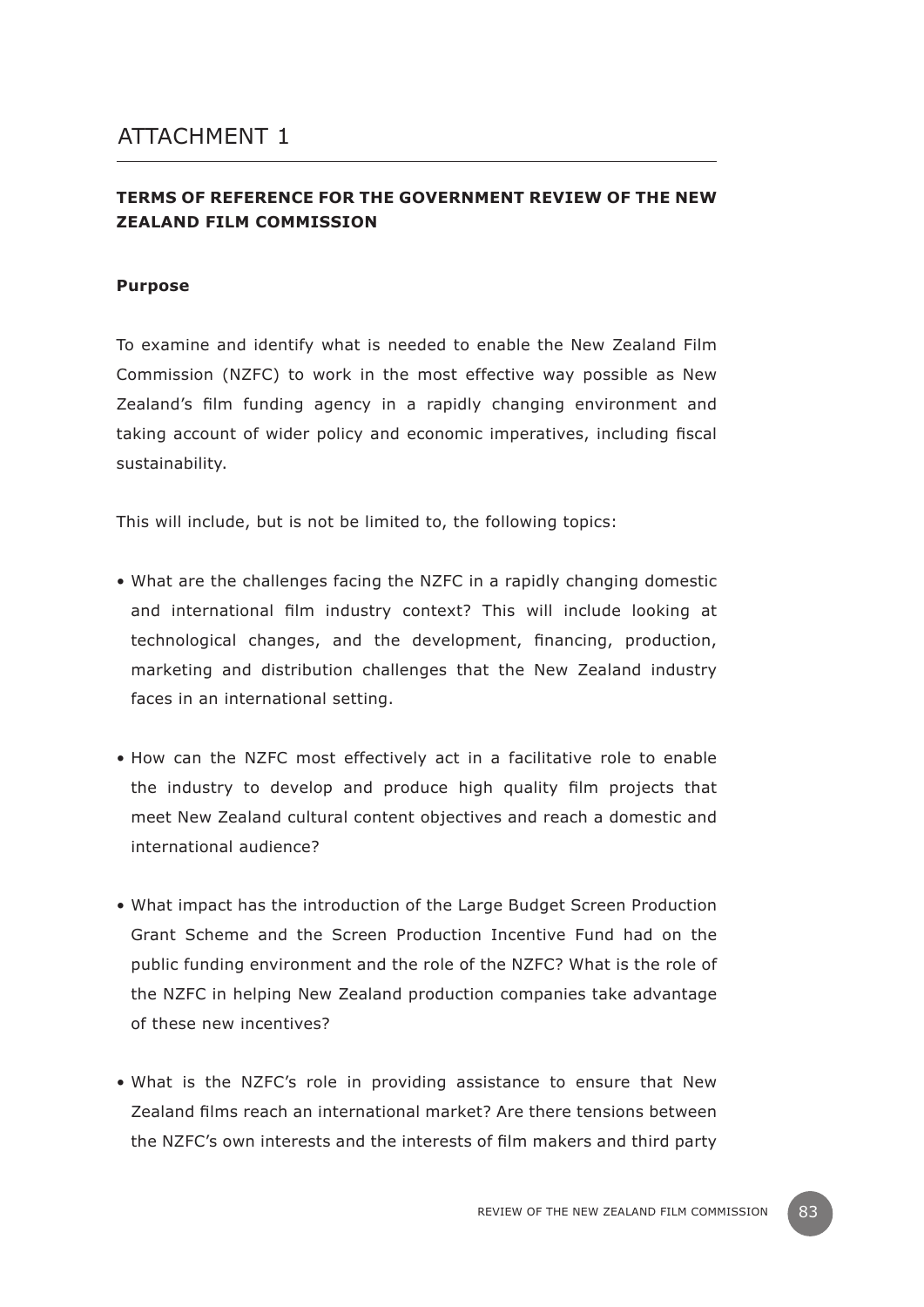investors in marketing and selling New Zealand films domestically and internationally? Are there changes to the NZFC's role that are called for given the challenges facing the New Zealand film industry and the NZFC in the international environment?

- What are the NZFC's objectives and strategy for professional development, training and industry support? Examine these in the light of the international and domestic environment and best practice.
- Examine the NZFC's current approach to providing information and research and whether any changes should be made in this area to meet the needs of film makers and audiences.
- Examine the relationship between the NZFC, private investors, film makers and the international industry with a particular focus on roles in raising finance, developing, producing and marketing New Zealand films. Are there areas where greater collaboration would be desirable and if so how might this be achieved?
- Are the NZFC's structural, governance and management arrangements effective and similar to those of relevant national film bodies in other countries? How can the NZFC improve organisational/operational capability and value for money.
- How can the NZFC be responsive to the needs of New Zealand film makers to ensure that active industry professionals are involved in setting its strategic direction?
- Are the NZFC's strategic aims and objectives relevant to the current international and domestic environment and do they take account of the need to manage future funding demands?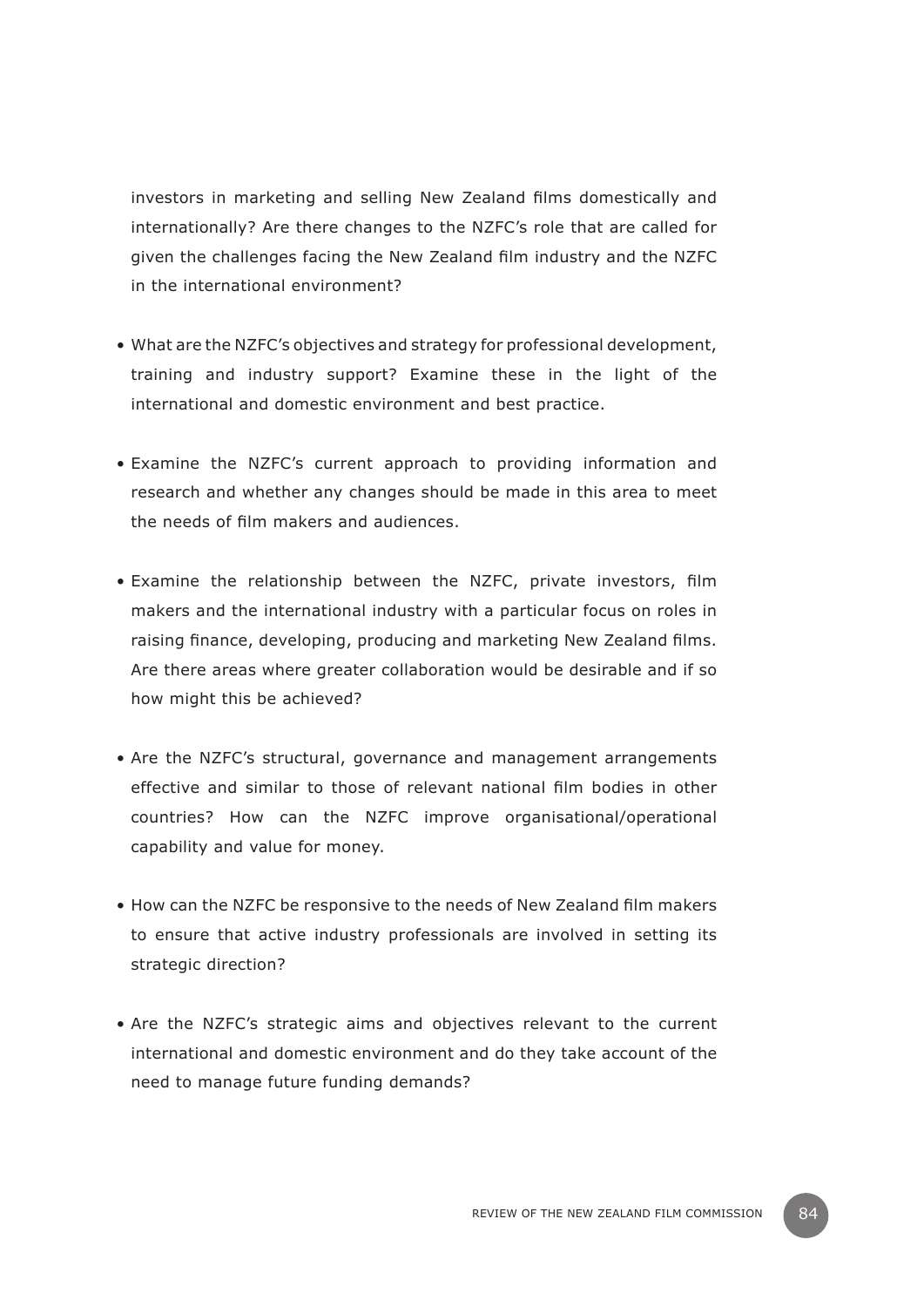| AGENCY                                            | population<br>National | Annual agency budget           | Per capita<br>spend | No. of employees       | Features funded<br>to production in<br>2008 via direct<br>support | 2008 (including<br>co-productions<br>Local features | Box office share -<br>local films |
|---------------------------------------------------|------------------------|--------------------------------|---------------------|------------------------|-------------------------------------------------------------------|-----------------------------------------------------|-----------------------------------|
| <b>NZFC</b>                                       | 4.3m                   | NZD21.5m                       | 45                  | 17                     | م<br>6                                                            | 15                                                  | 2%                                |
| Screen Australia                                  | 21.9m                  | NZD127m (AUD103m)              | \$5.80              | (at Nov 2008)<br>172.5 | 22                                                                | 34                                                  | 4%                                |
| UK Film Council                                   | 61.1m                  | (GBPZm)<br>NZD171m             | \$2.80              | 94                     | $12^{\circ}$                                                      | $111*$                                              | (includes UK/US<br>films)<br>31%  |
| Danish Film Institute                             | 5.5m                   | DKK113m)<br>NZD31m             | \$5.60              | $100 + (est)$          | 26                                                                | 26                                                  | 33%                               |
| la Cinematographie<br>Centre National de<br>(CNC) | 64.3m                  | NZD986m (EUR476m)              | \$15.30             | $**\atop**$            | $***$                                                             | $240**$                                             | 45%                               |
| Israel Film Fund                                  | 7.4 <sub>m</sub>       | NIS67m)<br>NZD26m              | \$3.50              | 6 listed               | $***$                                                             | 15                                                  | 10%                               |
| Irish Film Board                                  | 4.1 <sub>m</sub>       | EUR <sub>20m</sub> )<br>NZD41m | \$9.00              | 17                     | 25                                                                | 25                                                  | 4%                                |
| Telefilm Canada                                   | 33.6m                  | (CAD128m)<br>NZD171m           | \$5.10              | 200                    | 29                                                                | $\overline{81}$                                     | (Eng 1%, Fr 14%)<br>3%            |
| Film 4                                            | Ţ                      | (BPI0m)<br>NZD24m (            | Ţ                   | $\Xi$                  | $6$ (est)                                                         | Ţ                                                   | Ţ                                 |

1. FILM SUPPORT AGENCIES - OVERVIEW 1. FILM SUPPORT AGENCIES - OVERVIEW

\* The UKFC counts Hollywood-financed 'inward productions' as local. There were 71 'culturally local' UK films in 2008 (incl. official copros). \* The UKFC counts Hollywood-financed `inward productions' as local. There were 71 'culturally local' UK films in 2008 (incl. official copros). \*\*Figure includes 196 'French initiative' films (local films and majority-French coproductions) \*\*Figure includes 196 'French initiative' films (local films and majority-French coproductions)

\*\*\*Information unavailable at time of writing \*\*\*Information unavailable at time of writing

 $\land$  47 films received UK public support in 2008 (excl tax breaks), as follows - BBC: 13 films, national/ regional screen agencies (eg. Scottish ^ 47 films received UK public support in 2008 (excl tax breaks), as follows - BBC: 13 films, national/ regional screen agencies (eg. Scottish Screen, EM Media, Screen West Midlands): 33 films; UKFC production funds: 12 films Screen, EM Media, Screen West Midlands): 33 films; UKFC production funds: 12 films

~Figure does not include 7 low-budget digital features also supported by NZFC ~Figure does not include 7 low-budget digital features also supported by NZFC

NB: currency conversions calculated using www.xe.com, Sept 7 2009 NB: currency conversions calculated using www.xe.com, Sept 7 2009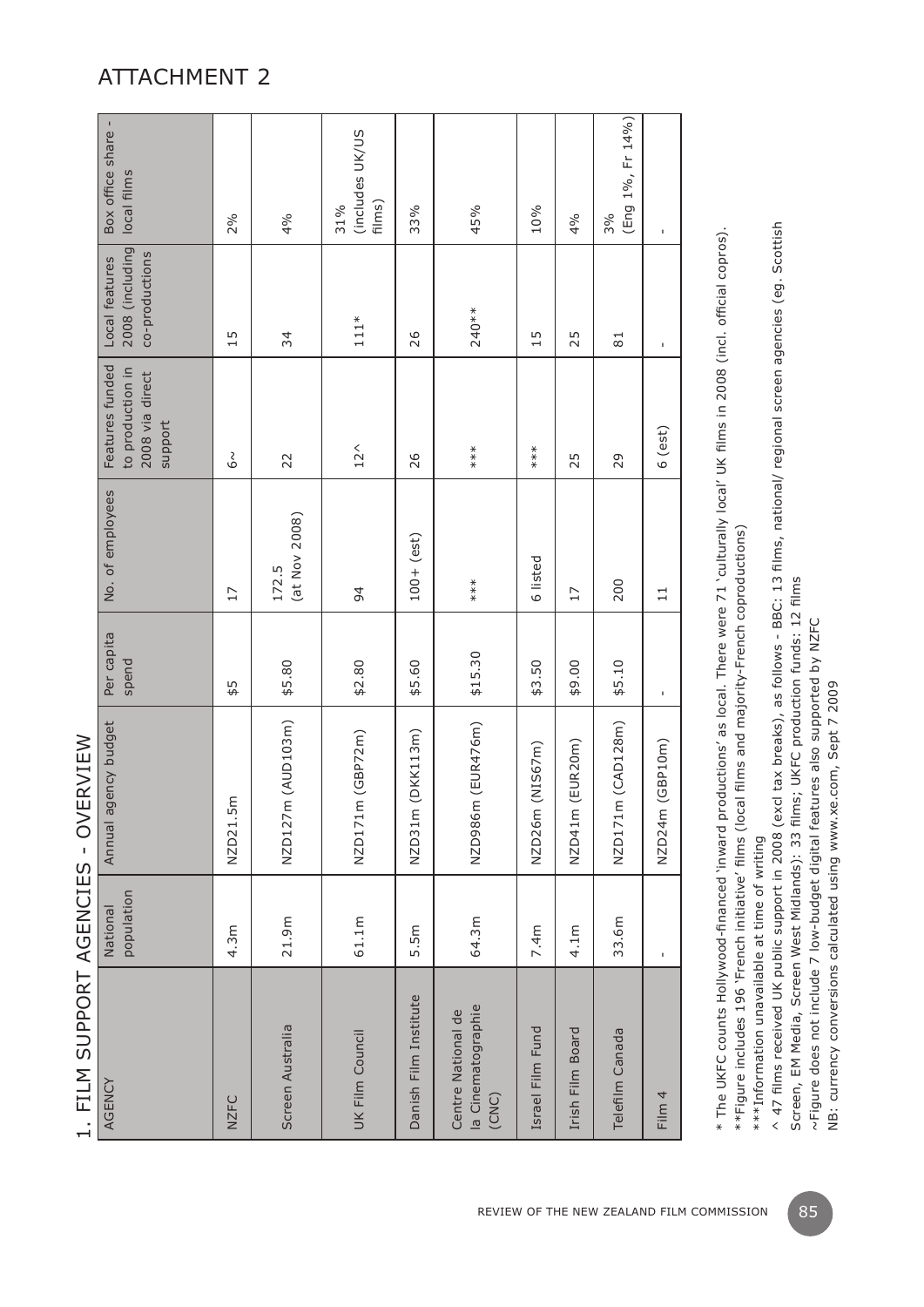# DEAC OF INDUCTDV CUDDODT 2. AREAS OF INDUSTRY SUPPORT k